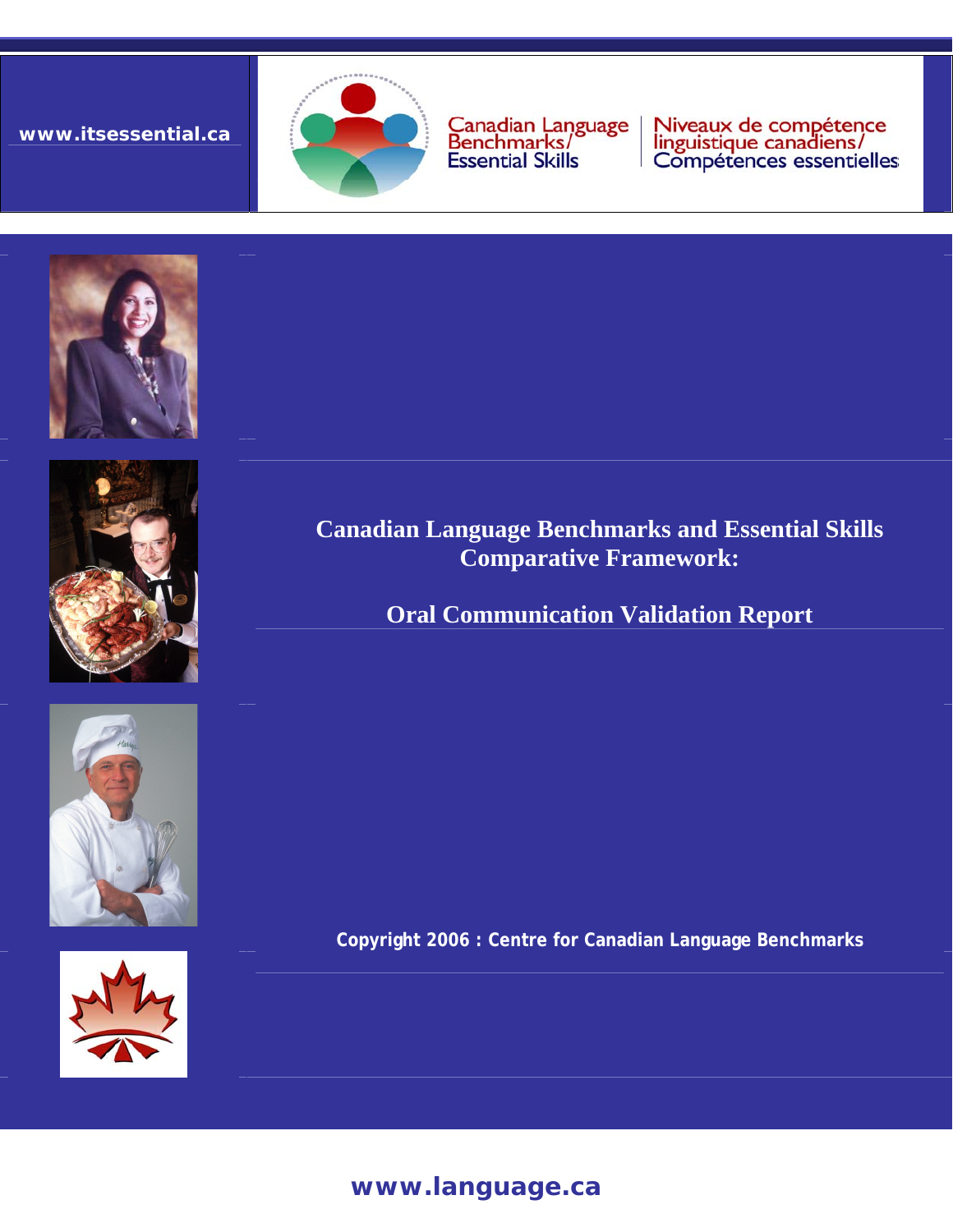# **Table of Contents**

| Appendix B: |     |
|-------------|-----|
|             | .33 |
| Appendix D: | .35 |
| Appendix E: |     |
| Appendix F: |     |
| Appendix G: | .42 |
|             |     |
|             | .44 |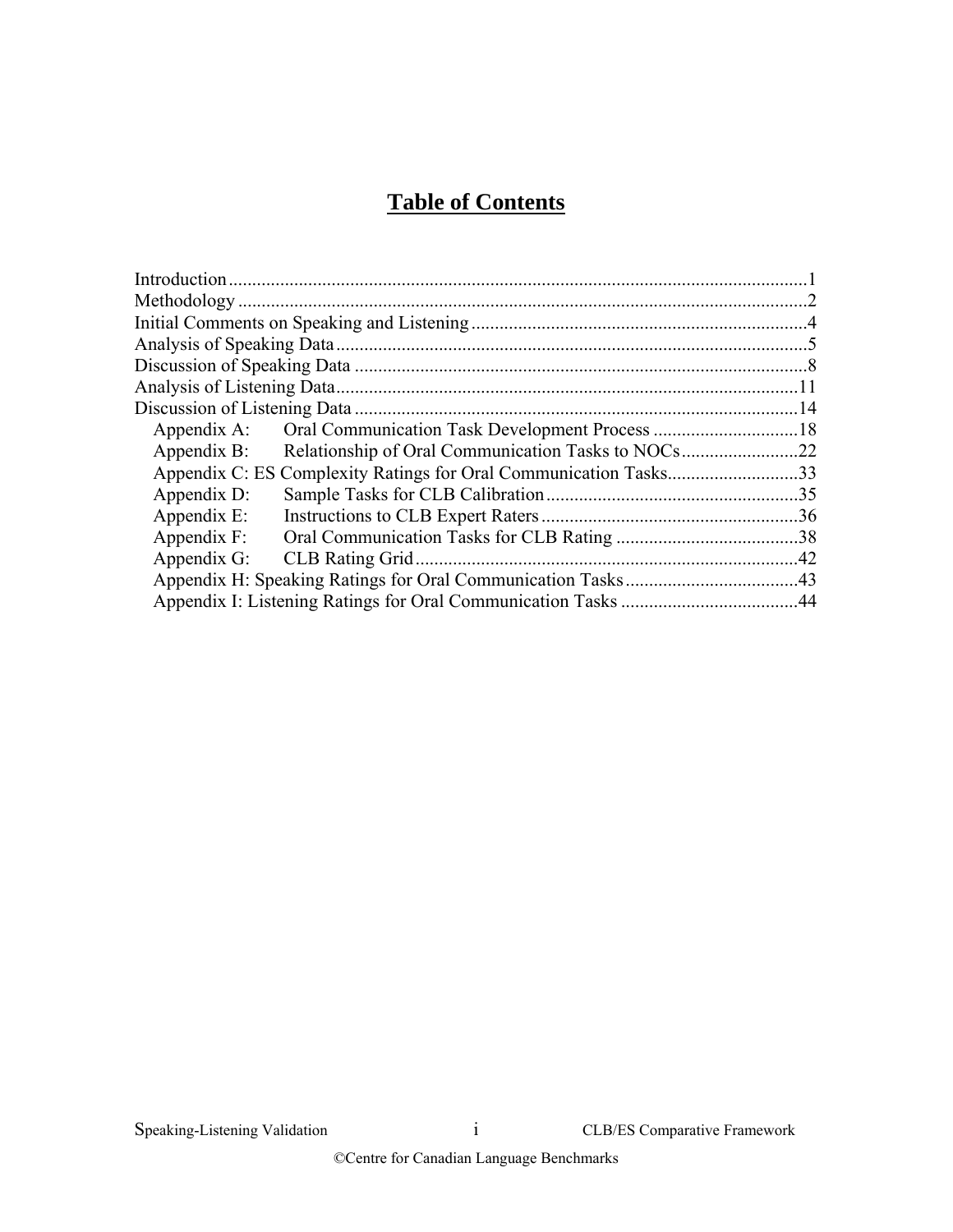## <span id="page-2-0"></span>**CLB-ES Comparative Framework Oral Communication Validation Study**

### **Gail Stewart Philip Nagy**

**March 31, 2006** 

### **Introduction**

In 2002, the BC Construction Industry Skills Improvement Council (SkillPlan), in consultation with the Centre for Canadian Language Benchmarks (CCLB), conducted an investigation into the relationship between the Essential Skills (ES) and the Canadian Language Benchmarks (CLB). The result of this investigation was a Comparative Framework (CF) aligning the skills and competencies reflected in these two national standards. The framework was designed to assist English as a Second Language (ESL) practitioners in their efforts to incorporate appropriate workplace content into CLB-based language classrooms and training programs.

This report describes a small study that was conducted to investigate the validity of the CF tables aligning ES Oral Communication criteria with the CLB Speaking and Listening benchmarks. This work follows earlier research into the validity of the CF Reading and Writing alignment tables. In the Reading study, both quality and accuracy were investigated by means of surveys, panel feedback, and group task alignment activities. Because the Reading study produced a rich array of qualitative response to the overall concept of the Comparative Framework, we did not see the necessity to again investigate the value and utility of the CF when conducting the Writing and Oral Communication studies. We felt that the Reading research had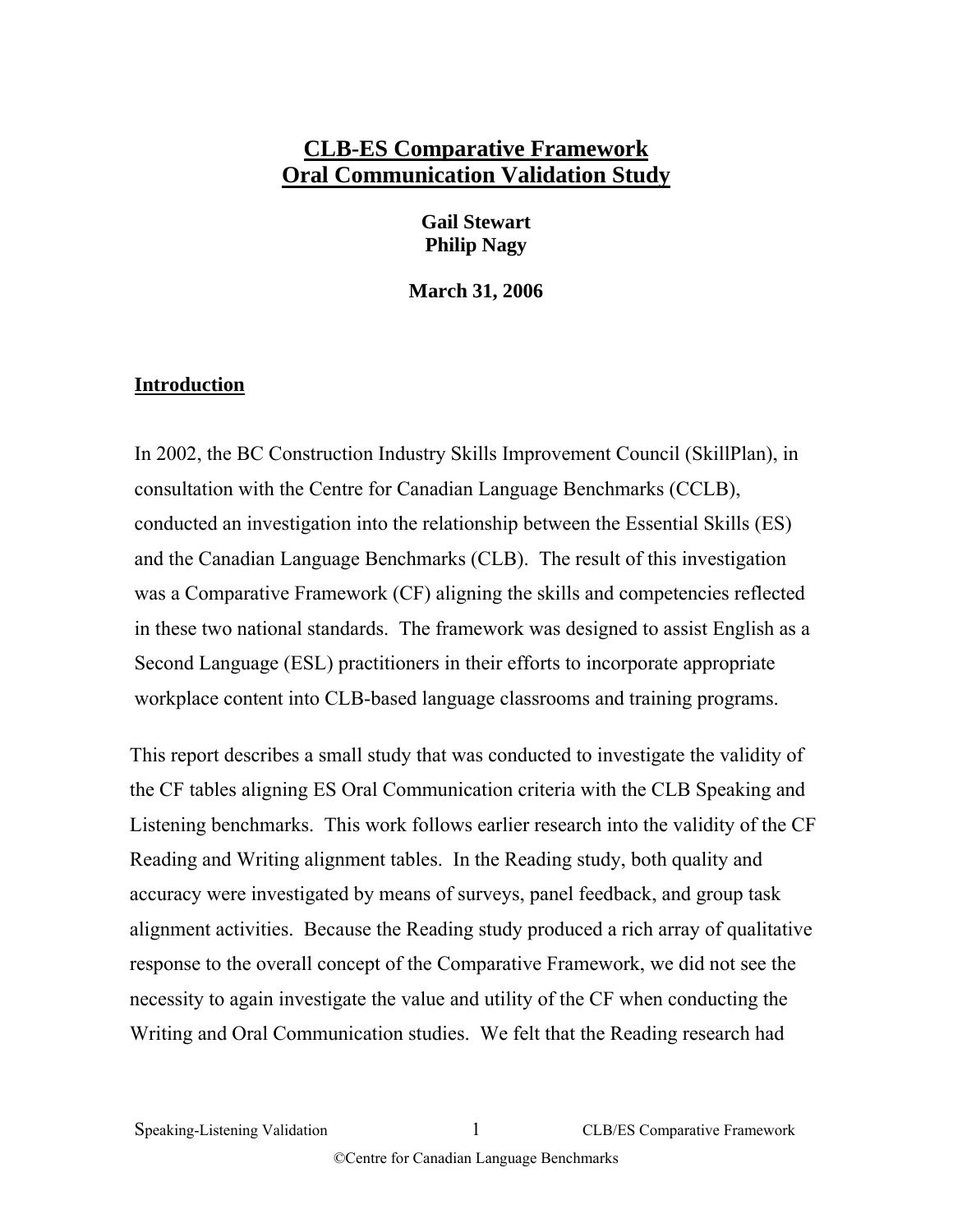<span id="page-3-0"></span>provided sufficient evidence of support for the existence and conceptual underpinnings of the Comparative Framework.

#### **Methodology**

The study was designed as follows.

- 1. Thirty-two workplace-oriented Oral Communication tasks were drafted by ES professionals to represent a range of complexities and a variety of occupational situations. The methodology used to create the tasks is described in Appendix A, and the relationship between the Oral Communication tasks and the National Occupational Classifications (NOCs) is outlined in Appendix B.
- 2. The draft tasks were examined, evaluated, and revised by a CLB expert to ensure that they could be rated on the CLB Speaking and Listening benchmark scales.
- 3. The draft tasks were assigned ES complexity ratings by an expert rater who has extensive background and experience in developing ES profiles. In cases where there was disagreement between the ES levels intended by the task writers and the levels assigned by the expert, revisions were made to the tasks based on the expert's feedback. Given that the tasks were written by ES specialists to represent criteria in the Oral Communication component of the ES scales, and given that these tasks were then vetted by an expert rater and revised according to this expert's specifications, the perspective taken in this report is that the resulting ES ratings are accurate. (See Appendix C)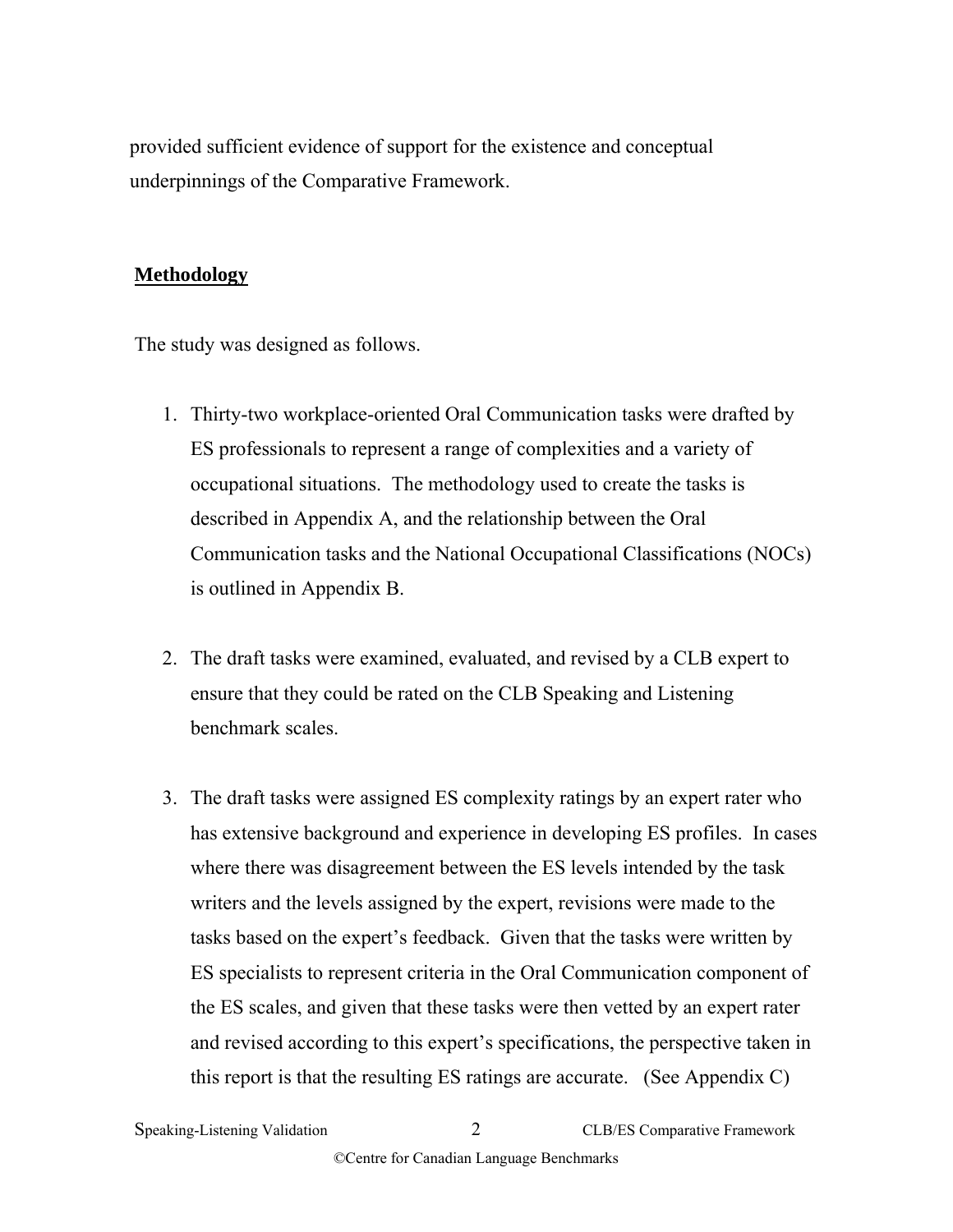- 4. Four of the thirty-two tasks, one at each of the ES Oral Communication levels, were selected for use in a calibration session by a panel of CLB experts who would later be responsible for assigning independent ratings to each of the remaining tasks.
- 5. The four calibration tasks (see Appendix D) were sent out to the CLB respondent group, which comprised experts with a strong working knowledge and understanding of the Canadian Language Benchmarks. The group was provided with a set of instructions (see Appendix E) for rating the tasks on the CLB Speaking and Listening Benchmarks.
- 6. The CLB expert group engaged in a benchmarking calibration session, which was conducted by teleconference, using the four tasks set aside for this purpose. The main objective of this benchmarking session was to ensure that all of the CLB experts would consistently follow the instructions for their task-rating assignment.
- 7. Each CLB expert undertook the assignment of determining an independent Speaking and Listening benchmark rating for each of the twenty-eight remaining Oral Communication tasks (see Appendix F). As stipulated in the assignment instructions, these ratings were to reflect the lowest CLB levels considered necessary to fulfil the requirements of each task in a workplace setting. Ratings were recorded on rating grids (see Appendix G), which were collected for analysis.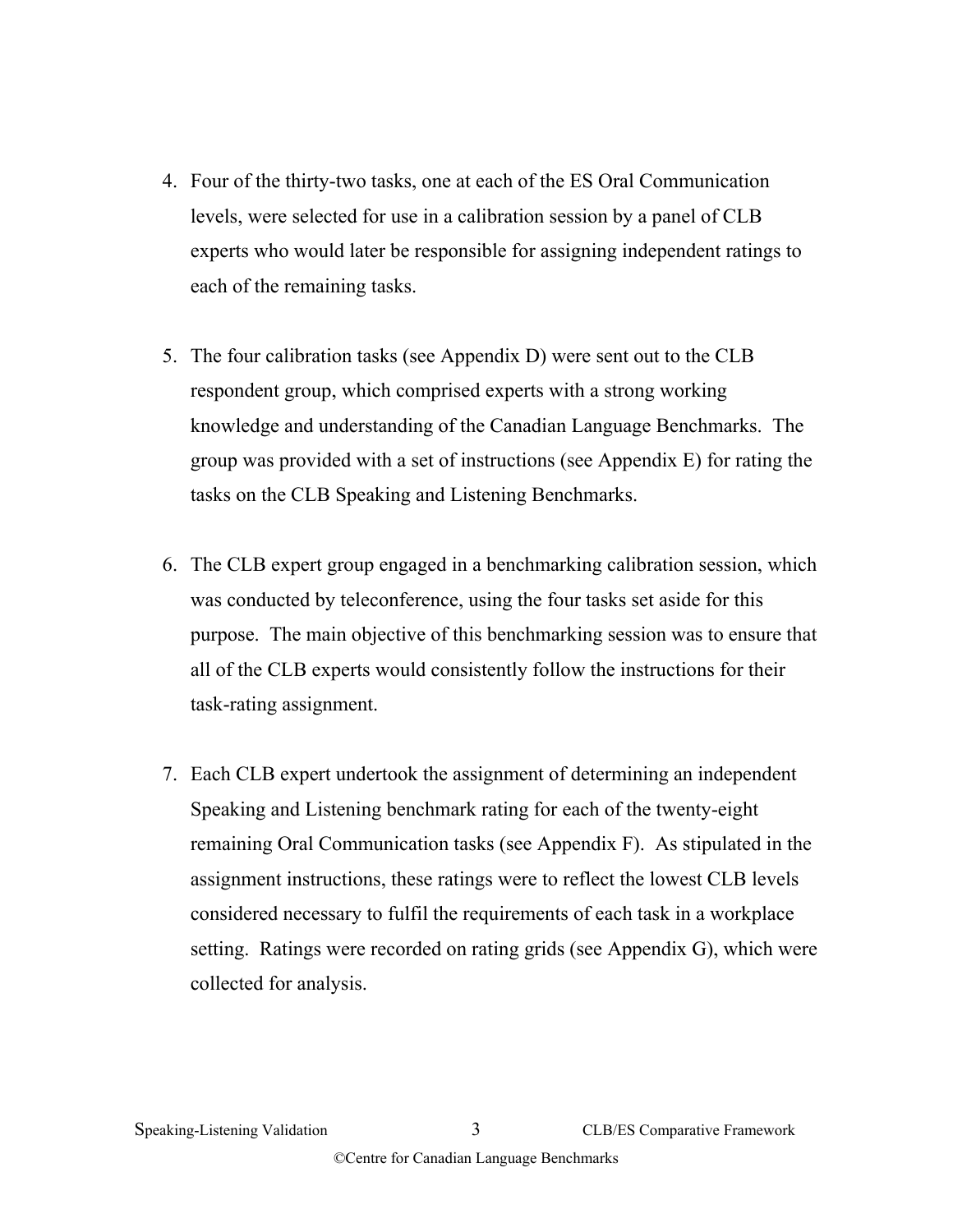<span id="page-5-0"></span>8. The independent ratings were analyzed with reference to Tables 1 and 2 below, which represent the concordances set out in the Comparative Framework for Speaking and Listening.

|  |  | ES Level 1 |            |  |  |            |            |  |
|--|--|------------|------------|--|--|------------|------------|--|
|  |  |            | ES level 2 |  |  |            |            |  |
|  |  |            |            |  |  | ES Level 3 |            |  |
|  |  |            |            |  |  |            | ES level 4 |  |

#### **Table 1: Target Matches for Speaking**

#### **Table 2: Target Matches for Listening**

| <b>CLB</b> |  |  |            |            |  |            |            |  |
|------------|--|--|------------|------------|--|------------|------------|--|
|            |  |  | ES Level 1 |            |  |            |            |  |
|            |  |  |            | ES Level 2 |  |            |            |  |
|            |  |  |            |            |  | ES Level 3 |            |  |
|            |  |  |            |            |  |            | ES Level 4 |  |

### Initial Comments on Speaking and Listening

Independent ratings were submitted by 15 CLB experts**.** The difference between mean Speaking and Listening ratings was calculated for each task. On average, the Speaking level of the tasks was rated 0.29 benchmarks more difficult than the Listening level. The range was from Speaking being 1.2 benchmarks more difficult than Listening for Task 17, to Speaking being 1.4 benchmarks less difficult than Listening for Task 5. A substantial correlation (0.67) exists across the 15 raters between their Listening and Speaking ratings.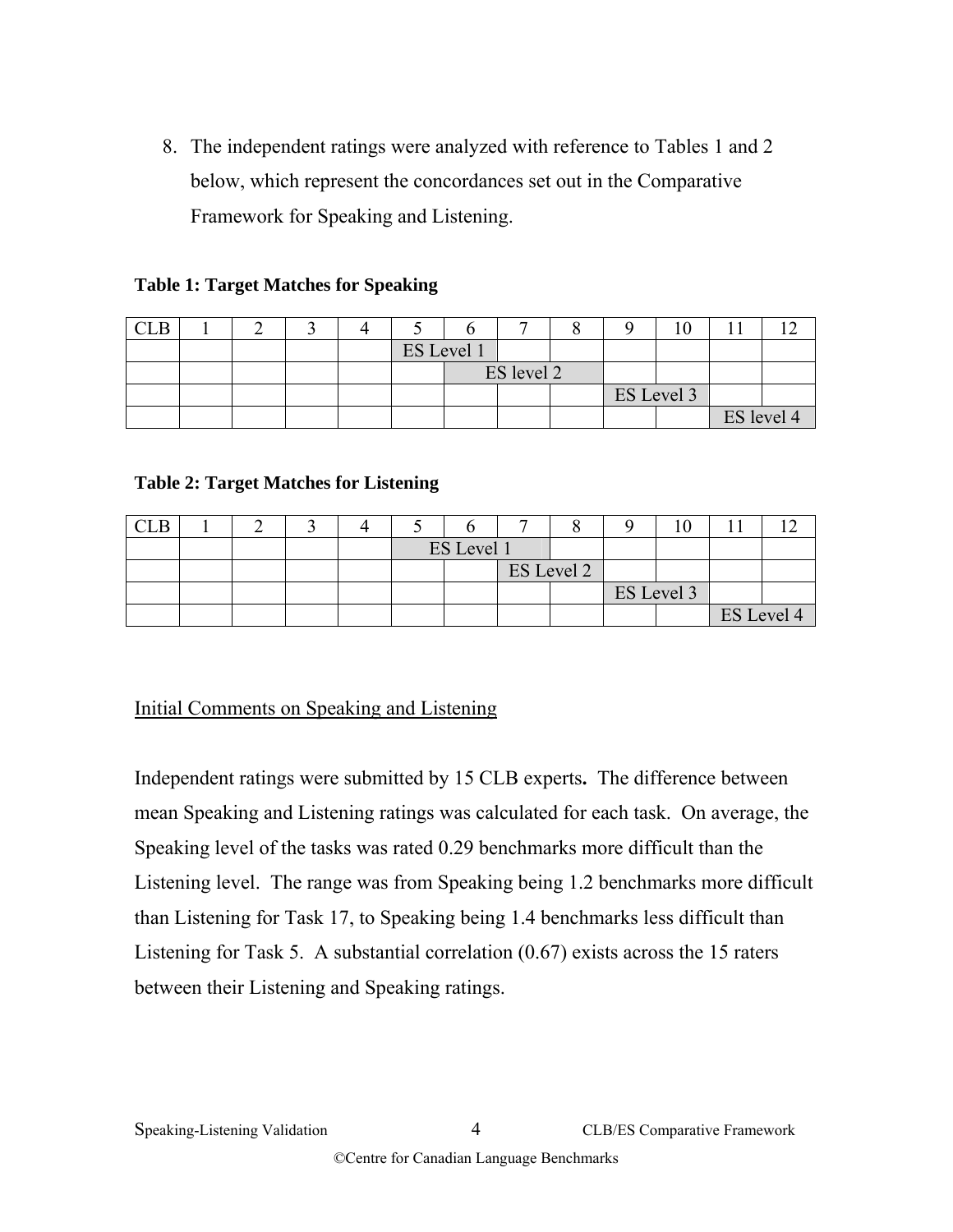<span id="page-6-0"></span>In general, raters tended to be relatively consistent, compared to the group, when assigning ratings above or below target in both Listening and Speaking. In other words, it appears that the CLB expert raters approached their work systematically, tending as individuals to be either consistently higher or consistently lower when compared to their peers.

### **Analysis of Speaking Data**

The independent ratings for Speaking have been compiled and organized in Table 3 below. Each row in the table represents the ratings for the seven tasks at each ES level by the 15 individuals, that is, 105 ratings.

| CLB Rating $\rightarrow$<br>ES Rating | $\sim$ |   |    | −      |    |                   | 10           |               |                |
|---------------------------------------|--------|---|----|--------|----|-------------------|--------------|---------------|----------------|
|                                       |        | Q | 30 | 18     | ΙU |                   |              |               |                |
|                                       |        |   |    | 30     | 32 | 1 າ<br>. <i>.</i> |              |               |                |
|                                       |        |   |    | $\sim$ | 16 |                   | $\mathbf{z}$ |               |                |
|                                       |        |   |    |        |    | $\sim$            | $\sim$       | $\mathcal{L}$ | $\overline{ }$ |

**Table 3: CLB and ES ratings for Speaking** 

Full data appear in Appendix H.

At ES level 1, 47% of the 105 ratings are at the expected level of Benchmarks 5-6, and another 35% within one benchmark. The remaining 18% of ratings are more than one benchmark from expectation, with most of these ratings higher rather than lower than expected. Task 5 was rated unusually low, and Task 6 unusually low.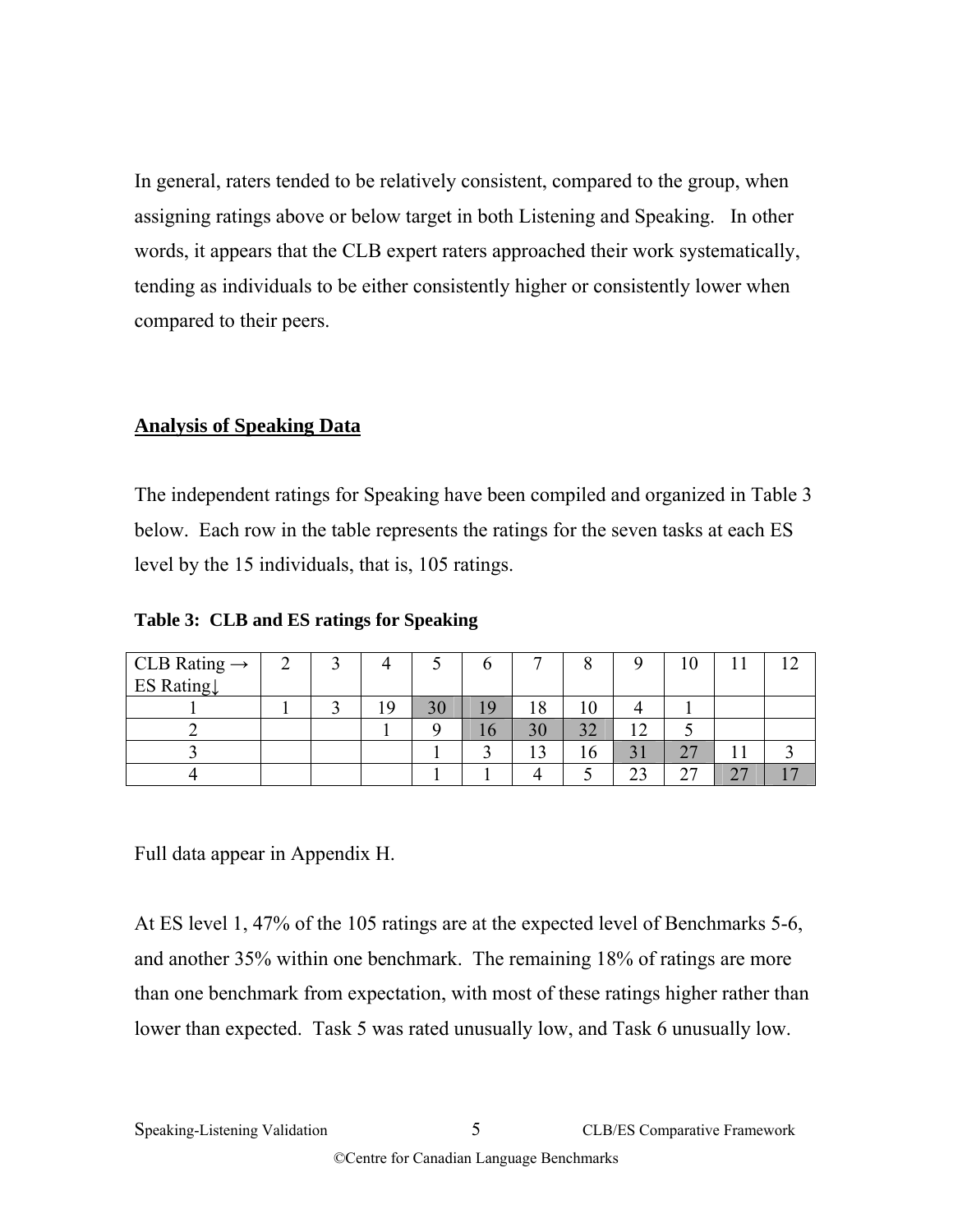At ES level 2, 74% of ratings are as expected, and another 20% are within one benchmark. Only 6 ratings (about 6%) are higher or lower than expected by more than one benchmark, with all but one of these being higher. No tasks are noticeable outliers. Note that this accepted range is three benchmarks wide, while the others are only two benchmarks.

At ES level 3, 55% of ratings are at the expected level, and another 26% are within one benchmark. The remaining 19% are discrepant by more than one benchmark, with all but three of these 20 ratings low rather than high. These ratings seem to be spread generally across most tasks.

At ES level 4, only 42% of ratings are as expected, and another 26% within one benchmark. Because ES level 4 is at the top of the benchmark range, all the outliers, 32%, are low. These outliers are spread across most tasks.

There appear to be systematic differences in the ratings given by individuals. Figure 1 portrays the spread of average ratings given by the fifteen individuals. There was one rater with an average rating of Benchmark 7, two at 7.5, and so on, up to one just below Benchmark 9. This could indicate systematic tendencies of individuals, lack of clarity of the CLB descriptors, or difficulties in the clarity of the framework.

#### **Figure 1: Distribution of Average Speaking Rating by Rater**

| Average<br>Rating |  | . _ _ _ _ _ _ 5 _ _ _ _ _ _ _ _ _ |             |  |
|-------------------|--|-----------------------------------|-------------|--|
| # of Raters       |  |                                   | 3 2 2 1 2 3 |  |

Table 4 shows a more detailed breakdown of ratings by task.

| Speaking-Listening Validation |                                                 | <b>CLB/ES Comparative Framework</b> |
|-------------------------------|-------------------------------------------------|-------------------------------------|
|                               | <b>CCentre for Canadian Language Benchmarks</b> |                                     |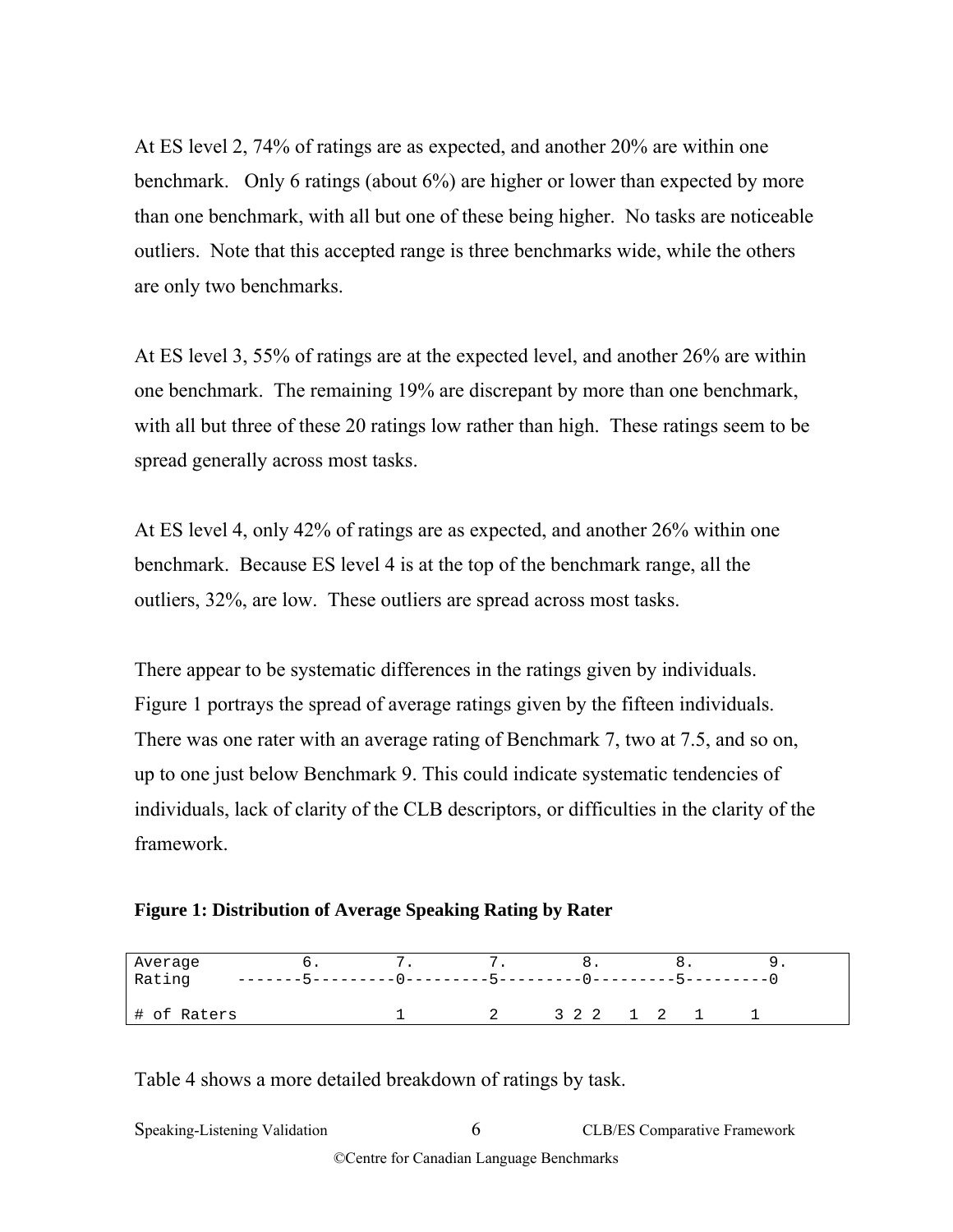| Accuracy/           | <b>Below</b> target | <b>Below</b> target     | At Target        | Above target                 | Above target                 |
|---------------------|---------------------|-------------------------|------------------|------------------------------|------------------------------|
| Benchmark/Task ID   | by 2 or more        | by <sub>1</sub>         |                  | by <sub>1</sub>              | by 2 or more                 |
| <b>ES1/BM 5-6</b>   |                     |                         |                  |                              |                              |
| $#5$ <sup>*</sup>   | $\boldsymbol{0}$    | $\mathbf{1}$            | $\sqrt{6}$       | 1                            | $\boldsymbol{7}$             |
| #6                  | $\overline{3}$      | $\overline{7}$          | $\overline{5}$   | $\boldsymbol{0}$             | $\boldsymbol{0}$             |
| #14                 | $\overline{0}$      | ī                       | $\sqrt{8}$       | $\overline{3}$               | $\overline{3}$               |
| #20                 | $\boldsymbol{0}$    | $\overline{3}$          | $\overline{5}$   | $\overline{6}$               | $\mathbf{1}$                 |
| $#23$ <sup>*</sup>  | $\boldsymbol{0}$    | $\mathbf{1}$            | $\overline{4}$   | 6                            | $\overline{4}$               |
| #27                 | $\boldsymbol{0}$    | $\overline{2}$          | $\overline{13}$  | $\overline{0}$               | $\overline{0}$               |
| #29                 | $\mathbf{1}$        | $\overline{4}$          | $\overline{8}$   | $\overline{2}$               | $\overline{0}$               |
| Benchmark %         | 4%                  | 18%                     | 47%              | 17%                          | 14%                          |
|                     |                     |                         |                  |                              |                              |
| ES2/BM 6-7-8        |                     |                         |                  |                              |                              |
| $\#1$               | $\boldsymbol{0}$    | 3                       | $10\,$           | $\,1$                        | 1                            |
| #10                 | $\overline{0}$      | $\mathbf{1}$            | $\overline{9}$   | $\overline{4}$               | $\mathbf{1}$                 |
| #15                 | $\boldsymbol{0}$    | 1                       | $\overline{10}$  | $\overline{2}$               | $\overline{2}$               |
| #17                 | $\mathbf{1}$        | 1                       | 13               | $\boldsymbol{0}$             | $\boldsymbol{0}$             |
| #19                 | $\overline{0}$      | $\overline{1}$          | 13               | $\overline{1}$               | $\overline{0}$               |
| #25                 | $\overline{0}$      | $\overline{2}$          | 12               | $\,1$                        | $\overline{0}$               |
| #26                 | $\overline{0}$      | $\overline{0}$          | $\overline{11}$  | $\overline{3}$               | $\mathbf{1}$                 |
| Benchmark %         | $1\%$               | $9\%$                   | 74%              | 11%                          | $5\%$                        |
|                     |                     |                         |                  |                              |                              |
| <b>ES3/BM 9-10</b>  |                     |                         |                  |                              |                              |
| $#3^*$              | 5                   | 1                       | 9                | $\boldsymbol{0}$             | $\boldsymbol{0}$             |
| #8                  | $\overline{0}$      | $\overline{1}$          | $\overline{9}$   | $\overline{3}$               | $\overline{2}$               |
| # $16$              | $\overline{0}$      | 1                       | 12               | $\overline{2}$               | $\overline{0}$               |
| #22                 | $\overline{c}$      | $\overline{2}$          | 6                | $\overline{4}$               | $\mathbf{1}$                 |
| #28                 | $\overline{2}$      | $\overline{4}$          | $\overline{9}$   | $\overline{0}$               | $\boldsymbol{0}$             |
| $#31$ <sup>*</sup>  | $\overline{7}$      | $\overline{6}$          | $\overline{2}$   | $\overline{0}$               | $\overline{0}$               |
| #32                 | $\overline{1}$      | $\mathbf{1}$            | $\overline{11}$  | $\overline{2}$               | $\overline{0}$               |
| Benchmark %         | 16%                 | 15%                     | 55%              | 10%                          | 3%                           |
|                     |                     |                         |                  |                              |                              |
| <b>ES4/BM 11-12</b> |                     |                         |                  |                              |                              |
| $#2$ <sup>*</sup>   | $\overline{11}$     | $\overline{4}$          | $\boldsymbol{0}$ | $\ddot{\phantom{a}}$         | $\overline{a}$               |
| #7                  | $\overline{7}$      | 7                       | $\mathbf{1}$     | $\overline{\phantom{a}}$     | $\qquad \qquad \blacksquare$ |
| #13                 | $\overline{2}$      | $\overline{6}$          | $\overline{7}$   | $\blacksquare$               | $\overline{\phantom{a}}$     |
| $#18^*$             | $\overline{7}$      | $\overline{\mathbf{3}}$ | 5                | $\qquad \qquad \blacksquare$ | $\overline{\phantom{a}}$     |
| #21                 | $\overline{6}$      | $\overline{4}$          | $\overline{5}$   | $\blacksquare$               | $\blacksquare$               |
| #24                 | $\overline{0}$      | $\mathbf{1}$            | 14               | $\blacksquare$               | $\qquad \qquad \blacksquare$ |
| #30                 | $\mathbf{1}$        | $\overline{2}$          | $\overline{12}$  | $\blacksquare$               | $\blacksquare$               |
| Benchmark %         | 32%                 | 26%                     | 42%              | $\overline{a}$               | $\overline{a}$               |
|                     |                     |                         |                  |                              |                              |
| Overall %           | 13%                 | 17%                     | 55%              | 10%                          | 5%                           |

#### **Table 4: More Detailed Examination of Speaking Ratings**

The asterisks \* in Table 4 indicate instances where 20% or more of judgments on Speaking are more than one benchmark from the acceptable range (20% was used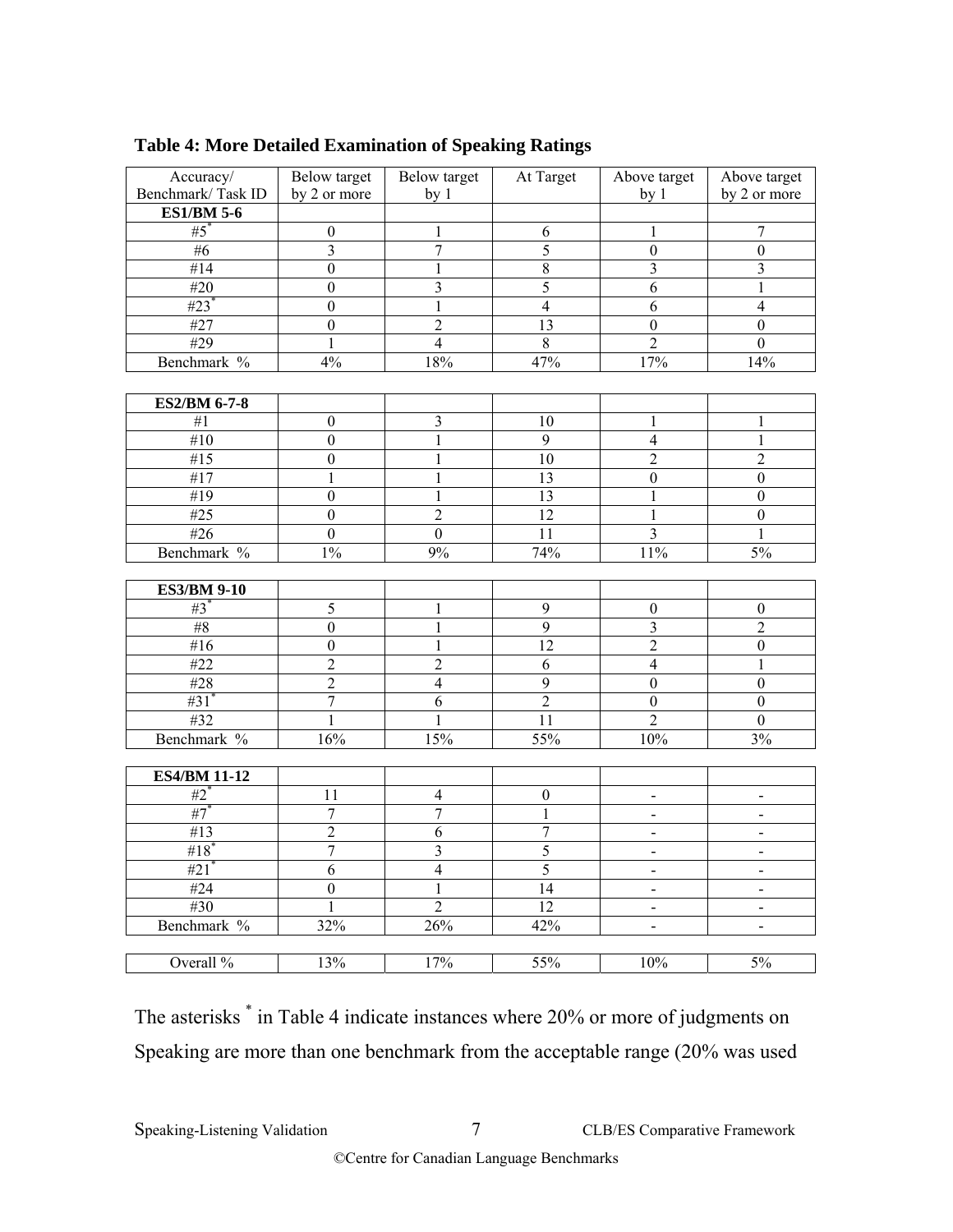<span id="page-9-0"></span>as a similar decision point for the writing validation). There are two "problem" tasks at ES 1, two at ES 3, and four at ES 4. Ratings miss the target symmetrically at ES 1. As mentioned above, there is a slight tendency to give ratings that are too high at ES 3, and a substantial tendency to give ratings too low at ES 3. Of course, it is not possible to give ratings that are too high at ES 4.

If we examine the tasks within each ES level, we notice a few outliers. Task 5 (ES 1) is generally rated as much more difficult compared to the target benchmark range. This may be because the context is aircraft assembly, which most CLB experts would consider a highly specialized and complex technical area. The ES expert rater assigned a level 1 to this task, indicating in her notes that she was torn between a level 1 and a level 2, ultimately settling on 1 based on the assumption that the nature of assembly line tasks is usually limited in detail. Tasks 3 and 31 (ES 3) are consistently rated much easier than target. Because it is not possible to discern what aspects of these tasks cause them to be viewed so discrepantly by ES and CLB experts, these outliers are excluded from the discussion which follows.

#### **Discussion of Speaking Data**

In our previous work on the Writing Comparative Framework, we found it worthwhile to examine alternate possibilities for depicting the relationship between the ES and the CLB. We investigated slightly more fluid and overlapping approaches that would acknowledge the judgements of our expert panel and capture not only the theory behind the ES-CLB relationship, but also the inevitably imprecise nature of the framework in its practical application.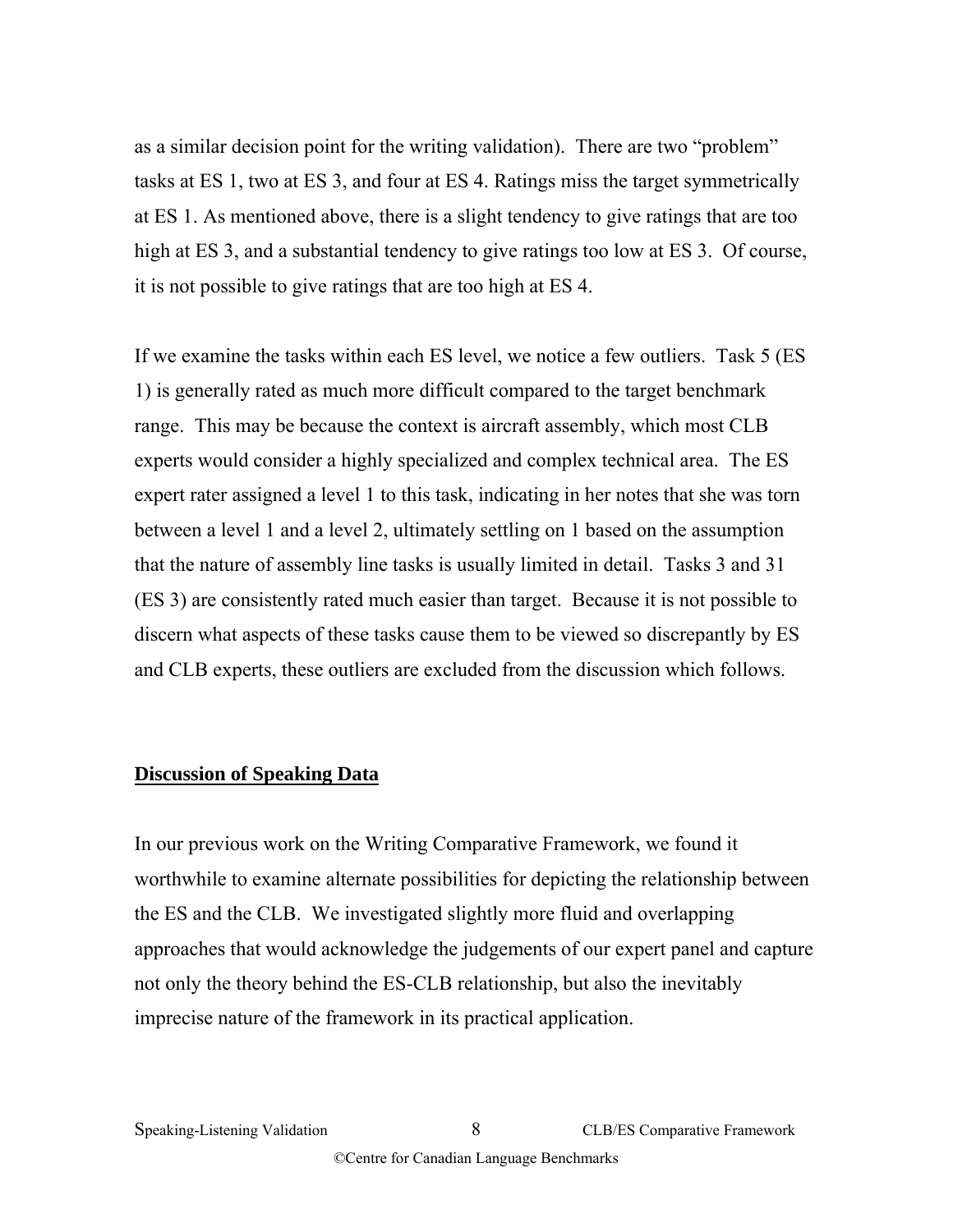We present a similar investigation for Speaking in this section of our report, but we hasten to preface our presentation with the observation that the Speaking framework seems to function quite nicely for tasks at ES levels 1, 2, and 3. The main problem lies with the interpretation of level 4 ratings, and this is most likely due to the fact that the ES criteria indicate a level 4 placement as appropriate for almost any task that appears to be persuasive in nature, emotionally charged, or associated with potential consequences or high stakes, regardless of the context or content. This is not the case with the CLB criteria, which focus more distinctively on linguistic features of a task. Because of this lack of compatibility between the two scales, it is perhaps not surprising to find that ES level 4 speaking tasks appear across the entire spectrum of the CLB stages II and III, and indeed, we observe this to be the outcome when we look at Appendix H, where the target tasks are shown to have been placed by the experts from benchmark 5 to benchmark 12.

For the purpose of investigation, Table 5 shows a proposed realignment of the ES and CLB levels.

|  |  | ES Level 1 |            |            |  |  |
|--|--|------------|------------|------------|--|--|
|  |  |            | ES level 2 |            |  |  |
|  |  |            |            | ES Level 3 |  |  |
|  |  |            | ES level 4 |            |  |  |

Table 6 provides the detailed breakdown of placement results when this new alignment is applied to the data.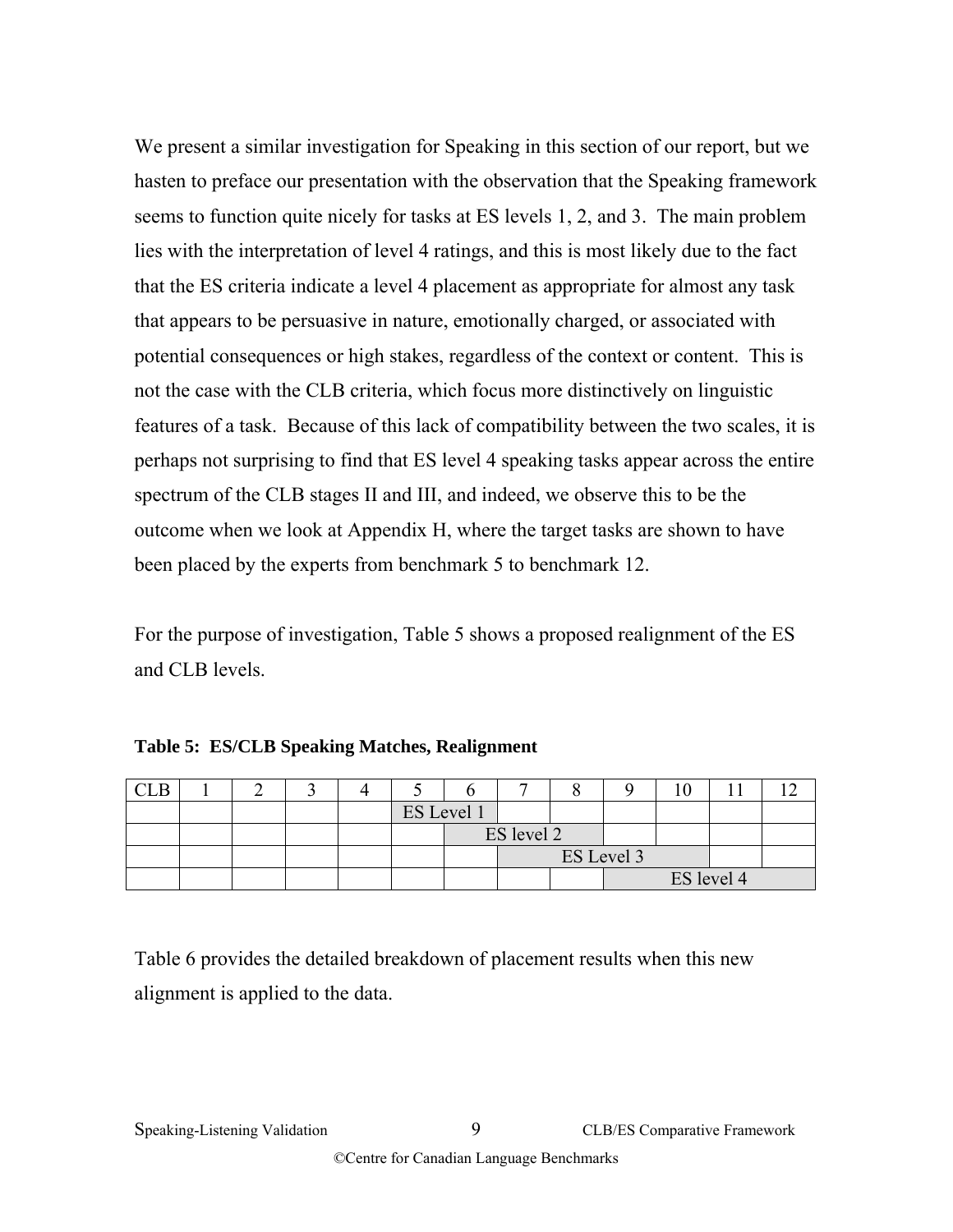| Accuracy/         | <b>Below</b> target | <b>Below</b> target | At Target       | Above target                 | Above target            |
|-------------------|---------------------|---------------------|-----------------|------------------------------|-------------------------|
| Benchmark/Task ID | by 2 or more        | by <sub>1</sub>     |                 | by <sub>1</sub>              | by 2 or more            |
| <b>ES1/BM 5-6</b> |                     |                     |                 |                              |                         |
| $\#5$             |                     |                     | Outlier removed |                              |                         |
| #6                | 3                   | 7                   | 5               | $\boldsymbol{0}$             | $\boldsymbol{0}$        |
| #14               | $\overline{0}$      | $\mathbf 1$         | $\overline{8}$  | $\overline{3}$               | $\overline{\mathbf{3}}$ |
| #20               | $\boldsymbol{0}$    | 3                   | 5               | 6                            | $\mathbf{1}$            |
| #23               | $\overline{0}$      | $\overline{1}$      | $\overline{4}$  | $\overline{6}$               | $\overline{4}$          |
| #27               | $\boldsymbol{0}$    | $\overline{2}$      | $\overline{13}$ | $\boldsymbol{0}$             | $\overline{0}$          |
| #29               | $\mathbf{1}$        | $\overline{4}$      | $\overline{8}$  | $\overline{2}$               | $\overline{0}$          |
| Benchmark %       | 4%                  | 20%                 | 48%             | 19%                          | 9%                      |
|                   |                     |                     |                 |                              |                         |
| ES2/BM 6-7-8      |                     |                     |                 |                              |                         |
| #1                | $\boldsymbol{0}$    | $\boldsymbol{0}$    | 13              | 1                            | 1                       |
| #10               | $\boldsymbol{0}$    | $\overline{0}$      | $\overline{10}$ | 5                            | $\,1$                   |
| #15               | $\boldsymbol{0}$    | $\overline{0}$      | $\overline{11}$ | $\overline{2}$               | $\overline{2}$          |
| #17               | $\boldsymbol{0}$    | $\mathbf{1}$        | $\overline{14}$ | $\boldsymbol{0}$             | $\overline{0}$          |
| #19               | $\boldsymbol{0}$    | $\overline{0}$      | 14              | 1                            | $\overline{0}$          |
| #25               | $\boldsymbol{0}$    | $\boldsymbol{0}$    | 14              | $\mathbf{1}$                 | $\boldsymbol{0}$        |
| #26               | $\overline{0}$      | $\overline{0}$      | $\overline{11}$ | $\overline{\mathbf{3}}$      | $\mathbf{1}$            |
| Benchmark %       | 0%                  | $1\%$               | 83%             | 12%                          | 5%                      |
|                   |                     |                     |                 |                              |                         |
| ES3/BM 7-8-9-10   |                     |                     |                 |                              |                         |
| #3                |                     |                     | Outlier removed |                              |                         |
| $\#8$             | $\boldsymbol{0}$    | $\boldsymbol{0}$    | 10              | $\overline{\mathbf{3}}$      | $\overline{2}$          |
| # $16$            | $\boldsymbol{0}$    | $\boldsymbol{0}$    | 13              | $\overline{2}$               | $\boldsymbol{0}$        |
| #22               | $\overline{0}$      | $\overline{0}$      | 10              | $\overline{4}$               | $\mathbf{1}$            |
| #28               | $\overline{0}$      | $\overline{0}$      | $\overline{15}$ | $\overline{0}$               | $\overline{0}$          |
| #31               |                     |                     | Outlier removed |                              |                         |
| #32               | $\boldsymbol{0}$    | 1                   | $\overline{12}$ | $\overline{c}$               | $\boldsymbol{0}$        |
| Benchmark %       | 0%                  | $1\%$               | 80%             | 15%                          | 4%                      |
|                   |                     |                     |                 |                              |                         |
| ES4/BM 9-10-11-12 |                     |                     |                 |                              |                         |
| #2                | 3                   | $\mathbf{1}$        | 11              | $\overline{\phantom{a}}$     | $\blacksquare$          |
| #7                | $\overline{2}$      | $\overline{2}$      | $\overline{11}$ |                              |                         |
| #13               | $\boldsymbol{0}$    | $\boldsymbol{0}$    | $\overline{15}$ | $\blacksquare$               | $\blacksquare$          |
| $\#18$            | $\boldsymbol{0}$    | 1                   | 14              | $\qquad \qquad \blacksquare$ | $\blacksquare$          |
| #21               | $\mathbf{1}$        | $\mathbf{1}$        | 13              | $\frac{1}{2}$                | $\blacksquare$          |
| #24               | $\overline{0}$      | $\overline{0}$      | 15              | $\overline{a}$               | $\qquad \qquad -$       |
| #30               | $\overline{0}$      | $\overline{0}$      | $\overline{15}$ | $\overline{\phantom{a}}$     | $\blacksquare$          |
| Benchmark %       | 6%                  | $5\%$               | 90%             | $\overline{\phantom{0}}$     | $\blacksquare$          |
|                   |                     |                     |                 |                              |                         |
| Overall %         | 3%                  | $7\%$               | 76%             | 11%                          | 4%                      |

**Table 6: More Detailed Examination of Speaking Ratings Using Realignment** 

With this realignment of the ES and CLB levels, 76% of ratings are on target, and another 18% within one benchmark. Only 7% of ratings are more than one

10

Speaking-Listening Validation 10 CLB/ES Comparative Framework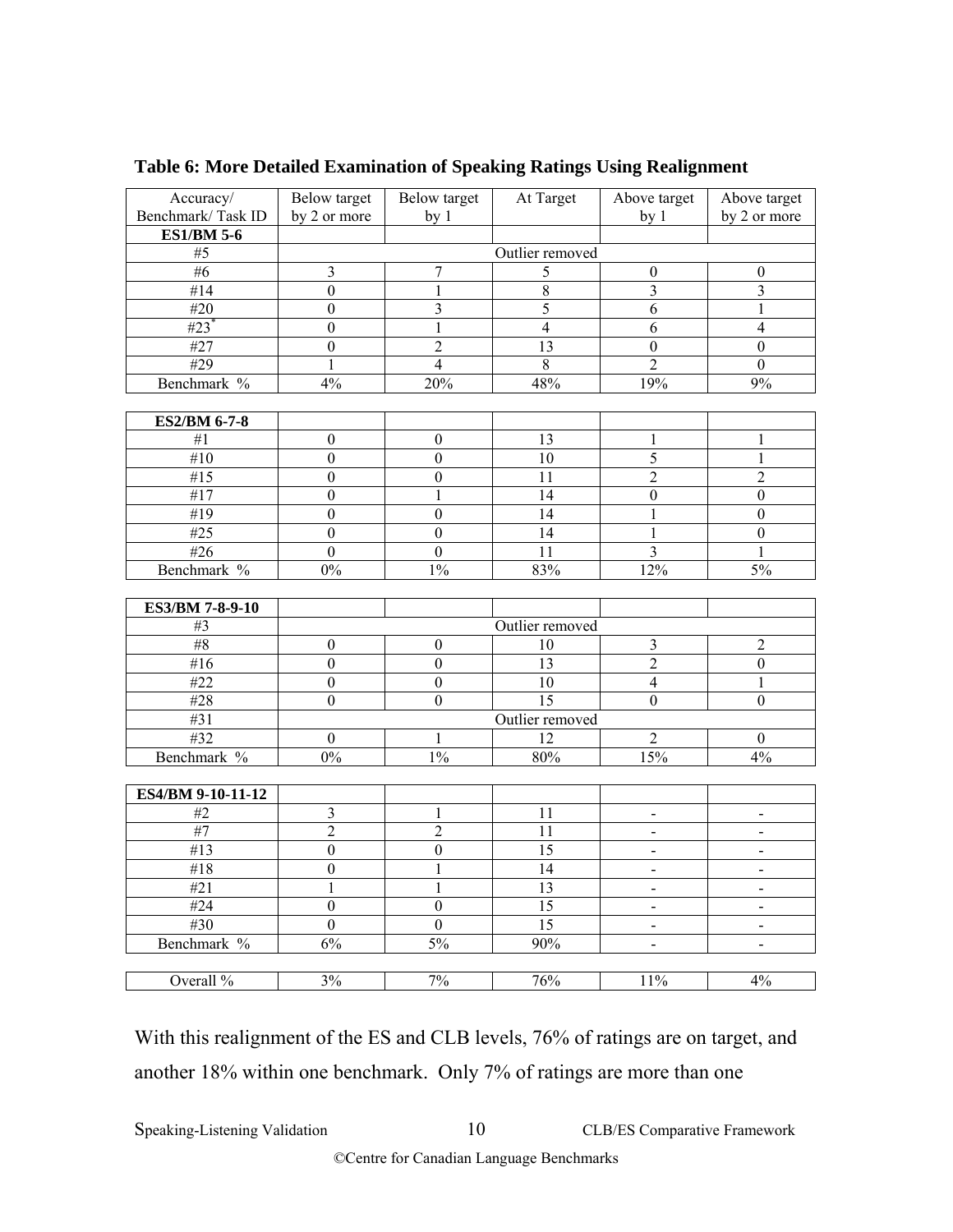<span id="page-12-0"></span>benchmark away from target. Similarly, only one task (ES level 1, #23) is asterisked as having more than 20% of ratings off target by more than one benchmark.

### **Analysis of Listening Data**

Independent Listening ratings assigned by 15 CLB experts were compiled and organized as shown in Table 7 below. Each row in the table represents the ratings for the seven tasks at each ES level by the 15 individuals, that is, 105 ratings.

**Table 7: CLB and ES ratings for Listening** 

| $CLB$ Rating $\rightarrow$ | 2 | ◠<br>$\rightarrow$ |  |              | −              |                             |        |  |
|----------------------------|---|--------------------|--|--------------|----------------|-----------------------------|--------|--|
| <b>ES Rating↓</b>          |   |                    |  |              |                |                             |        |  |
|                            |   |                    |  | <u>    Q</u> |                |                             |        |  |
|                            |   |                    |  | $\mathbf{r}$ |                | $\bigcap$<br>$\overline{1}$ |        |  |
|                            |   |                    |  |              | 1 <sub>7</sub> |                             | 18     |  |
|                            |   |                    |  |              |                | n n                         | $\sim$ |  |

Full data appear in Appendix I.

At ES level 1, 65% of ratings are as expected, with a further 22% within one benchmark. Some 13% of the ratings are discrepant by more than one benchmark, with a slight tendency for these ratings to be too high rather than too low. Task 5 accounts for most of the ratings that are too high. Note that the target benchmark range here is three rather than two benchmarks wide.

At ES level 2, 49% of ratings are as expected, with another 28% within one benchmark. The remaining 23% of ratings, with one exception, are lower than expected by more than one benchmark.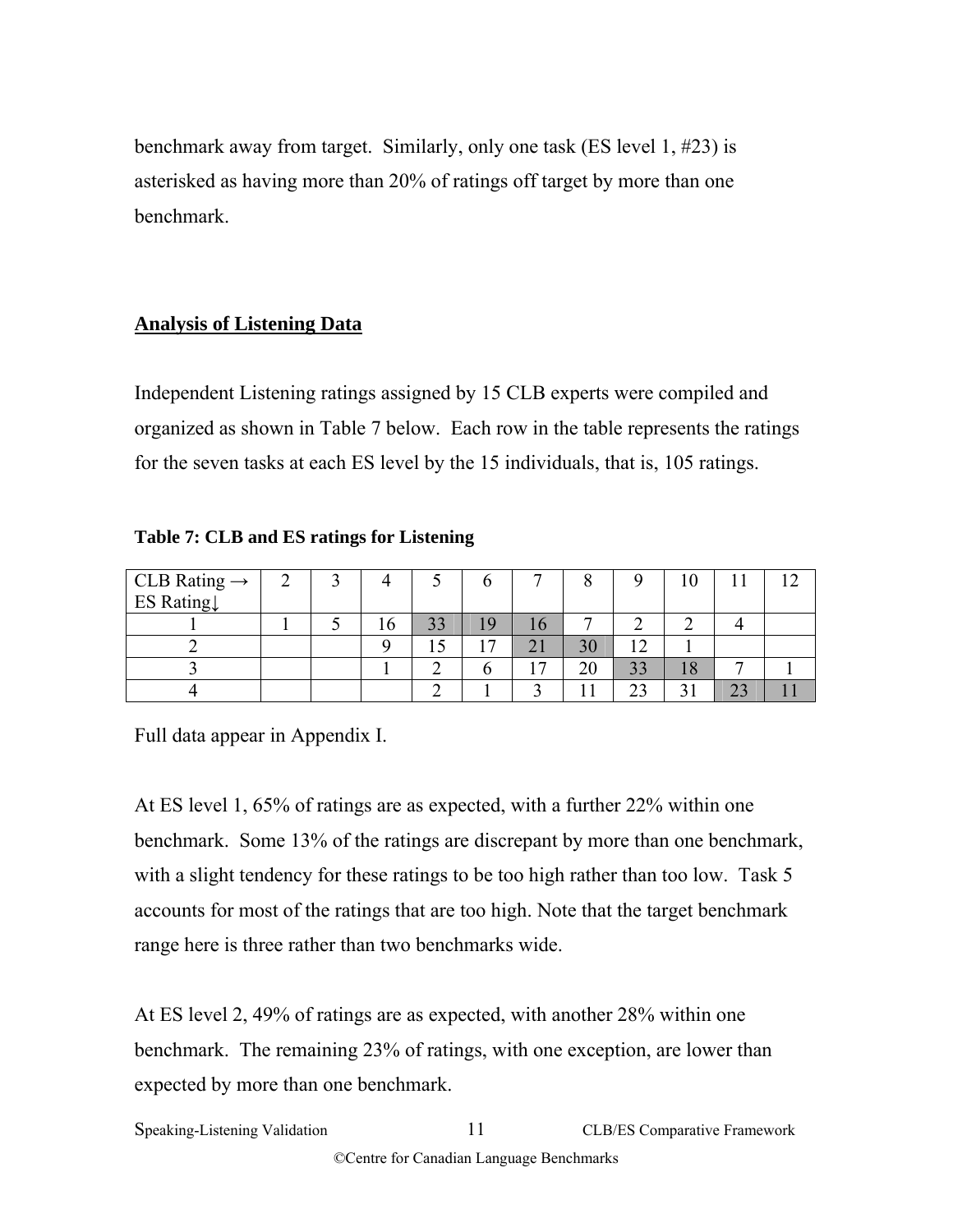At ES level 3, 49% of ratings are as expected, and another 26% within one benchmark. There are 27 ratings discrepant by more than one benchmark, with 24 of these too low.

At ES level 4, 32% of ratings are as expected, with another 30% one benchmark low. The remaining ratings, 38%, are low by more than one benchmark.

Again, there appear to be systematic differences in the ratings given by individuals. Figure 2 portrays the spread of average ratings. There was one rater with an average rating below Benchmark 6.5, one just below 7.5, and so on, up to one just below Benchmark 8.4. Again, this could indicate systematic tendencies of individuals, lack of clarity in the CLB descriptors, or difficulties in the clarity of the framework.

**Figure 2: Distribution of Average Listening Rating by Rater** 

| Average<br>Rating |  | -------5----------0--- |      |  |
|-------------------|--|------------------------|------|--|
| # of Raters       |  | $2\quad 4$             | 2311 |  |

Table 8 below shows the breakdown of accuracy by task for Listening.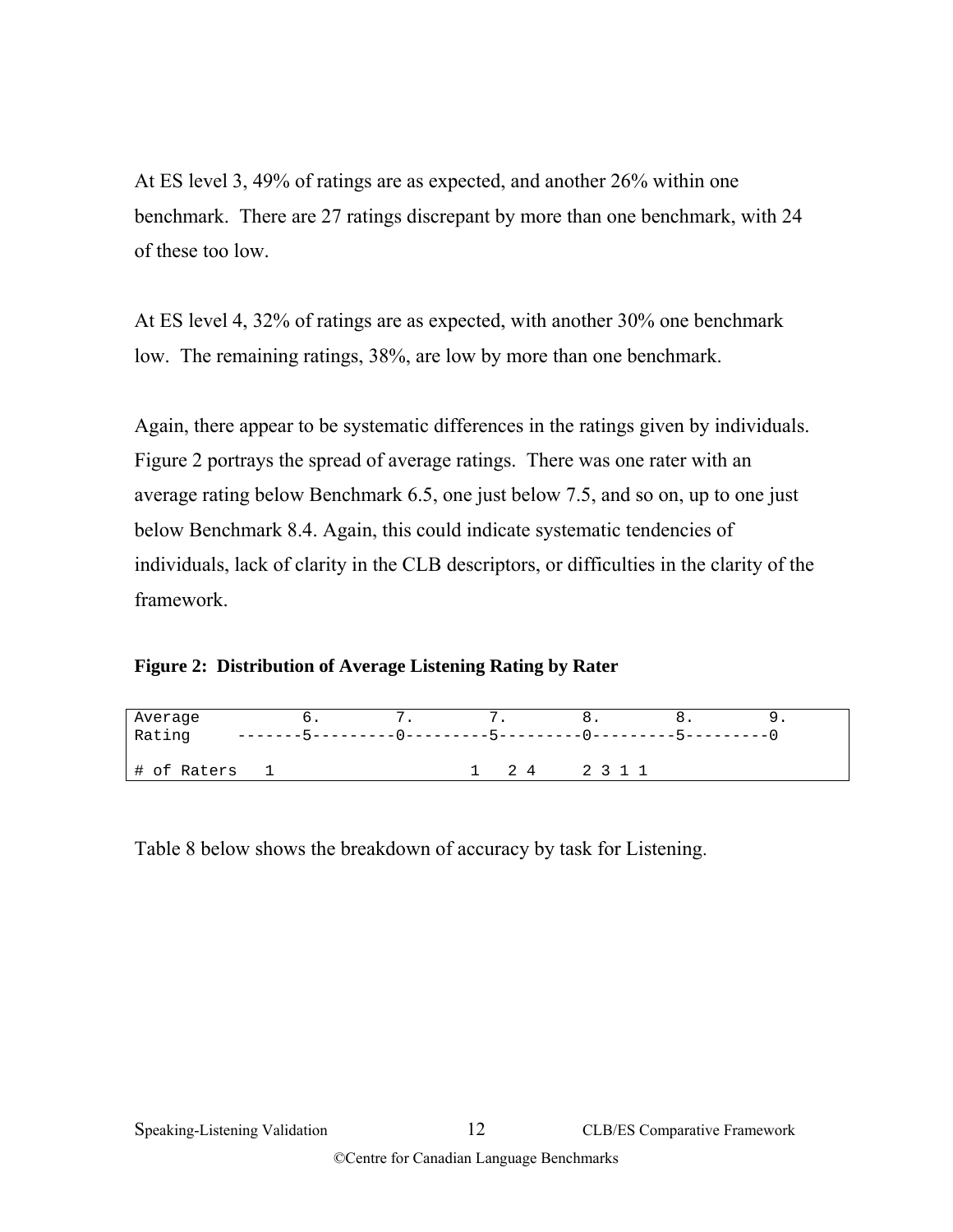| талк от моге решие райншайон от пъщница кайндз |                         |                         |                         |                              |                          |
|------------------------------------------------|-------------------------|-------------------------|-------------------------|------------------------------|--------------------------|
| Accuracy/                                      | Below target            | Below target            | At Target               | Above target                 | Above target             |
| Benchmark/Task ID                              | by 2 or more            | by <sub>1</sub>         |                         | by <sub>1</sub>              | by 2 or more             |
| <b>ES1/BM 5-6-7</b>                            |                         |                         |                         |                              |                          |
| #5                                             | $\overline{0}$          | $\overline{0}$          | $\overline{5}$          | $\overline{3}$               | $\overline{7}$           |
| $#6$ <sup>*</sup>                              | $\overline{4}$          | 5                       | $\overline{6}$          | $\boldsymbol{0}$             | $\overline{0}$           |
| #14                                            | $\boldsymbol{0}$        | $\mathbf{1}$            | 14                      | $\boldsymbol{0}$             | $\boldsymbol{0}$         |
| #20                                            | $\overline{0}$          | $\overline{4}$          | $\overline{11}$         | $\overline{0}$               | $\overline{0}$           |
| #23                                            | $\boldsymbol{0}$        | $\mathbf{1}$            | $\overline{9}$          | $\overline{4}$               | 1                        |
| #27                                            | 1                       | $\overline{c}$          | $\overline{12}$         | $\boldsymbol{0}$             | $\boldsymbol{0}$         |
| #29                                            | $\mathbf{1}$            | $\overline{\mathbf{3}}$ | $\overline{11}$         | $\overline{0}$               | $\boldsymbol{0}$         |
| Benchmark %                                    | $6\%$                   | 15%                     | 65%                     | $7\%$                        | 8%                       |
|                                                |                         |                         |                         |                              |                          |
| <b>ES2/BM 7-8</b>                              |                         |                         |                         |                              |                          |
| $#1^*$                                         | 5                       | 1                       | 9                       | $\boldsymbol{0}$             | $\boldsymbol{0}$         |
| #10                                            | $\mathbf{1}$            | $\boldsymbol{0}$        | 9                       | $\overline{4}$               | $\mathbf{1}$             |
| $\overline{415}$                               | $\mathbf{1}$            | $\mathbf{1}$            | $\overline{7}$          | 6                            | $\boldsymbol{0}$         |
| $#17$ <sup>*</sup>                             | 8                       | $\overline{6}$          | $\mathbf{1}$            | $\boldsymbol{0}$             | $\boldsymbol{0}$         |
| #19 $*$                                        | $\overline{5}$          | $\overline{5}$          | 5                       | $\overline{0}$               | $\overline{0}$           |
| #25                                            | $\overline{\mathbf{3}}$ | $\overline{2}$          | 10                      | $\boldsymbol{0}$             | $\mathbf{0}$             |
| #26                                            | $\mathbf{1}$            | $\overline{2}$          | 10                      | $\overline{2}$               | $\boldsymbol{0}$         |
| Benchmark %                                    | 23%                     | 16%                     | 49%                     | 11%                          | $1\%$                    |
|                                                |                         |                         |                         |                              |                          |
| <b>ES3/BM 9-10</b>                             |                         |                         |                         |                              |                          |
| $#3^*$                                         | 9                       | $\boldsymbol{0}$        | 6                       | $\boldsymbol{0}$             | $\boldsymbol{0}$         |
| #8                                             | $\mathbf{0}$            | $\overline{\mathbf{3}}$ | $\overline{9}$          | $\overline{\mathbf{3}}$      | $\mathbf{0}$             |
| # $16$                                         | $\mathbf{1}$            | $\overline{6}$          | $\overline{7}$          | $\mathbf{1}$                 | $\boldsymbol{0}$         |
| #22                                            | 1                       | $\overline{4}$          | $\overline{9}$          | $\boldsymbol{0}$             | 1                        |
| #28                                            | $\overline{2}$          | $\overline{\mathbf{3}}$ | $\overline{10}$         | $\boldsymbol{0}$             | $\boldsymbol{0}$         |
| $#31$ <sup>*</sup>                             | $\overline{12}$         | $\overline{2}$          | $\mathbf{1}$            | $\boldsymbol{0}$             | $\mathbf{0}$             |
| #32                                            | $\mathbf{1}$            | $\overline{2}$          | $\overline{9}$          | $\overline{\mathbf{3}}$      | $\mathbf{0}$             |
| Benchmark %                                    | 25%                     | 19%                     | 49%                     | $7\%$                        | $1\%$                    |
|                                                |                         |                         |                         |                              |                          |
| <b>ES4/BM 11-12</b>                            |                         |                         |                         |                              |                          |
| $#2$ <sup>'</sup>                              | 11                      | $\overline{4}$          | $\boldsymbol{0}$        | $\blacksquare$               | $\blacksquare$           |
| #7                                             | $\overline{7}$          | $\overline{4}$          | $\overline{4}$          | $\blacksquare$               | $\overline{a}$           |
| #13                                            | $\overline{6}$          | $\overline{6}$          | $\overline{\mathbf{3}}$ | $\blacksquare$               | $\blacksquare$           |
| $#18$ <sup>*</sup>                             | 5                       | $\overline{5}$          | $\overline{5}$          | $\blacksquare$               | $\overline{a}$           |
| #21                                            | $\overline{4}$          | 7                       | $\overline{4}$          | $\blacksquare$               | $\overline{\phantom{0}}$ |
| #24                                            | $\boldsymbol{0}$        | $\mathbf{1}$            | 14                      | $\overline{a}$               | $\overline{\phantom{0}}$ |
| #30 $*$                                        | $\overline{7}$          | $\overline{4}$          | $\overline{4}$          | $\qquad \qquad \blacksquare$ | $\overline{\phantom{0}}$ |
| Benchmark %                                    | 38%                     | 30%                     | 32%                     | $\blacksquare$               | $\blacksquare$           |
|                                                |                         |                         |                         |                              |                          |
| Overall %                                      | 23%                     | 20%                     | 49%                     | $6\%$                        | 2%                       |

**Table 8: More Detailed Examination of Listening Ratings** 

Again, the asterisks \* indicate instances where 20% or more of judgments on Listening are more than one benchmark outside of the acceptable range. There are

Speaking-Listening Validation 13 CLB/ES Comparative Framework

©Centre for Canadian Language Benchmarks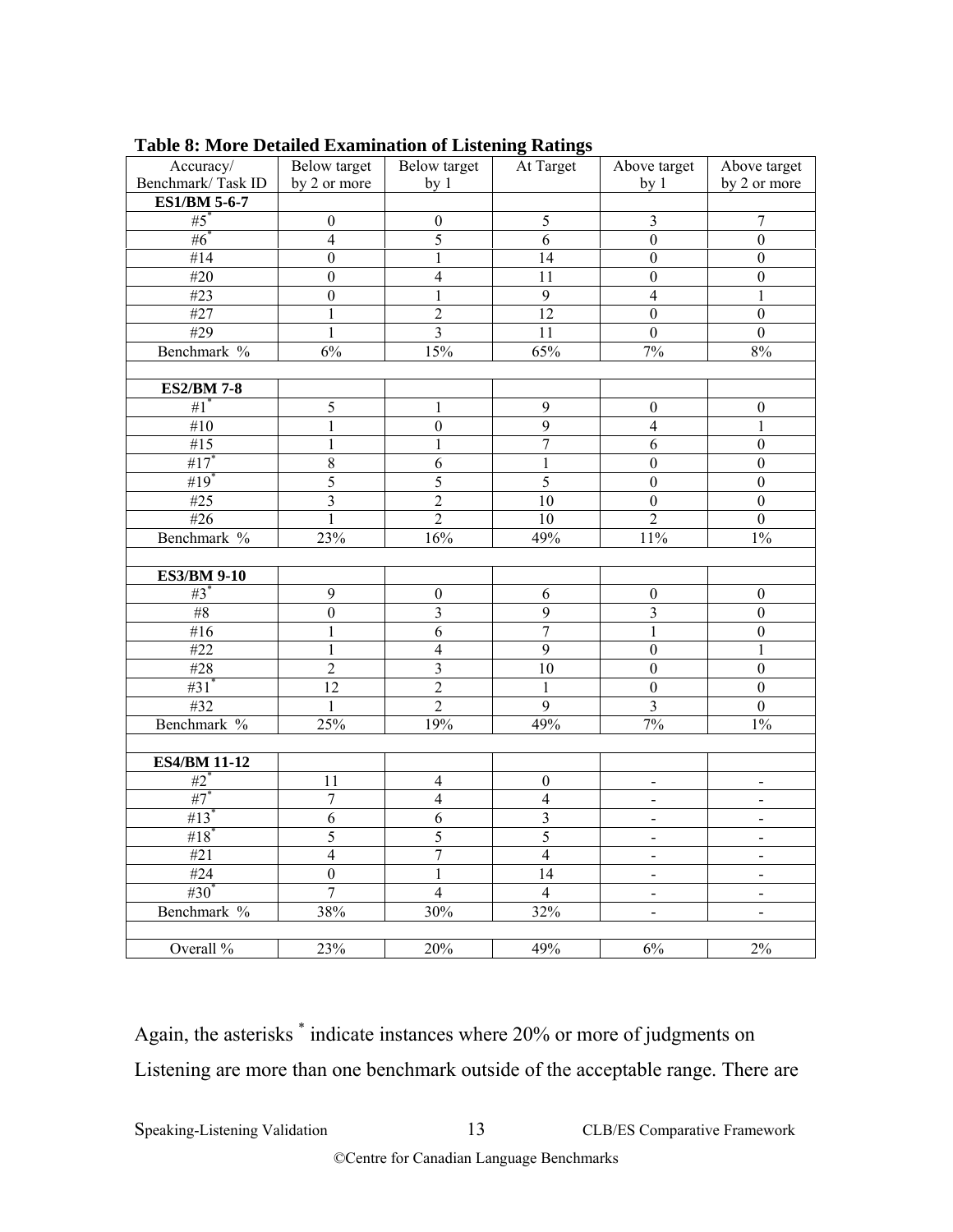<span id="page-15-0"></span>many more "problem" tasks as indicated by the Listening ratings compared to Speaking. There are two at each of ES 1 and ES 3, three at ES 2, and five at ES 4. There is a tendency for CLB experts to place the Listening tasks at levels lower than those posited in the Comparative Framework. As with Speaking, this trend increases consistently from ES 1 to ES 4.

If we examine the tasks within each ES level, we see the same outliers arising for Listening as with Speaking. Task 5 (ES 1) is rated as much more difficult compared to the target benchmark range, while tasks 3 and 31 (ES 3) are rated much easier than target. There may be some specific feature of each task that brings about this discrepancy between ES and CLB interpretations, and for this reason, these outliers are not included in the discussion which follows.

### **Discussion of Listening Data**

As with Speaking, we consider here the potential benefits of investigating alternate alignments for the ES-CLB Listening relationship. Table 9 below shows one potential model.

#### **Table 9: ES/CLB Listening Matches, Realignment**

|  |  | ES Level 1 |            |            |            |  |
|--|--|------------|------------|------------|------------|--|
|  |  |            | ES Level 2 |            |            |  |
|  |  |            |            | ES Level 3 |            |  |
|  |  |            |            |            | ES Level 4 |  |

If the above concordance is substituted for the existing Listening alignment table, an improved detailed breakdown emerges, as shown in Table 10.

Speaking-Listening Validation 14 CLB/ES Comparative Framework

©Centre for Canadian Language Benchmarks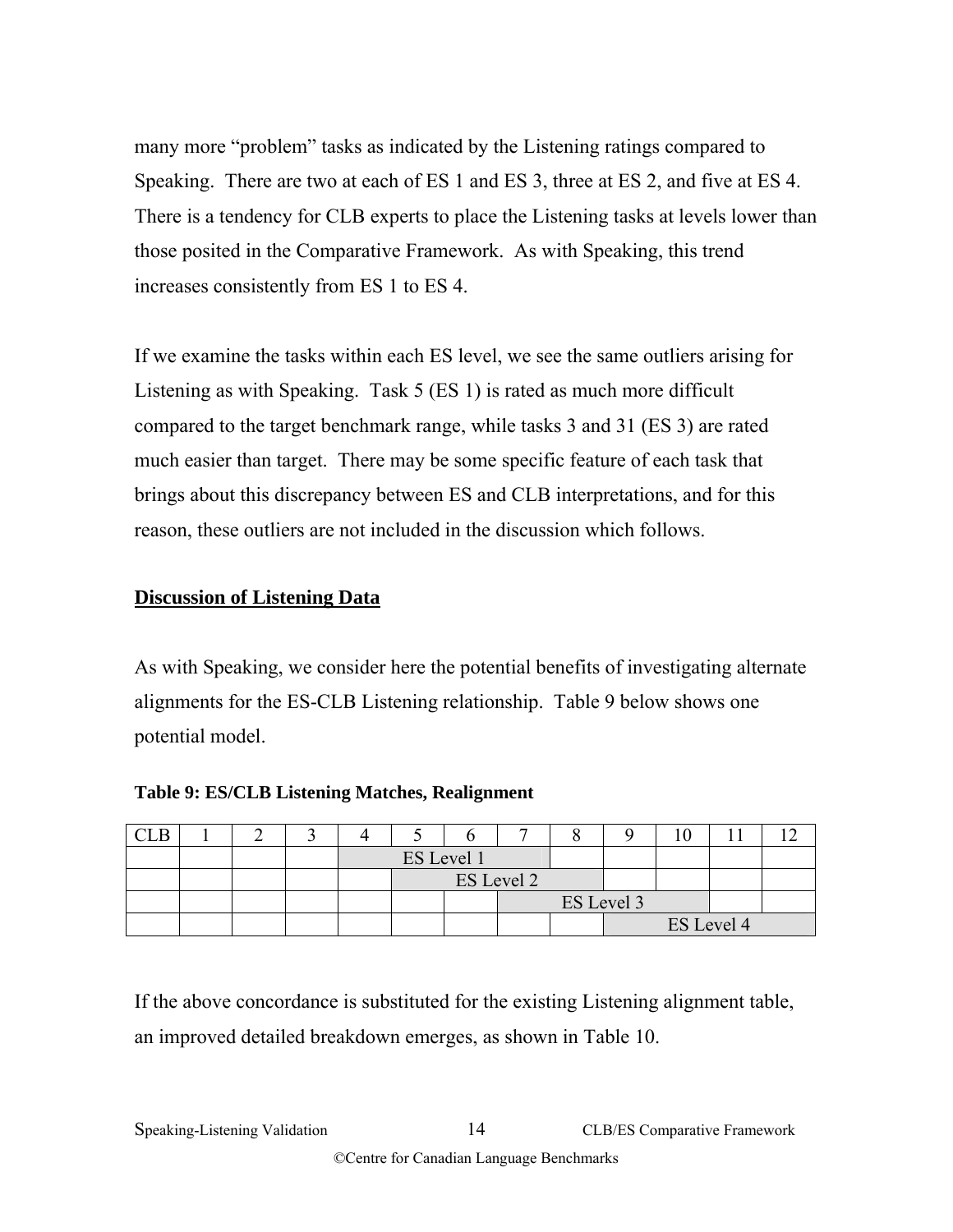| Accuracy/         | Below target     | <b>Below</b> target | At Target        | Above target             | Above target             |
|-------------------|------------------|---------------------|------------------|--------------------------|--------------------------|
| Benchmark/Task ID | by 2 or more     | by <sub>1</sub>     |                  | by <sub>1</sub>          | by 2 or more             |
| ES1/BM 4-5-6-7    |                  |                     |                  |                          |                          |
| #5                |                  |                     | Outlier removed  |                          |                          |
| #6                | $\mathbf{1}$     | 3                   | 11               | $\boldsymbol{0}$         | $\boldsymbol{0}$         |
| #14               | $\mathbf{0}$     | $\overline{0}$      | $\overline{15}$  | $\overline{0}$           | $\overline{0}$           |
| #20               | $\overline{0}$   | $\overline{0}$      | $\overline{15}$  | $\overline{0}$           | $\overline{0}$           |
| #23               | $\boldsymbol{0}$ | $\boldsymbol{0}$    | 10               | $\overline{4}$           | 1                        |
| #27               | $\boldsymbol{0}$ | $\mathbf{1}$        | $\overline{14}$  | $\overline{0}$           | $\boldsymbol{0}$         |
| #29               | $\overline{0}$   | $\mathbf{1}$        | $\overline{14}$  | $\overline{0}$           | $\overline{0}$           |
| Benchmark %       | $1\%$            | 6%                  | 88%              | 4%                       | $1\%$                    |
|                   |                  |                     |                  |                          |                          |
| ES2/BM 5-6-7-8    |                  |                     |                  |                          |                          |
| #1                | $\boldsymbol{0}$ | $\overline{2}$      | $\overline{13}$  | $\boldsymbol{0}$         | $\boldsymbol{0}$         |
| #10               | $\boldsymbol{0}$ | $\boldsymbol{0}$    | 10               | $\overline{\mathcal{A}}$ | $\mathbf{1}$             |
| #15               | $\boldsymbol{0}$ | $\boldsymbol{0}$    | $\boldsymbol{9}$ | $\overline{6}$           | $\boldsymbol{0}$         |
| #17               | $\boldsymbol{0}$ | $\overline{4}$      | $\overline{11}$  | $\mathbf{0}$             | $\boldsymbol{0}$         |
| #19               | $\overline{0}$   | $\mathbf{1}$        | 14               | $\overline{0}$           | $\overline{0}$           |
| #25               | $\overline{0}$   | $\overline{2}$      | $\overline{13}$  | $\overline{0}$           | $\boldsymbol{0}$         |
| #26               | $\boldsymbol{0}$ | $\overline{0}$      | $\overline{13}$  | $\overline{2}$           | $\boldsymbol{0}$         |
| Benchmark %       | 0%               | 9%                  | 79%              | 11%                      | $1\%$                    |
|                   |                  |                     |                  |                          |                          |
| ES3/BM 7-8-9-10   |                  |                     |                  |                          |                          |
| #3                |                  |                     | Outlier removed  |                          |                          |
| #8                | $\boldsymbol{0}$ | $\boldsymbol{0}$    | 12               | 3                        | $\boldsymbol{0}$         |
| # $16$            | $\overline{0}$   | $\overline{0}$      | $\overline{14}$  | $\mathbf{1}$             | $\overline{0}$           |
| #22               | $\boldsymbol{0}$ | $\overline{0}$      | $\overline{14}$  | $\mathbf{1}$             | $\boldsymbol{0}$         |
| #28               | $\overline{0}$   | $\mathbf{1}$        | 14               | $\overline{0}$           | $\overline{0}$           |
| #31               |                  |                     | Outlier removed  |                          |                          |
| #32               | $\boldsymbol{0}$ | 1                   | $\overline{11}$  | $\overline{\mathbf{3}}$  | $\mathbf{0}$             |
| Benchmark %       | $0\%$            | 3%                  | 87%              | 11%                      | $\overline{0\%}$         |
|                   |                  |                     |                  |                          |                          |
| ES4/BM 9-10-11-12 |                  |                     |                  |                          |                          |
| #2                | 3                | 3                   | 9                | $\blacksquare$           | $\blacksquare$           |
| #7                | $\overline{2}$   | $\overline{0}$      | $\overline{13}$  | $\blacksquare$           | $\overline{a}$           |
| #13               | $\boldsymbol{0}$ | $\overline{2}$      | $\overline{13}$  | $\blacksquare$           | $\blacksquare$           |
| #18               | $\overline{0}$   | $\overline{4}$      | $\overline{11}$  | $\overline{a}$           | $\blacksquare$           |
| #21               | $\mathbf{1}$     | $\boldsymbol{0}$    | 14               | $\overline{\phantom{a}}$ | $\blacksquare$           |
| #24               | $\overline{0}$   | $\overline{0}$      | $\overline{15}$  | $\blacksquare$           | $\blacksquare$           |
| #30               | $\overline{0}$   | $\overline{2}$      | $\overline{13}$  | $\blacksquare$           | $\overline{\phantom{0}}$ |
| Benchmark %       | 6%               | 10%                 | 84%              | $\blacksquare$           | $\blacksquare$           |
|                   |                  |                     |                  |                          |                          |
| Overall %         | $2\%$            | 7%                  | 84%              | 6%                       | $1\%$                    |

### **Table 10: More Detailed Examination of Listening Ratings Using Realignment**

With this realignment, 84% of ratings are on target, and only 3% miss the target by more than one benchmark. There are no items asterisked as having more than 20% of ratings off target by more than one benchmark.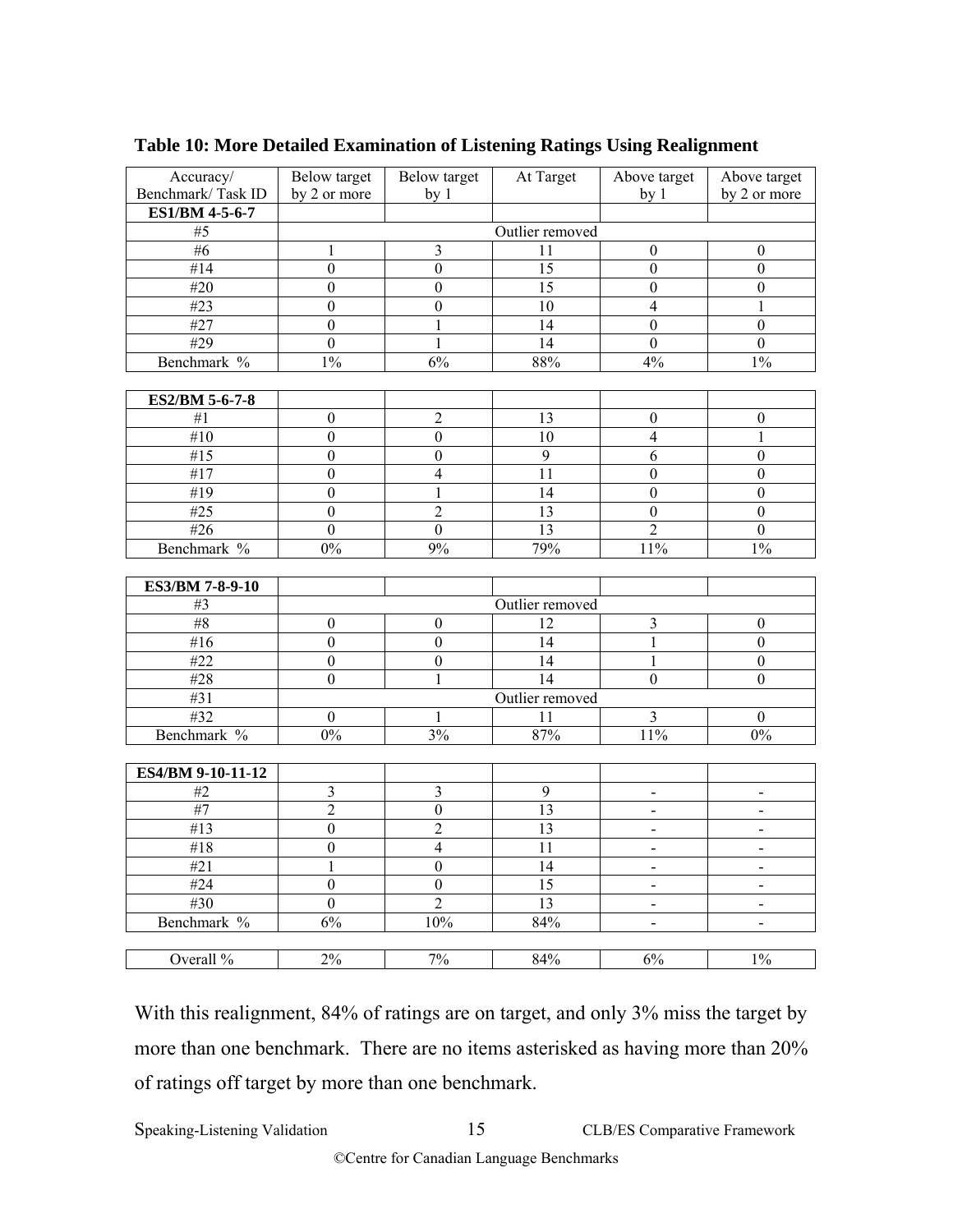#### **Conclusion**

The alignments in the CLB-ES Oral Communication Comparative Framework have been derived through a systematic and theoretical application of principles and criteria as set forth in the underlying scales. As is so often the case when a theoretical model is subjected to practical application, this study reveals that the relationships posited in the Comparative Framework are not as straightforward and linear as one might have hoped. A greater degree of accuracy in task placement could be achieved by adopting the models presented in the discussion sections of this paper. These models improve the quality of the framework by acknowledging the degree of error associated with rating workplace tasks on the Canadian Language Benchmarks and by better reflecting the fluidity and imprecision of the relationship between the two underlying scales.

In particular, a great deal of inconsistency has been noted in the practical application of the listening component of the CF. It is therefore suggested that serious consideration be given to a model that would introduce a greater degree of flexibility in the treatment of that skill. Of all the language skills, listening tends to be the most problematic in terms of standardization, as so many features of the discourse influence difficulty. Speed, inflection, paralinguistic variables, ambient distractions, register, tone, all have an effect on aural comprehensibility and are given consideration from an ESL perspective within the CLB framework, but these are not acknowledged within the Essential Skills paradigm. Because of this fundamental imbalance, very broad bands of relationship are probably the best outcome that could ever be expected from an effort to align CLB and ES criteria for this most enigmatic of the language skills.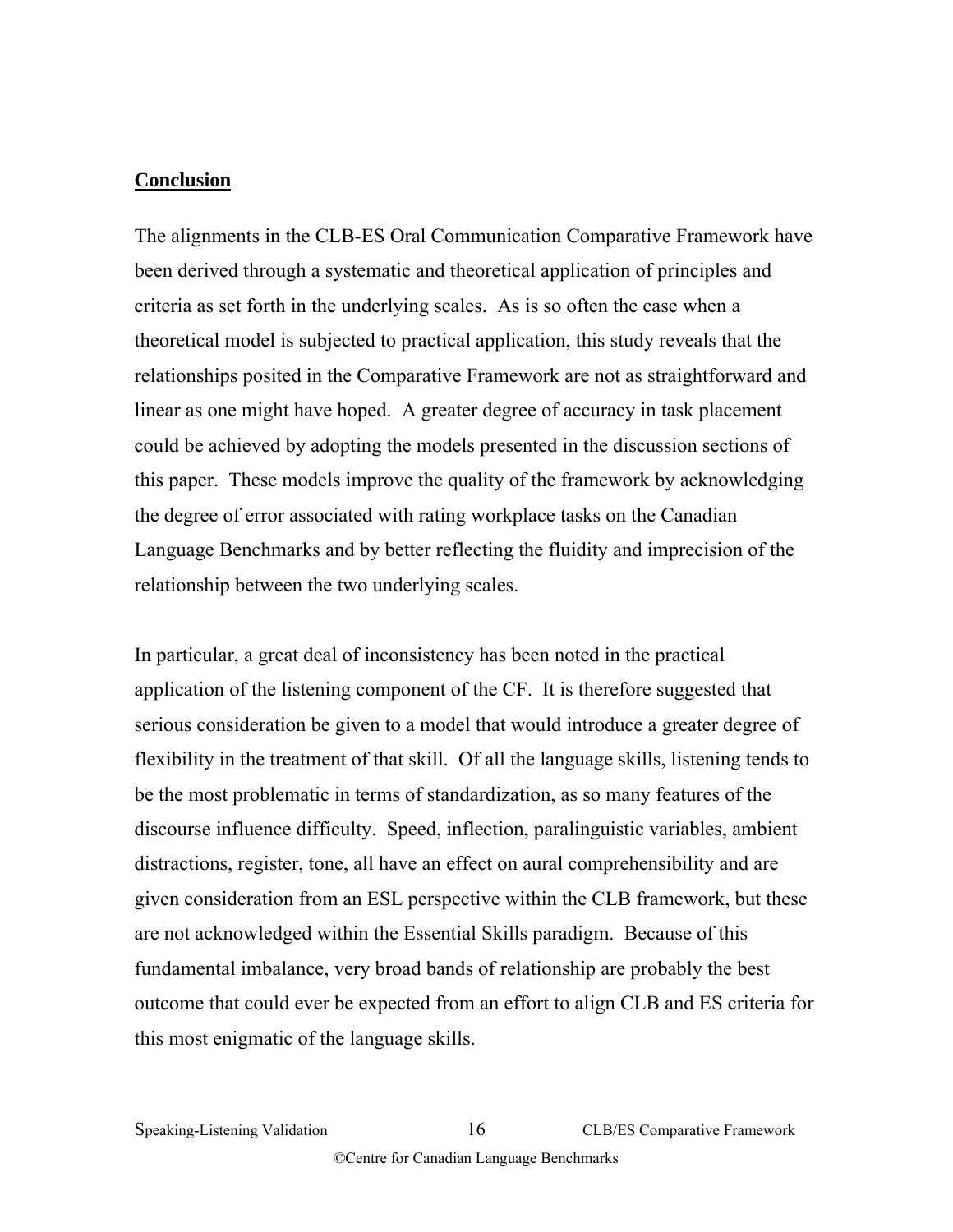We conclude with a reminder that this small validation study underscores the need to ensure that the existing CLB-ES Comparative Framework is used only in lowstakes situations, and in these cases, only for purposes such as choosing workplace tasks that are appropriate for CLB-based ESL classes.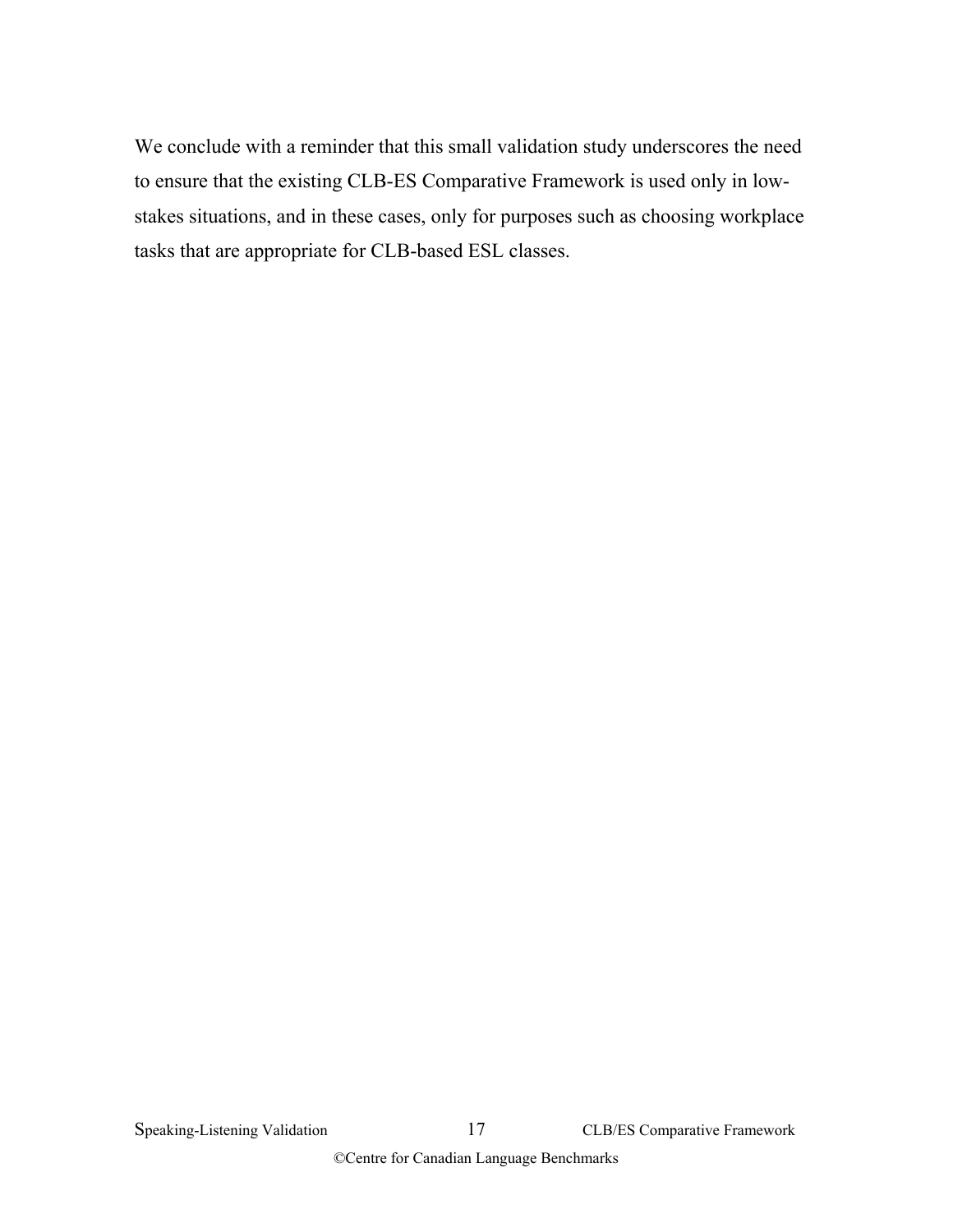<span id="page-19-0"></span>In order to develop the 32 oral communication tasks, including four for training purposes and 28 for the study, the following procedure was undertaken:

#### Step 1: Planning

The first step was to set out a task development plan and timeline. The plan accounted for short timelines and the need for two essential skills analysts' involvement throughout the process. The plan set out that the two analysts would carry out half the development work each and review the work by the other analyst for consistency.

#### Step 2: Example selection

Each analyst selected occupations from each of the four National Occupational Classifications (NOC) skill-level bands (A,B,C,D) as outlined in the NOC matrix. In selecting occupations, analysts considered whether the occupations represented a range of sectors both within each of the bands and across the NOC matrix as a whole. Essential skills examples were then selected for each occupation at each of the four essential skills levels.

The limited number of examples at levels 3 and 4 of the essential skills oral communication scale presented a challenge at the example selection stage. To address this challenge, examples from other occupations were selected, while still representing all sectors where possible. It was not always possible to do so; few level 4 examples exist for C-band occupations, and no level 4 examples exist for D-band occupations. To make up the full complement of examples at each of the levels, examples were selected from other NOC bands. The level and band for the final examples selected is listed in the table below:

| Number of examples by skill-level and essential skills level |      |      |      |      |
|--------------------------------------------------------------|------|------|------|------|
| <b>Band</b>                                                  | ES 1 | ES 2 | ES 3 | ES 4 |
| Skill-level A                                                |      |      |      |      |
| Skill-level B                                                |      |      |      |      |
| Skill-level C                                                |      |      |      |      |
| Skill-level D                                                |      |      |      |      |
| <b>TOTAL</b>                                                 |      |      |      |      |

#### **Number of examples by skill-level and essential skills level**

#### Step 3: Pre-task development

Before the task development stage, the analysts reviewed each others' examples to ensure they were sufficiently distinct from one another. A model prompt was also developed to ensure that the tasks would follow a similar format.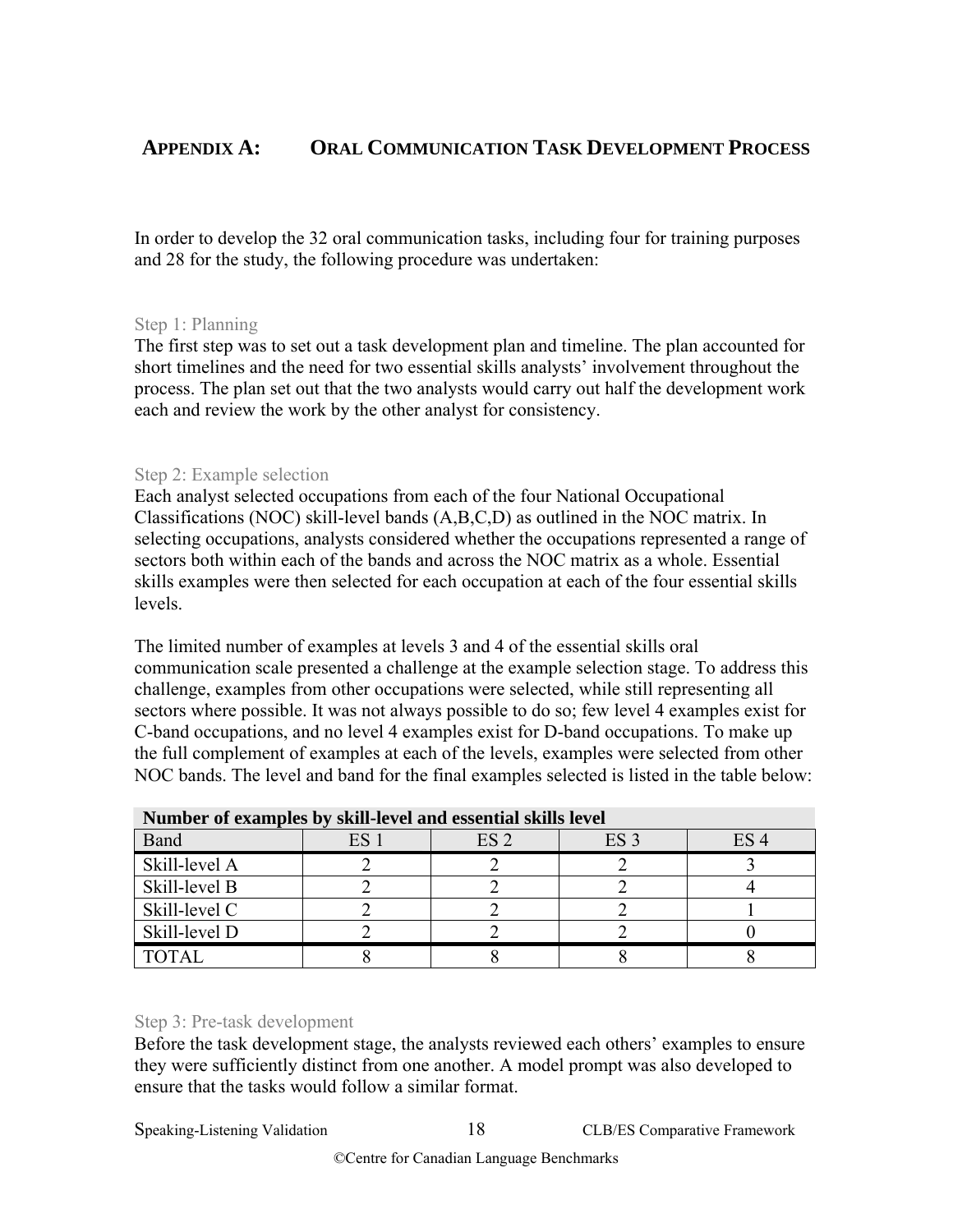Step 4: Task development

Analysts worked independently to write oral communication tasks using the essential skills examples as a basis. Listening and speaking demands were clearly set out but not separated from one another. Each task followed the model and comprised 50 to 60 words.

Essential skills examples had to be altered to create the tasks. There were several reasons for this:

1. Essential skills examples do not always describe the listening component of the oral communication task. Below is the original ES example next to the task that displays the change:

| <b>Essential Skills Example</b>      | <b>Oral Communication Task</b>              |
|--------------------------------------|---------------------------------------------|
| NOC 6672: Guest services attendants  | You are a guest services attendant at a     |
| provide information to guests about  | large hotel with extensive conference       |
| various sites, including closing and | facilities. A group of conference           |
| opening times, and give guests       | delegates, guests of the hotel, ask you for |
| directions.                          | directions to a local restaurant. They also |
|                                      | request the hours of operation of several   |
|                                      | other local attractions. Listen to their    |
|                                      | questions in order to provide answers.      |

In the task above, the listening aspect was enhanced in order for CLB experts to more accurately place it along the listening scale.

2. Additional detail was added to ensure that each task clearly required oral communication skills at the essential skills level assigned to the original example. This entailed either removing conflicting details or adding more detail to clarify the complexity of the task. The furniture assembler example below will help illustrate this:

| <b>Essential Skills Example</b>                                                                                                                          | <b>Oral Communication Task</b>                                                                                                                                                                                                                                                                                                                                            |
|----------------------------------------------------------------------------------------------------------------------------------------------------------|---------------------------------------------------------------------------------------------------------------------------------------------------------------------------------------------------------------------------------------------------------------------------------------------------------------------------------------------------------------------------|
| NOC 9492: Furniture assemblers and<br>Inspectors receive instructions from<br>supervisors and seek their approval for<br>changes in design or deadlines. | You are an assembler at a furniture<br>manufacturer that produces metal and<br>laminate desks for schools. In working<br>with a new desk model, you have noticed<br>that it takes longer to assemble each desk<br>than anticipated. Make a<br>recommendation to your supervisor for a<br>way to reduce assembly times. Provide<br>evidence that your suggestion will work |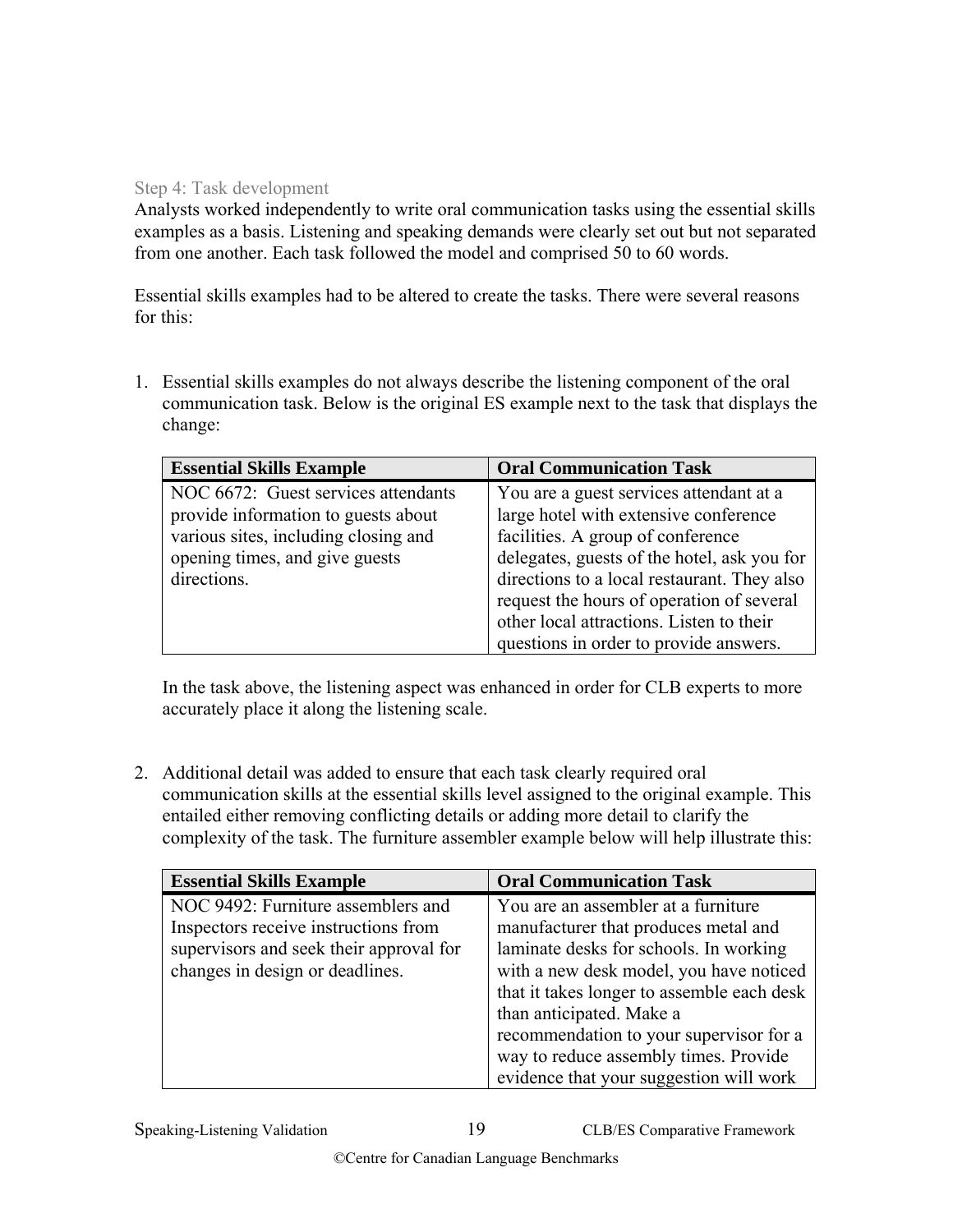|  |  | - -<br>ptions.<br>$\sim$ $\sim$<br>- د ۱ |
|--|--|------------------------------------------|
|--|--|------------------------------------------|

In this case, the original essential skills example reads as a level 1 according to the ES oral communications complexity scale. Since it was assigned a level 2 in the profile, we added details about the recommendation to more clearly place it at level 2.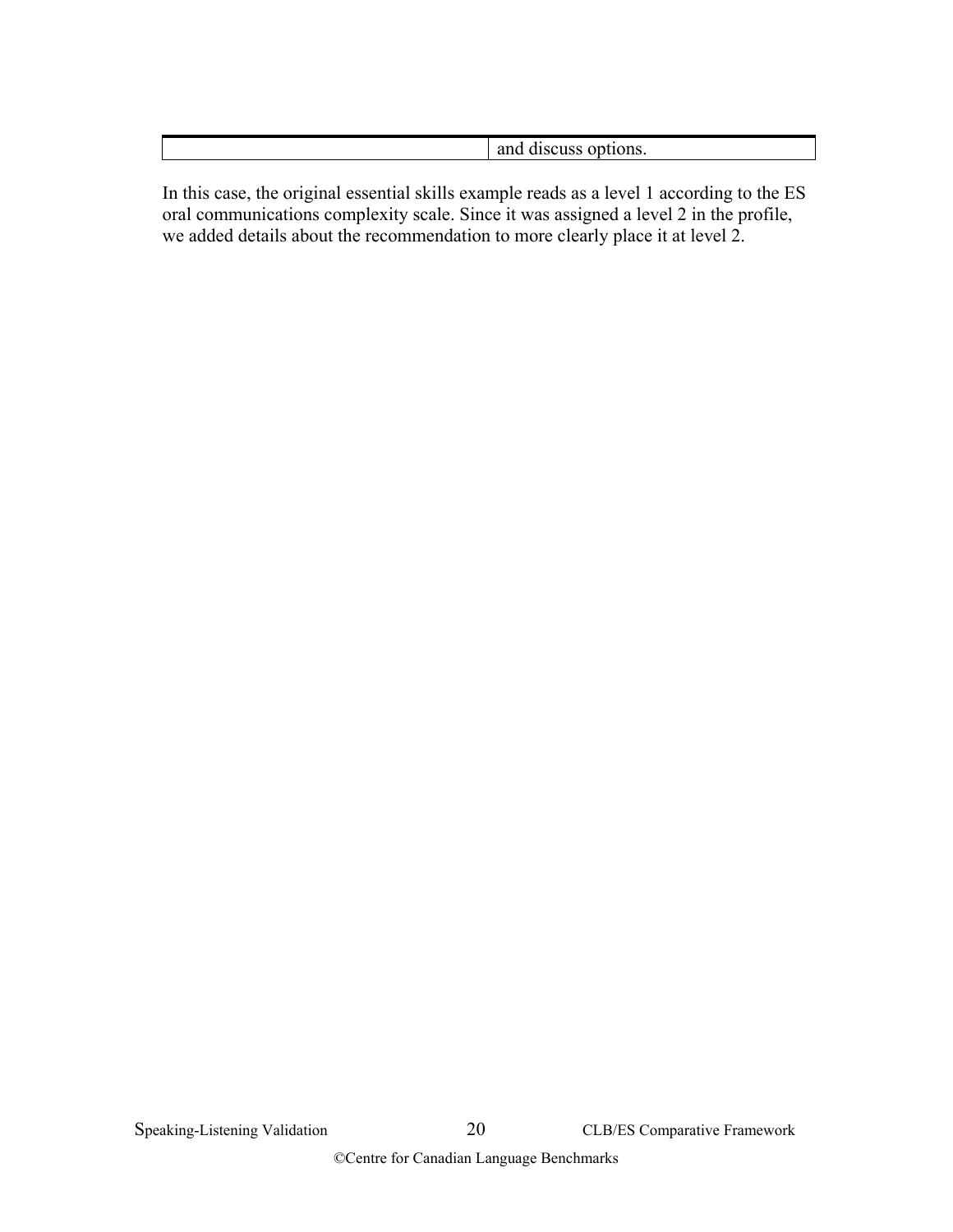3. In some cases the essential skills example included multiple tasks. For these cases, the analysts focused on only one task and removed information pertaining to any other tasks in the example. This is demonstrated in the example and task below:

| <b>Essential Skills Example</b>                                                                                                                                                                                                                                                                                                                                                                                                                                                                                    | <b>Oral Communication Task</b>                                                                                                                                                                                                                                                                                                                                     |
|--------------------------------------------------------------------------------------------------------------------------------------------------------------------------------------------------------------------------------------------------------------------------------------------------------------------------------------------------------------------------------------------------------------------------------------------------------------------------------------------------------------------|--------------------------------------------------------------------------------------------------------------------------------------------------------------------------------------------------------------------------------------------------------------------------------------------------------------------------------------------------------------------|
| NOC 4142: Elementary school teachers<br>may interact with representatives from<br>community organizations, professional<br>associations, provincial ministries of<br>education and universities to share<br>information on special projects and<br>coordinate activities. For example, they<br>may talk to representatives from charity<br>organizations to coordinate fund raising<br>activities involving students. They may<br>also respond to university professors<br>asking for support in research studies, | You are an elementary school teacher.<br>One of your tasks is to help organize<br>fundraising activities that involve<br>students. For this event the school is<br>working alongside a charity. Speak with<br>the organizer at the charity and listen to<br>her ideas and suggestions. Coordinate<br>the details of this event together during<br>your discussion. |
| such as investigations into the<br>relationship between creativity and                                                                                                                                                                                                                                                                                                                                                                                                                                             |                                                                                                                                                                                                                                                                                                                                                                    |
| socio-economic level.                                                                                                                                                                                                                                                                                                                                                                                                                                                                                              |                                                                                                                                                                                                                                                                                                                                                                    |

#### Step 5: Task review

When all of the tasks had been drafted, the analysts reviewed each others' work to identify any details or wording that needed to be changed to more accurately and fully exemplify the level. Through this process, the analysts came to an agreement that the task contents clearly distinguish one level from the others.

At the task review stage the analysts also examined the word count of the examples to ensure there were no patterns that would inadvertently reveal the essential skills levels of the prompts. Upon comparing word counts across prompts, levels, and NOC bands, no significant differences or patterns emerged between sets of tasks.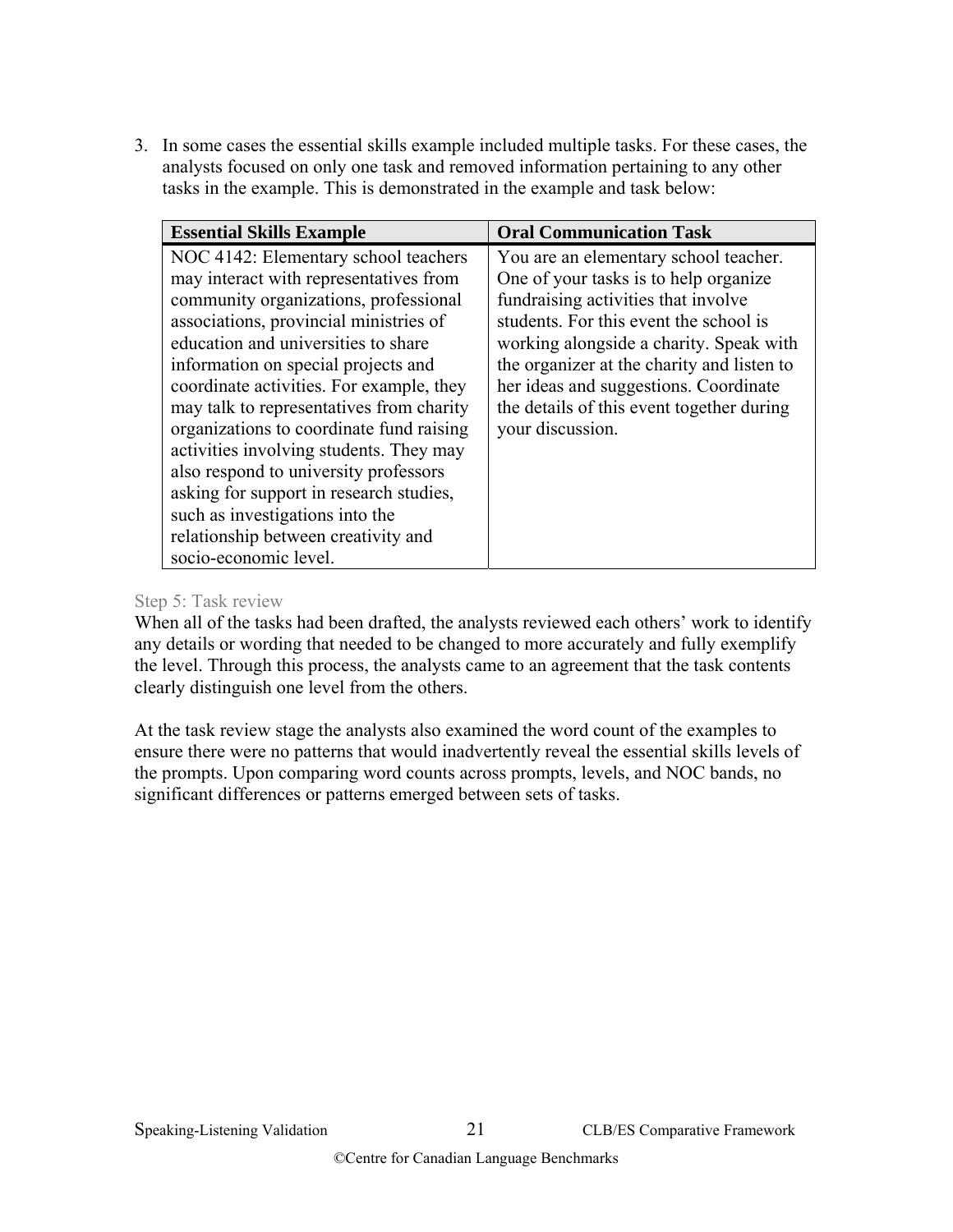## <span id="page-23-0"></span>**APPENDIX B: RELATIONSHIP OF ORAL COMMUNICATION TASKS TO**

### **NOCS**

| <b>Essential Skills Example</b>              | <b>Oral Communication Task</b>                   |
|----------------------------------------------|--------------------------------------------------|
| NOC 3122: Chiropractors interact with        | You are a chiropractor. You work in an           |
| receptionists and administrative assistants  | office with an administrative assistant. This    |
| to discuss appointment scheduling and        | morning, as usual, you listen to the             |
| other administrative tasks. A, 1             | administrative assistant tell you about the      |
|                                              | day's schedule. As you listen, you realize she   |
|                                              | has booked a patient at a time when you will     |
|                                              | be out of the office. Ask her to rebook the      |
|                                              | appointment. (56)                                |
| NOC 2134: Chemical Engineers talk to         | You are a chemical engineer. Part of your job    |
| suppliers to obtain quotes and specification | is to source and select suppliers of raw         |
| sheets on raw materials. A, 1                | materials you need. Speak to a supplier to       |
|                                              | obtain information about cost. Listen for the    |
|                                              | supplier's response, and request a               |
|                                              | specification sheet on the raw material to       |
|                                              | help you determine whether you might order       |
|                                              | the supplies from them. $(55)$                   |
| NOC 2152: Landscape Architects interact      | You are a landscape architect. You work as a     |
| with project team members such as            | member of a project team with junior             |
| contractors, junior landscape architects and | landscape architects and draftspersons. Team     |
| drafts people. They assign and coordinate    | members are meeting today to discuss a new       |
| new tasks, discuss project goals, give       | project. Listen to team members' status          |
| directions, explain procedures and enquire   | updates on their work and provide your own       |
| about the status of ongoing work. For        | brief update. Ask questions to clarify project   |
| example, they may clearly and thoroughly     | details and timelines. (53)                      |
| explain design specifications and standards  |                                                  |
| for landscape construction work to           |                                                  |
| contractors. A, 2                            |                                                  |
| NOC 4142: Elementary School Teachers         | You are an elementary school teacher. One        |
| may interact with representatives from       | of your tasks is to help organize fundraising    |
| community organizations, professional        | activities that involve students. For this event |
| associations, provincial ministries of       | the school is working alongside a charity.       |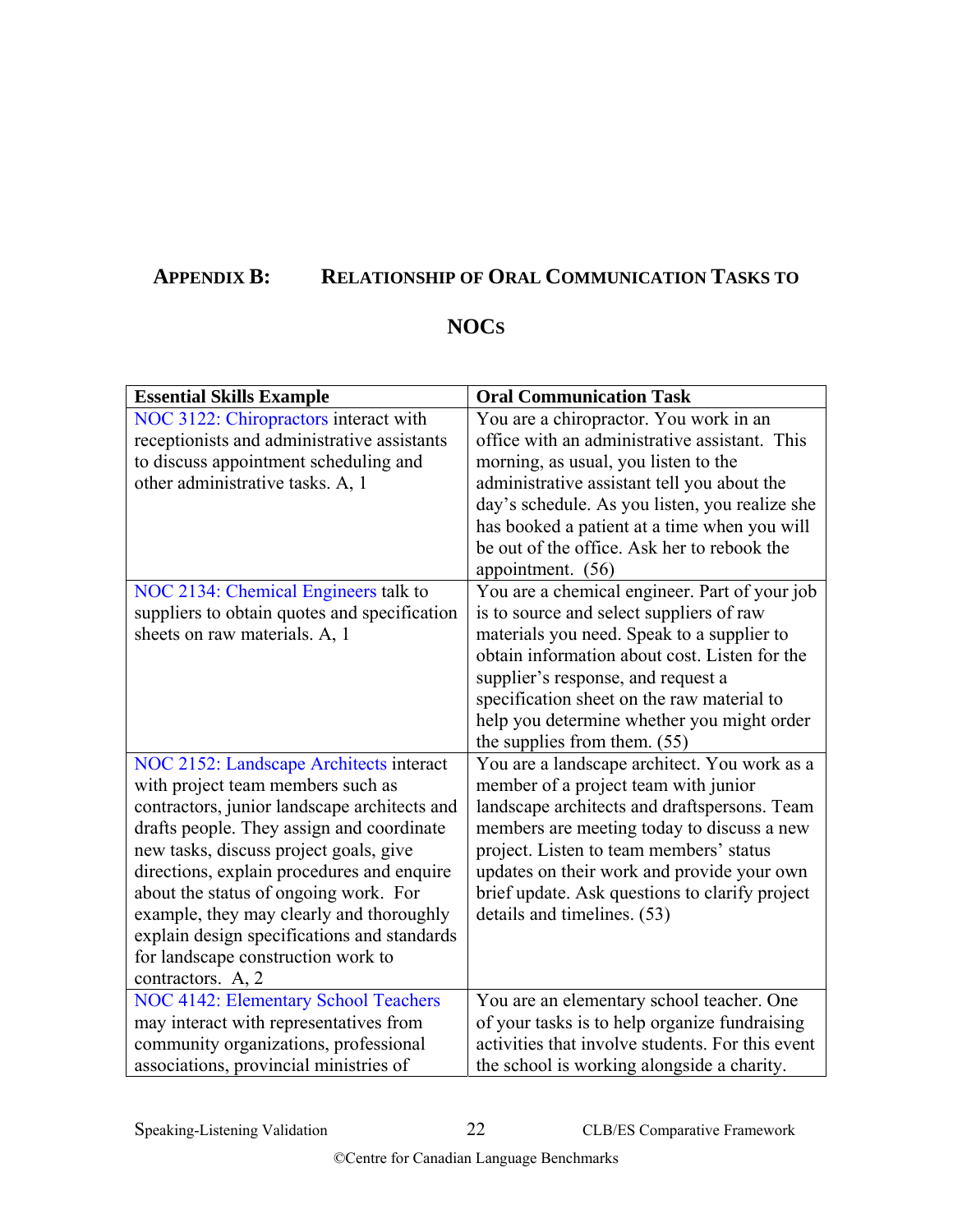| education and universities to share          | Speak with the organizer at the charity and   |
|----------------------------------------------|-----------------------------------------------|
| information on special projects and          | listen to her ideas and suggestions.          |
| coordinate activities. For example, they     | Coordinate the details of this event together |
| may talk to representatives from charity     | during your discussion. (53)                  |
| organizations to coordinate fund raising     |                                               |
| activities involving students. They may      |                                               |
| also respond to university professors        |                                               |
|                                              |                                               |
| asking for support in research studies, such |                                               |
| as investigations into the relationship      |                                               |
| between creativity and socio-economic        |                                               |
| level. $A, 2$                                |                                               |
| NOC 3142: Occupational Therapist present     | You are an occupational therapist who works   |
| information on clients' conditions,          | as a member of a multidisciplinary team.      |
| treatments and progress at case conferences  | You are participating in a team meeting,      |
| and problem solving meetings with other      | where you discuss patients' treatment plans.  |
| multi-disciplinary team members. They        | You have suggested a course of care which     |
| consider suggestions offered by other team   | one member of the team disagrees with.        |
| members and may collaboratively develop      | Discuss reasons why your plan is sound, and   |
| client treatments. Clear communication is    | try to come to an agreement about next        |
| important to ensure all team members         | steps. $(59)$                                 |
| know what is expected of them and keep       |                                               |
| treatment plans on track. A, 3               |                                               |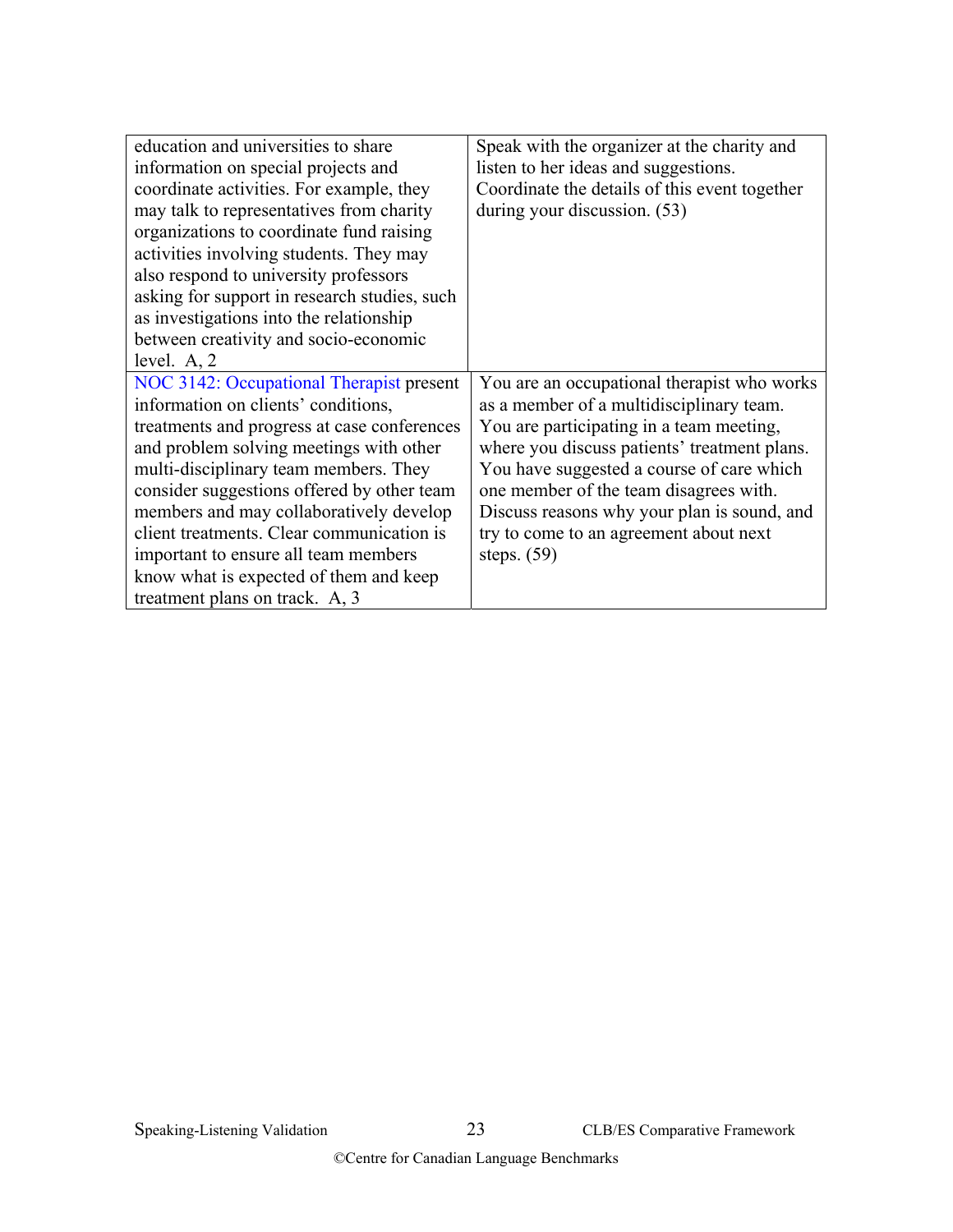| NOC 3114: Veterinarians explain diagnoses<br>and inspection results to clients by<br>translating medical terminology into<br>laypersons' terms. They recommend<br>treatment options, discuss costs, and<br>negotiate payment plans if required. They<br>provide emotional support to clients when<br>their animals are terminally ill and they<br>have to recommend euthanasia. Under these<br>circumstances, they must be empathetic,<br>sensitive and tactful. A, 3                                                                                                                                                                                                           | You are a veterinarian. You have just<br>examined and diagnosed a client's pet. You<br>need to explain what you have found to the<br>client, translating medical terminology into<br>laypersons' terms. Your recommendation is<br>euthanasia. Inform your client of this, listen<br>to their response, and react in an empathetic,<br>sensitive and tactful manner. (52)                                                                   |
|---------------------------------------------------------------------------------------------------------------------------------------------------------------------------------------------------------------------------------------------------------------------------------------------------------------------------------------------------------------------------------------------------------------------------------------------------------------------------------------------------------------------------------------------------------------------------------------------------------------------------------------------------------------------------------|--------------------------------------------------------------------------------------------------------------------------------------------------------------------------------------------------------------------------------------------------------------------------------------------------------------------------------------------------------------------------------------------------------------------------------------------|
| 3152 Registered nurses may communicate<br>information to police officers, distress<br>centres or other authorities when faced with<br>individuals displaying suicidal tendencies<br>or abusive behaviours. Registered nurses<br>follow established protocols to ensure all<br>information required is transmitted<br>efficiently. This communication takes place<br>within a highly emotional context and<br>demands a controlled response.<br>Miscommunication in these situations can<br>lead to serious injuries or death. A, 4                                                                                                                                              | You are a registered nurse working in an<br>emergency department. A walk-in patient<br>with serious injuries has been has been<br>admitted whose behaviour is violent. Follow<br>the appropriate communication protocols.<br>Announce the code, call the police and try to<br>keep the other patients calm. When police<br>arrive, interact with them to ensure<br>everyone's safety while coordinating the<br>patient's care. (59)        |
| <b>NOC 4142: Elementary School Teachers</b><br>facilitate and lead extracurricular activities<br>intended to promote students' overall<br>development. They monitor and support<br>students through a variety of exercises in a<br>variety of settings to develop them<br>physically, mentally and socially. During<br>each activity, teachers listen to and observe<br>students to assess their comfort levels and<br>help them resolve conflicts. At the end of<br>extracurricular activities, they facilitate<br>feedback sessions to help students express<br>their opinions and elicit suggestions for<br>making future activities more effective and<br>pleasurable. A, 4 | You are an elementary school teacher whose<br>duties include running after-school drama<br>classes. As you lead the students through<br>their warm-up exercises, you realize some<br>children feel uncomfortable. Encourage the<br>children to participate by soliciting the<br>reasons for their discomfort and coaching<br>them as they try out various exercises.<br>Adapt your instructional methods to<br>motivate the children. (57) |
| NOC 2146: Aerospace Engineers lead<br>problem solving sessions with small and<br>large groups of employees. The aerospace<br>engineer's role is to monitor and support                                                                                                                                                                                                                                                                                                                                                                                                                                                                                                          | You are an aerospace engineer. Today you<br>are leading a problem-solving session with a<br>large group of employees. Conduct the<br>session; at the end of the meeting facilitate                                                                                                                                                                                                                                                         |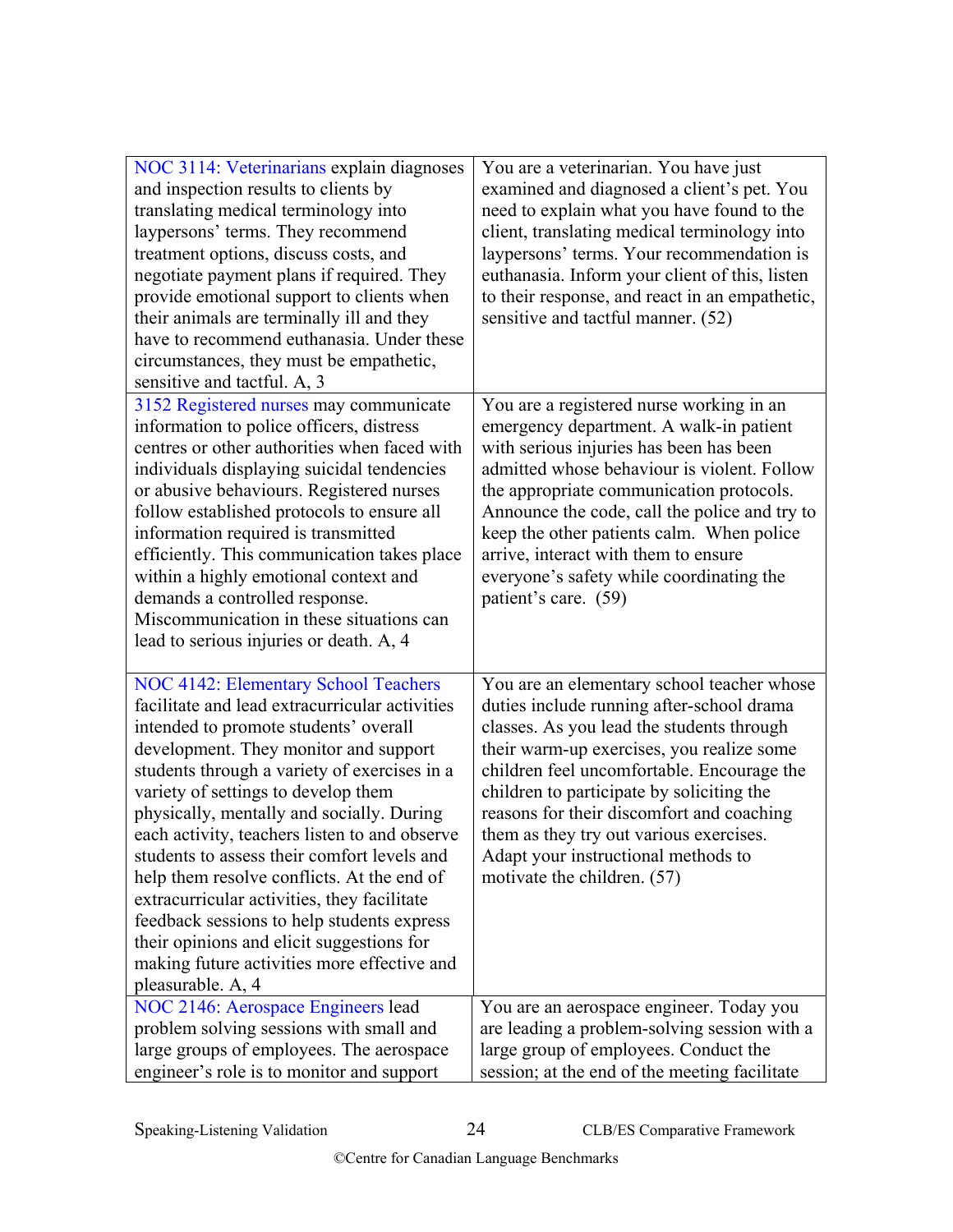| the group, and, using a variety of exercises | the synthesis of information and guide the  |
|----------------------------------------------|---------------------------------------------|
| and settings, analyze problems and develop   | group in developing recommendations. Your   |
| solutions. At the end of each session, the   | team building and management skills are     |
| engineer facilitates the synthesis of        | evaluated on the success of these meetings. |
| information and guides the group in the      | (53)                                        |
| development of a series of                   |                                             |
| recommendations which can be presented       |                                             |
| to clients, plant managers and co-workers.   |                                             |
| The engineer's team building and             |                                             |
| management skills may be evaluated on the    |                                             |
| success of these meetings. A, 4              |                                             |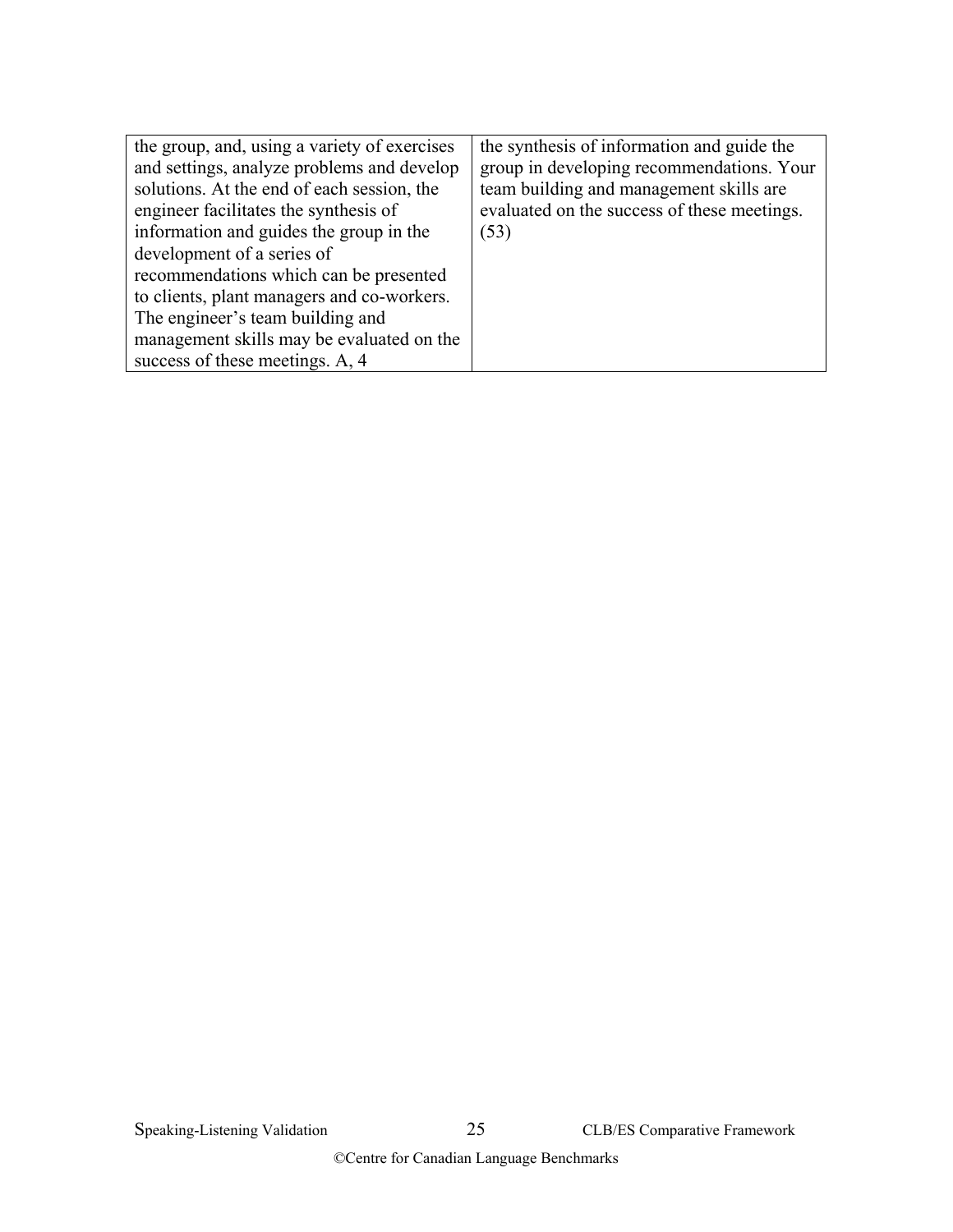| <b>NOC 7231: Automotive Service</b>          | You are an automotive service technician.      |
|----------------------------------------------|------------------------------------------------|
| Technicians inform supervisors and           | You work in a mid-size garage. Today           |
| customers if jobs are going to take longer   | several co-workers have called in sick,        |
| than expected. B, 1                          | making your workload heavier than usual.       |
|                                              | Inform your supervisor that you will not be    |
|                                              | able to meet the current schedule's            |
|                                              | demands. Provide your supervisor with          |
|                                              | estimates of when each repair will be          |
|                                              | completed. (52)                                |
| NOC 8262: Fishermen/women speak with         | You are a fisher. After returning from the     |
| customers and potential buyers. They         | day's fishing, you display your catch for      |
| explain how to prepare fish and answer       | potential buyers. Listen to a buyer's          |
| general interest questions such as where and | questions to provide information about the     |
| how different species are caught. B, 1       | fish. Explain how to prepare the fish and      |
|                                              | answer general interest questions such as      |
|                                              | where and how you catch different species.     |
|                                              | The questions you answer are similar from      |
|                                              | one day to the next. (60)                      |
| NOC 2223: Forestry Technologists &           | You are a forestry technician working for a    |
| Technicians request services or supplies.    | conservation authority. A pickup truck you     |
| For example, they contact suppliers to       | planned to use for a tree planting will not    |
| arrange for the repair of broken machinery.  | start. Phone the local garage to arrange for a |
| They must be clear and concise, as they      | repair. Describe the problem and discuss       |
| frequently need to provide directions to     | repair options, including costs and time       |
| sites that are unfamiliar to suppliers and   | requirements. Provide clear directions to the  |
| contractors. B, 2                            | location, which is off main roadways. (56)     |
| <b>NOC 7222: Transportation Supervisors</b>  | You are a transportation supervisor. At the    |
| present information to drivers or operators  | start of each shift you have informal          |
| about current events or changes that will    | meetings with your drivers to share            |
| directly affect their work. For example they | information about current events or changes    |
| share information about regulations, new     | that will affect their work. At today's        |
| procedures, work assignments and road        | meeting, listen as drivers provide             |
| closures during daily briefings and weekly   | information about accidents they have          |
| staff meetings. B, 2                         | learned about. Provide information about       |
|                                              | road closures, special events and temporary    |
|                                              | changes to routes. (57)                        |
| NOC 2175: Web Designer & Developer           | You are a web developer. You are meeting       |
| may lead meetings with co-workers,           | with a client; project team members are also   |
| colleagues and clients to discuss project    | in attendance. Listen carefully as project     |
| details such as web design features, links,  | staff provide detailed status reports of their |
| structures, and equipment requirements       | work on the client's web site. Discuss         |
| They present research summaries, discuss     | design feature options and equipment           |
| options and advise clients on web design     | requirements. You may need to advise the       |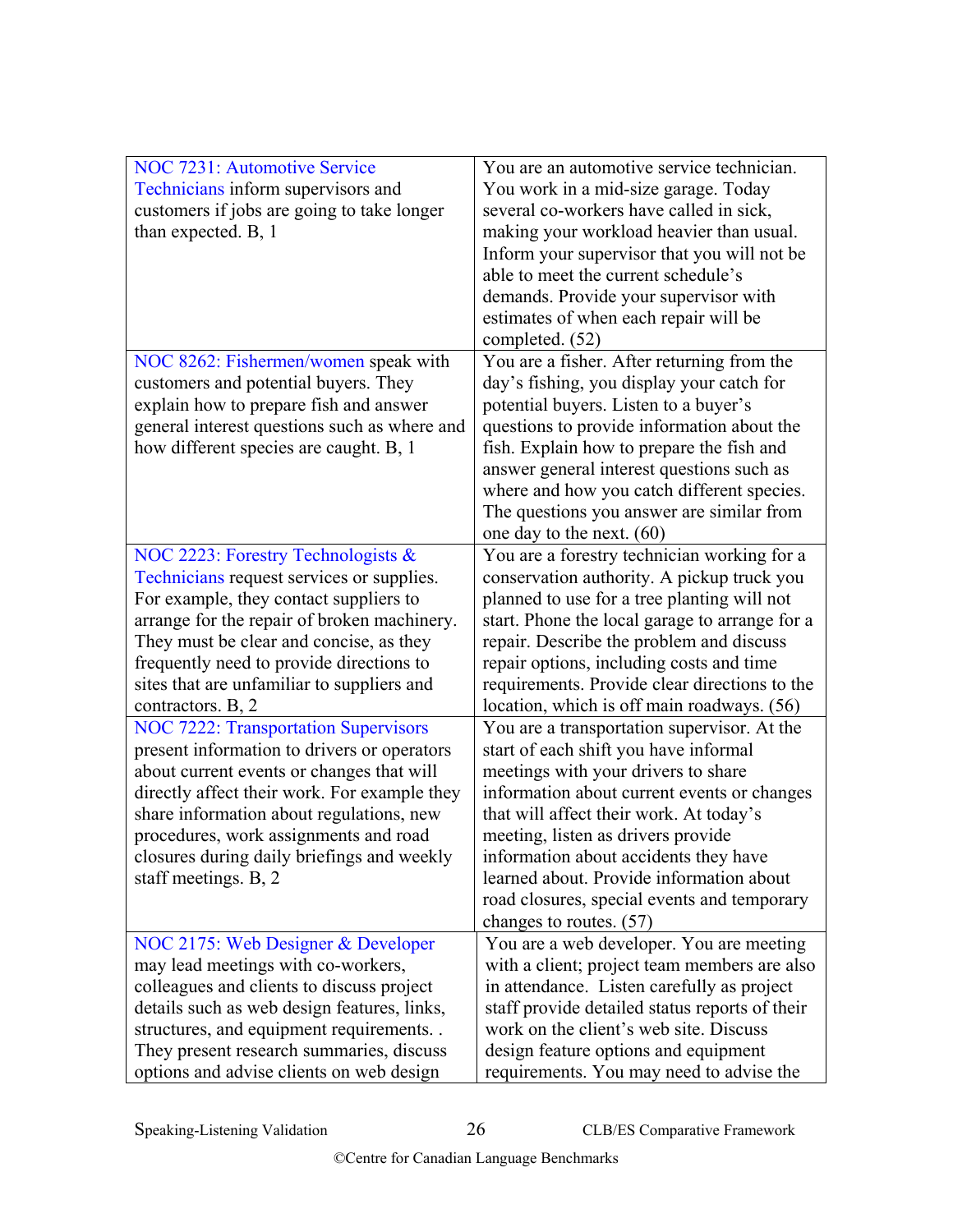| and development. B, <sup>2</sup> | client on the best way to proceed. $(55)$ |
|----------------------------------|-------------------------------------------|
|                                  |                                           |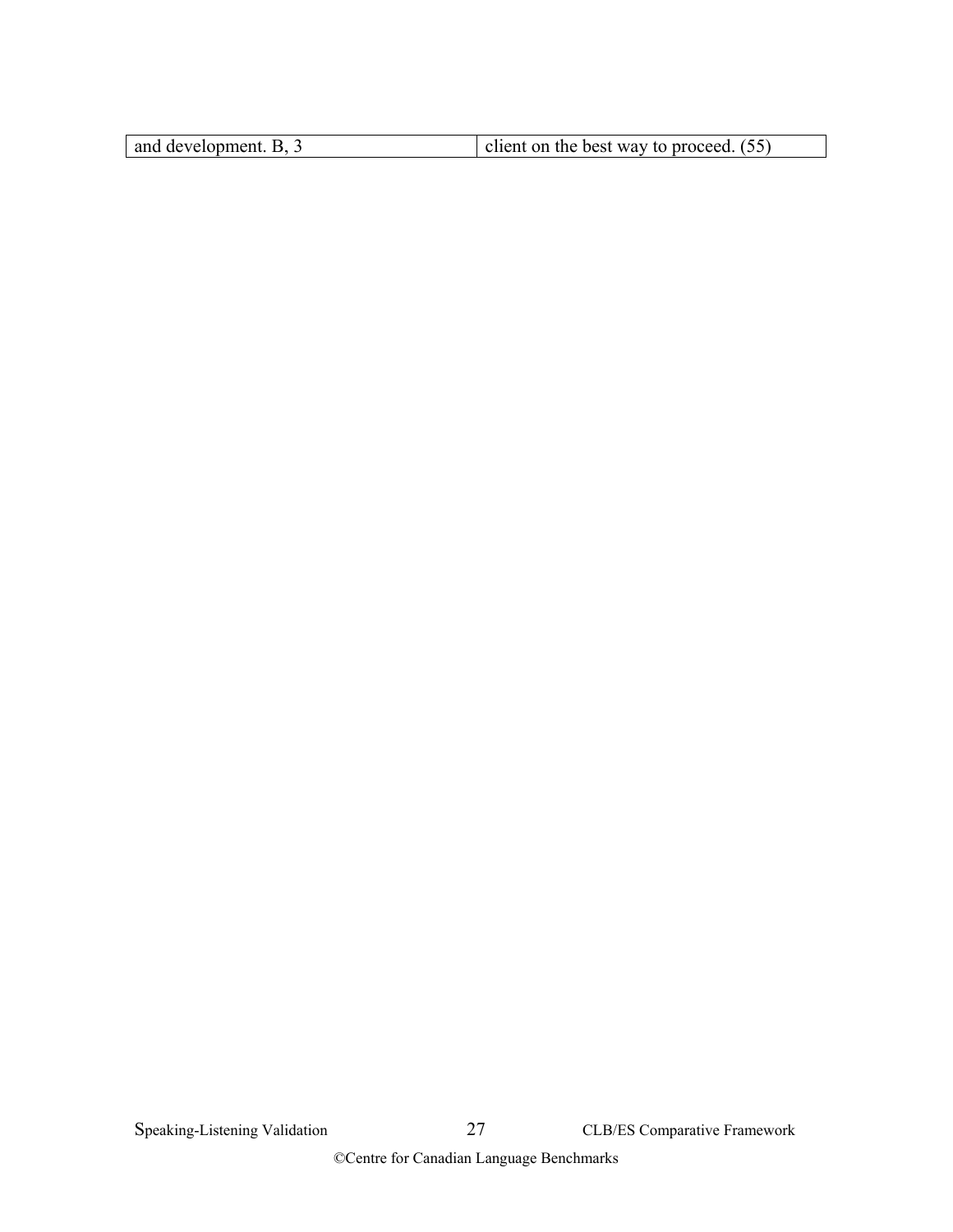| <b>NOC 2234: Construction Estimators</b><br>negotiate the terms of agreements with<br>contractors and suppliers. For example, they<br>negotiate prices and delivery timelines with<br>suppliers; services, terms and conditions of<br>agreements and project timelines with<br>contractors; and contract adjustments with<br>clients when inaccurate information and<br>drawings create the need for additional<br>work $B$ , 3                                  | You are a construction estimator. During a<br>project, you find errors in some of the<br>drawings. These errors create the need for<br>additional work to complete the project.<br>Negotiate an adjustment to the terms of the<br>agreement with your client to account for<br>this error. Listen to the client's concerns to<br>effectively negotiate new terms. (55)                                                                       |
|------------------------------------------------------------------------------------------------------------------------------------------------------------------------------------------------------------------------------------------------------------------------------------------------------------------------------------------------------------------------------------------------------------------------------------------------------------------|----------------------------------------------------------------------------------------------------------------------------------------------------------------------------------------------------------------------------------------------------------------------------------------------------------------------------------------------------------------------------------------------------------------------------------------------|
| NOC 9213: First-line supervisors in the<br>seafood industry mediate conflicts among<br>employees supervised, assessing the extent<br>to which the complaint or conflict is<br>justified, seeking acceptable solutions, and<br>motivating employees to work together. In<br>plants with a largely immigrant workforce,<br>complicating factors can include differing<br>cultural expectations and language barriers.<br>B, 4                                      | You are a first-line supervisor in the<br>seafood processing industry. You need to<br>mediate a conflict among several employees<br>you supervise. Listen and ask questions to<br>assess the extent to which the conflict is<br>justified. Try to find an acceptable solution<br>and motivate the employees to work<br>together. In your facility differing cultural<br>expectations and language barriers are<br>complicating factors. (60) |
| NOC 3215: Medical radiation technologists<br>may present research findings to colleagues<br>at conferences or training events. The<br>information they present is technical and<br>must be delivered concisely and<br>comprehensively using language<br>appropriate to an audience of subject matter<br>specialists. $B, 4$                                                                                                                                      | You are a radiation technologist at a cancer<br>treatment centre. You have been asked to<br>present at a national healthcare conference.<br>Conduct a 90-minute seminar to other<br>health care providers outlining the results of<br>a research project you have been involved<br>with. Provide audience with details on the<br>population, methodology and outcomes.<br>(55)                                                               |
| NOC 3232: Midwives may teach clients and<br>students about natural healing at workshops.<br>They introduce them to their disciplines'<br>philosophies and techniques. The content,<br>style and tone or these workshops are<br>adapted to suit the expertise and<br>backgrounds of the audiences. For example,<br>midwives may facilitate workshops on<br>preparing for labour and delivery while<br>acupuncturists facilitate workshops on<br>acupressure. B, 4 | You are a midwife. You are leading a<br>prenatal class with six clients and their<br>partners. Some participants may be<br>apprehensive about aspects of your practice.<br>Instruct the class, providing information on<br>labour and delivery and addressing<br>participants' questions and concerns. Adjust<br>your language, content and style so clients<br>whose first language is not English can<br>understand you. (58)              |
| NOC 7221: Supervisors, Railway Transport<br>Operations interview train crew operators<br>and witnesses following railway accidents                                                                                                                                                                                                                                                                                                                               | You are a railway transport supervisor.<br>Following railway accidents such as<br>derailments and collisions you need to                                                                                                                                                                                                                                                                                                                     |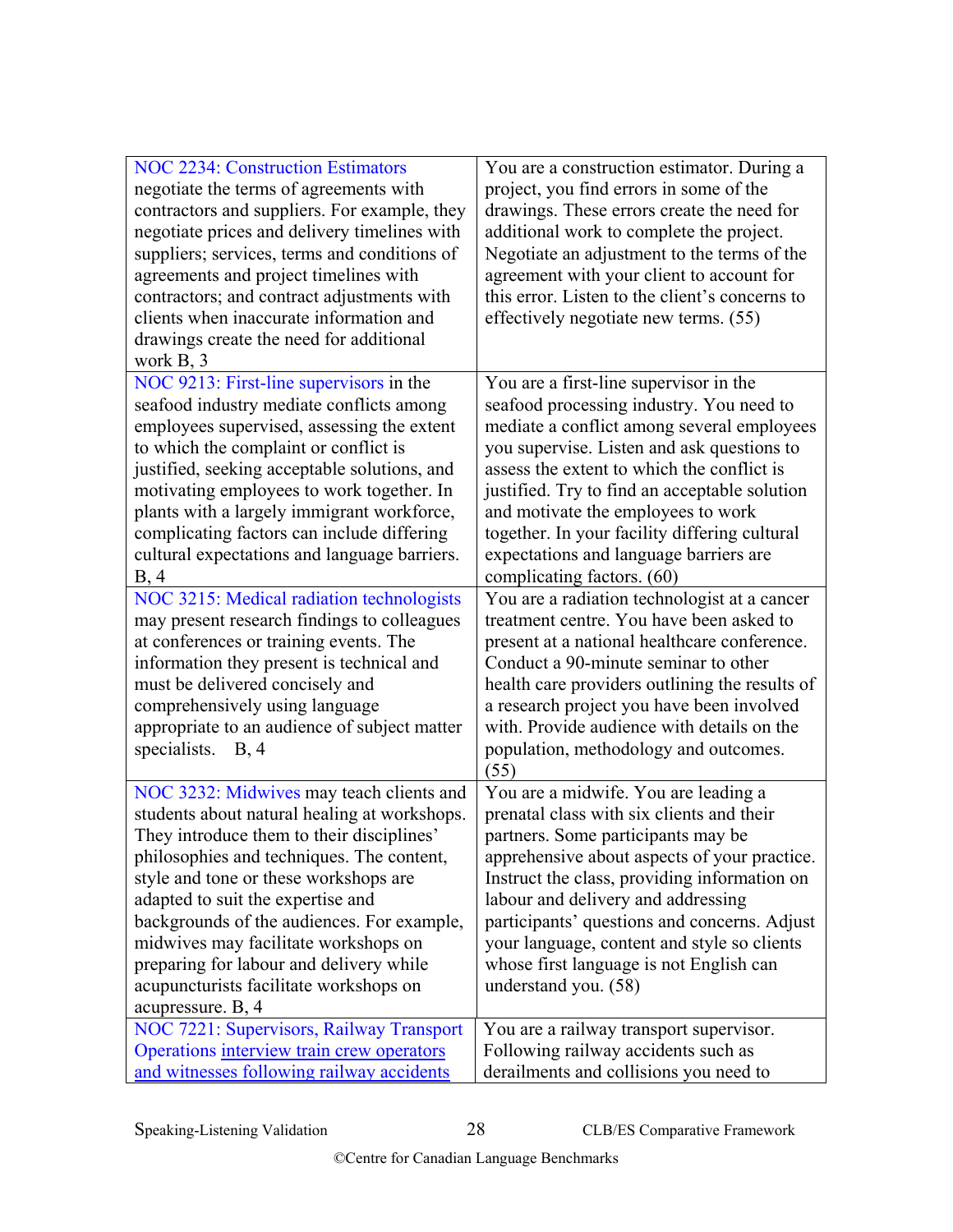| such as derailments and collisions causing    | collect accounts. You are attending a       |
|-----------------------------------------------|---------------------------------------------|
| personal injuries. During the investigation   | derailment where numerous passengers have   |
| process, they also consult government         | been injured. Follow the incident           |
| representatives and may answer questions      | investigation protocols. Question the train |
| from the media. At the end of each            | crew operators and witnesses to obtain the  |
| investigation, they discuss their conclusions | details while being sensitive to their      |
| and recommendations with transportation       | emotional state. (53)                       |
| managers. B, 4                                |                                             |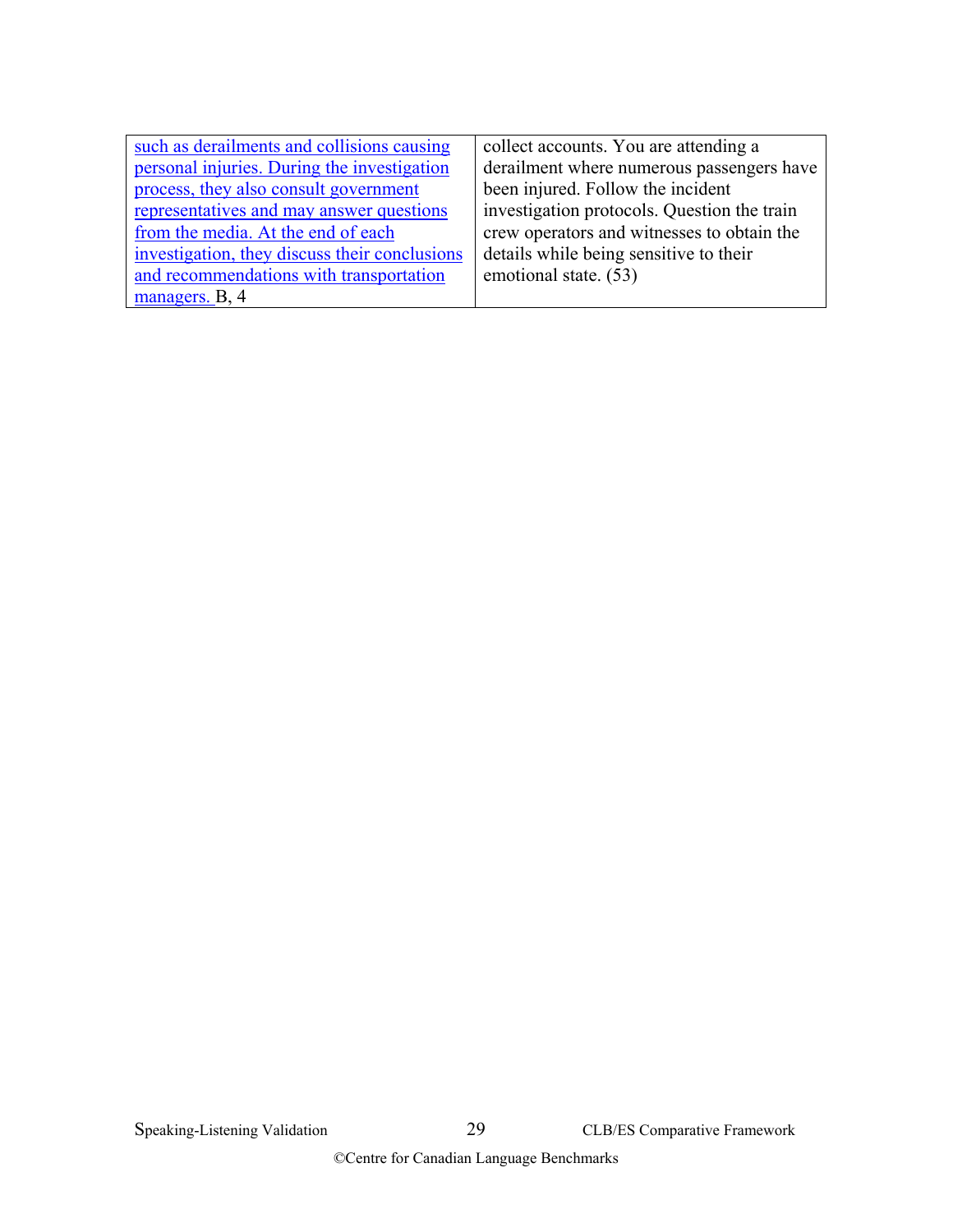| NOC 1414: Receptionists and Switchboard<br>Operators greet clients, determine the<br>reason for their visit, provide them with<br>basic information and direct them to the<br>appropriate individual or department C, 1                                                     | You are a receptionist at a large printing<br>company. In addition to answering the<br>phone, your duties include welcoming<br>visitors to the company. A visitor enters the<br>reception area and states she has an<br>appointment. Greet her and ask the kind of<br>questions that will allow you to direct her<br>appropriately. (51)                                                                           |
|-----------------------------------------------------------------------------------------------------------------------------------------------------------------------------------------------------------------------------------------------------------------------------|--------------------------------------------------------------------------------------------------------------------------------------------------------------------------------------------------------------------------------------------------------------------------------------------------------------------------------------------------------------------------------------------------------------------|
| NOC 9481: Aircraft Assemblers exchange<br>information with co-workers about parts<br>and installation procedures. C, 1                                                                                                                                                      | You are an aircraft assembler. You are<br>working on the assembly of an unfamiliar<br>model and have some questions about the<br>installation procedure. Ask your co-worker<br>who has completed this assembly before to<br>explain the procedure. Make sure to listen<br>closely so you do not have to ask again next<br>time. $(51)$                                                                             |
| NOC 9492: Furniture Assemblers and<br>Inspectors receive instructions from<br>supervisors and seek their approval for<br>changes in design or deadlines. C, 2                                                                                                               | You are an assembler at a furniture<br>manufacturer that produces metal and<br>laminate desks for schools. In working with<br>a new desk model, you have noticed that it<br>takes longer to assemble each desk than<br>anticipated. Make a recommendation to your<br>supervisor for a way to reduce assembly<br>times. Provide evidence that your suggestion<br>will work and discuss options. (59)                |
| NOC 1431: Accounting Clerks speak with<br>customers to follow up on overdue<br>accounts, arrange payments, answer<br>customer enquiries and discuss<br>disagreements about accounts. C, 2                                                                                   | You are an accounting clerk. Part of your job<br>is to follow up on overdue accounts. Speak<br>with a customer and listen to why she has not<br>paid. After considering her response, answer<br>her questions and discuss disagreements<br>about accounts. Arrange payment terms the<br>client will be able to meet. (50)                                                                                          |
| NOC 6481: Image, Social and Other<br>Personal Consultants may make<br>presentations to small or large groups at<br>evening workshops, weekly classes, trade<br>shows, training sessions, group<br>consultations, fashion shows, conferences<br>or lunch-hour meetings. C, 3 | You are an image consultant. Your job is to<br>work with executive-level employees to<br>improve their personal and business image.<br>You have been invited to make a<br>presentation on your services at a local<br>business association luncheon. Give a 30-<br>minute information session on your services.<br>When the session is complete, listen to<br>participants' questions and respond to them.<br>(58) |
| NOC 6463: By-Law Enforcement Officer                                                                                                                                                                                                                                        | You are a by-law officer. You work for the                                                                                                                                                                                                                                                                                                                                                                         |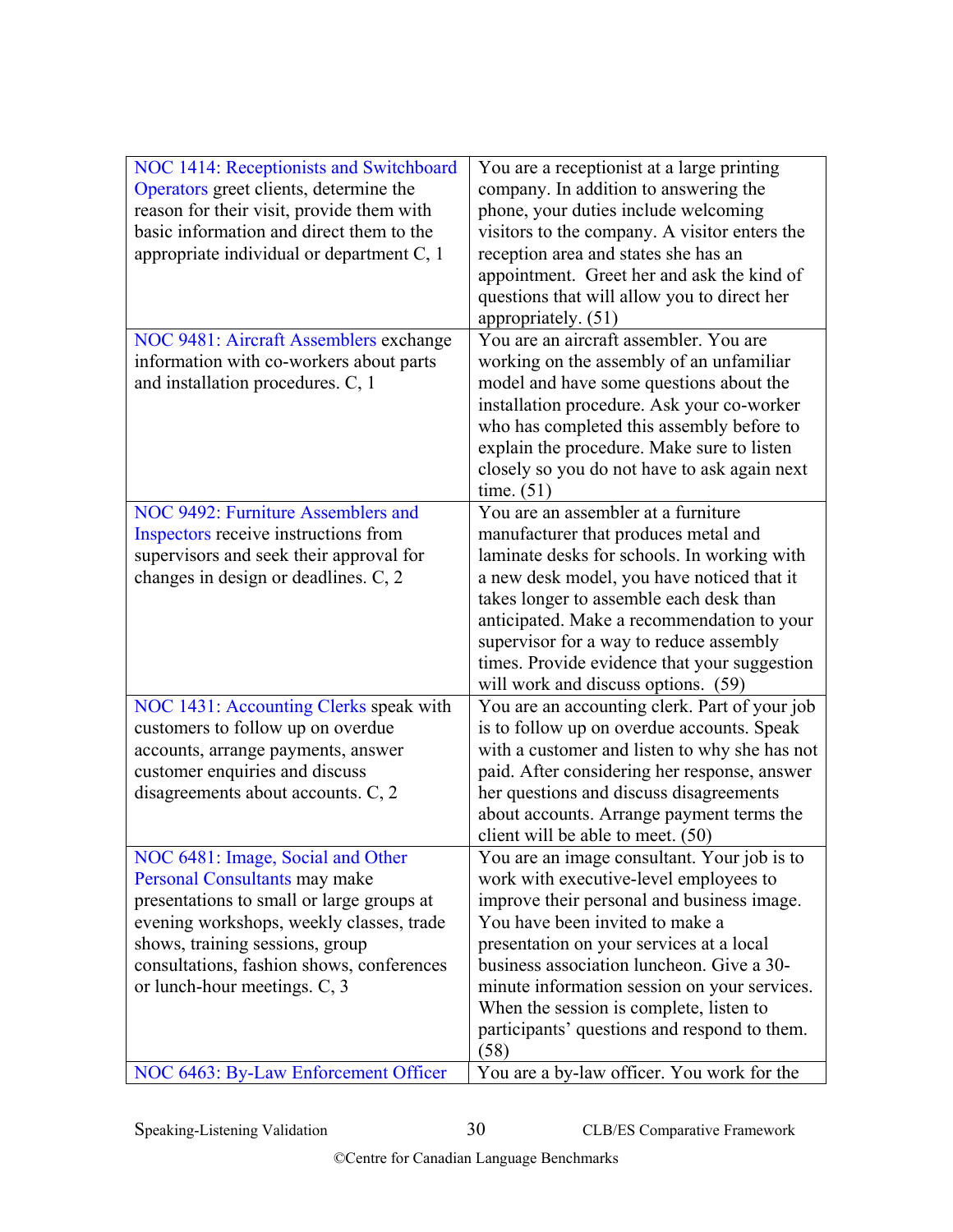| interact with a complainant and an accused<br>by-law violator to negotiate an acceptable<br>solution to a conflict about a by-law. C, 3                                                                                                                           | municipal government and it is your job to<br>enforce by-laws and regulations. You need to<br>work with a complainant and an accused by-<br>law violator to negotiate an acceptable<br>solution to a conflict about a by-law. Listen<br>to their different perspectives and discuss to<br>help reach a satisfactory solution. (57)                                                     |
|-------------------------------------------------------------------------------------------------------------------------------------------------------------------------------------------------------------------------------------------------------------------|----------------------------------------------------------------------------------------------------------------------------------------------------------------------------------------------------------------------------------------------------------------------------------------------------------------------------------------------------------------------------------------|
| NOC 1475: Radio Operators may interact<br>with distressed boaters or pilots to clarify<br>their location or determine what sort of aid<br>is needed. They communicate<br>authoritatively and calmly to soothe<br>captains who may be in a state of panic. C,<br>4 | You are a radio operator. Your job is to<br>communicate with boaters. You receive a<br>transmission from a distressed boater. Listen<br>carefully to obtain information about their<br>location and determine what help they need.<br>Communicate authoritatively and calmly<br>with the boater to provide information, and<br>soothe the captain who is in a state of panic.<br>(55)  |
| <b>NOC 6672: Guest Services Attendant</b><br>provide information to guests about<br>various sites, including closing and<br>opening times, and give guests directions.<br>D, 1                                                                                    | You are a guest services attendant at a large<br>hotel with extensive conference facilities. A<br>group of conference delegates, guests of the<br>hotel, ask you for directions to a local<br>restaurant. They also request the hours of<br>operation of several other local attractions.<br>Listen to their questions in order to provide<br>answers. $(52)$                          |
| NOC 6641: Line cooks communicate with<br>other food service workers to clarify orders<br>D, 1                                                                                                                                                                     | You are a line cook at a busy restaurant.<br>During the dinner rush, you have been<br>assigned to prepare the salads. Normally the<br>salad and dressing type are indicated on the<br>order receipt; for this order it was not. Ask<br>your co-worker which salad, listen to their<br>response and clarify which dressing the<br>customer would like. (56)                             |
| <b>NOC 8613: Primary Production Labourer</b><br>(Aquaculture and Marine Harvest) interact<br>with co-workers to discuss problems and to<br>exchange information. For example,<br>hatchery workers discuss equipment<br>problems and fish-feeding schedules. D, 2  | You are a hatchery worker at a salmon<br>fishery. You need to discuss today's fish<br>feeding schedule with your co-workers.<br>Listen to your supervisor as she describes<br>equipment problems which could affect the<br>schedule. Listen to co-workers to learn their<br>scheduling preference and provide your own<br>suggestions to reach a suitable schedule<br>together. $(53)$ |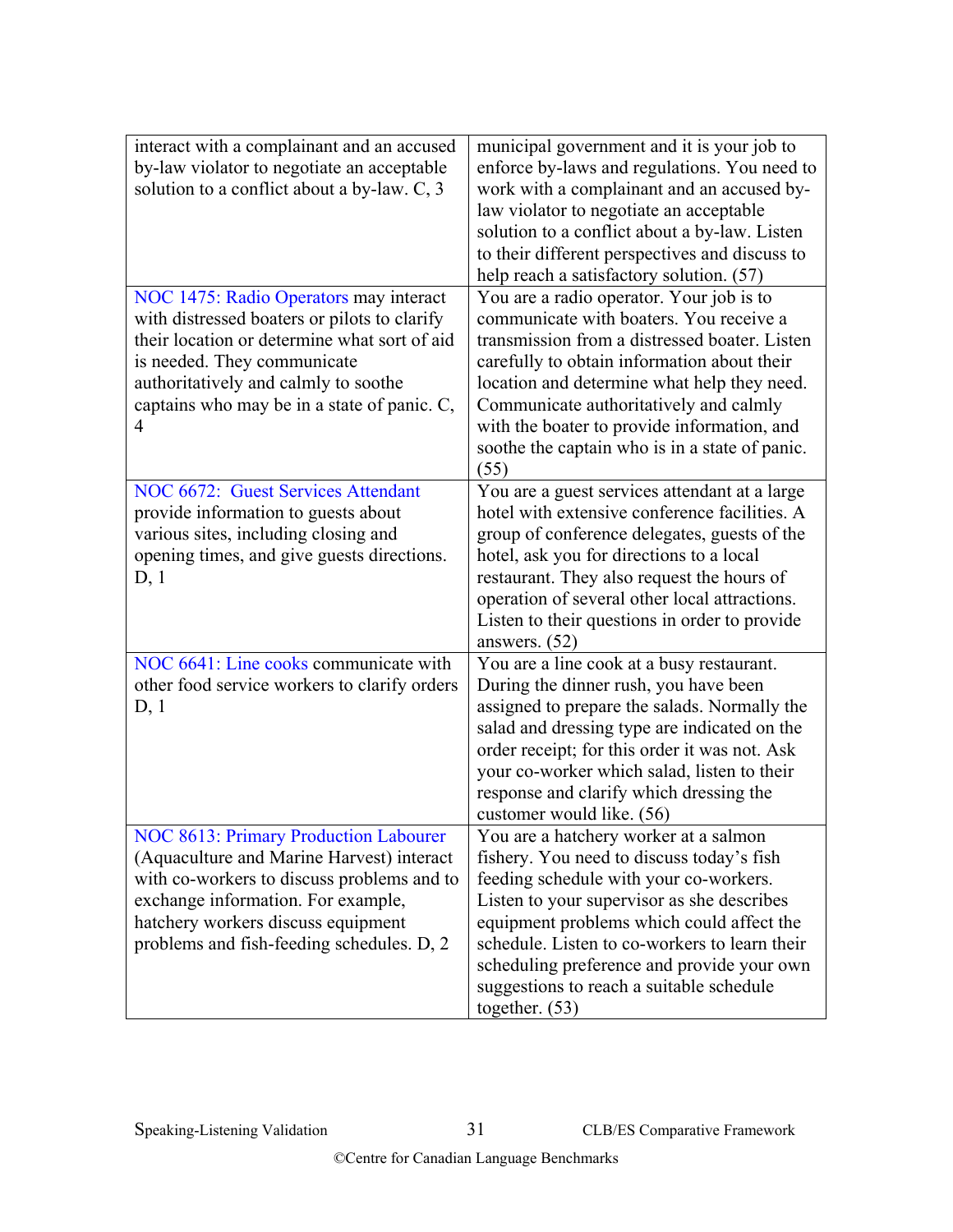| NOC 6611: Cashiers may give customers      | You are a cashier. A customer visits the store |
|--------------------------------------------|------------------------------------------------|
| unwelcome information, such as that their  | looking for an item. After listening to the    |
| cheque will not be accepted, their credit- | customer explain what they would like, you     |
| card transaction was not approved, a       | realize that the perfect item is out of stock  |
| requested item is out of stock or a refund | and there are no good alternatives you can     |
| will not be issued. D, 2                   | offer. Give the customer this unwelcome        |
|                                            | information. (51)                              |
| NOC 0632 Campground Operators handle       | You are a campground operator. Several         |
| complaints, solve problems and enforce     | campers are angry, complaining about noise     |
| campground policies D, 3                   | coming from one campsite over the last two     |
|                                            | days. Listen to their concerns and ask         |
|                                            | questions to clarify when the noise levels     |
|                                            | were excessive and to gather other relevant    |
|                                            | details. Calm the campers and reassure them    |
|                                            | that you will investigate to resolve the       |
|                                            | situation. (56)                                |
| NOC 6623: Door-to-Door Salespeople         | You are a door-to-door salesperson. You        |
| promote their products directly to         | need to promote your products directly to      |
| customers. D, 3                            | customers either in their homes or in their    |
|                                            | place of business. Persuade a potential        |
|                                            | customer to purchase your goods by             |
|                                            | explaining why they would be beneficial and    |
|                                            | practical. Listen and respond to their doubts  |
|                                            | about the products. (50)                       |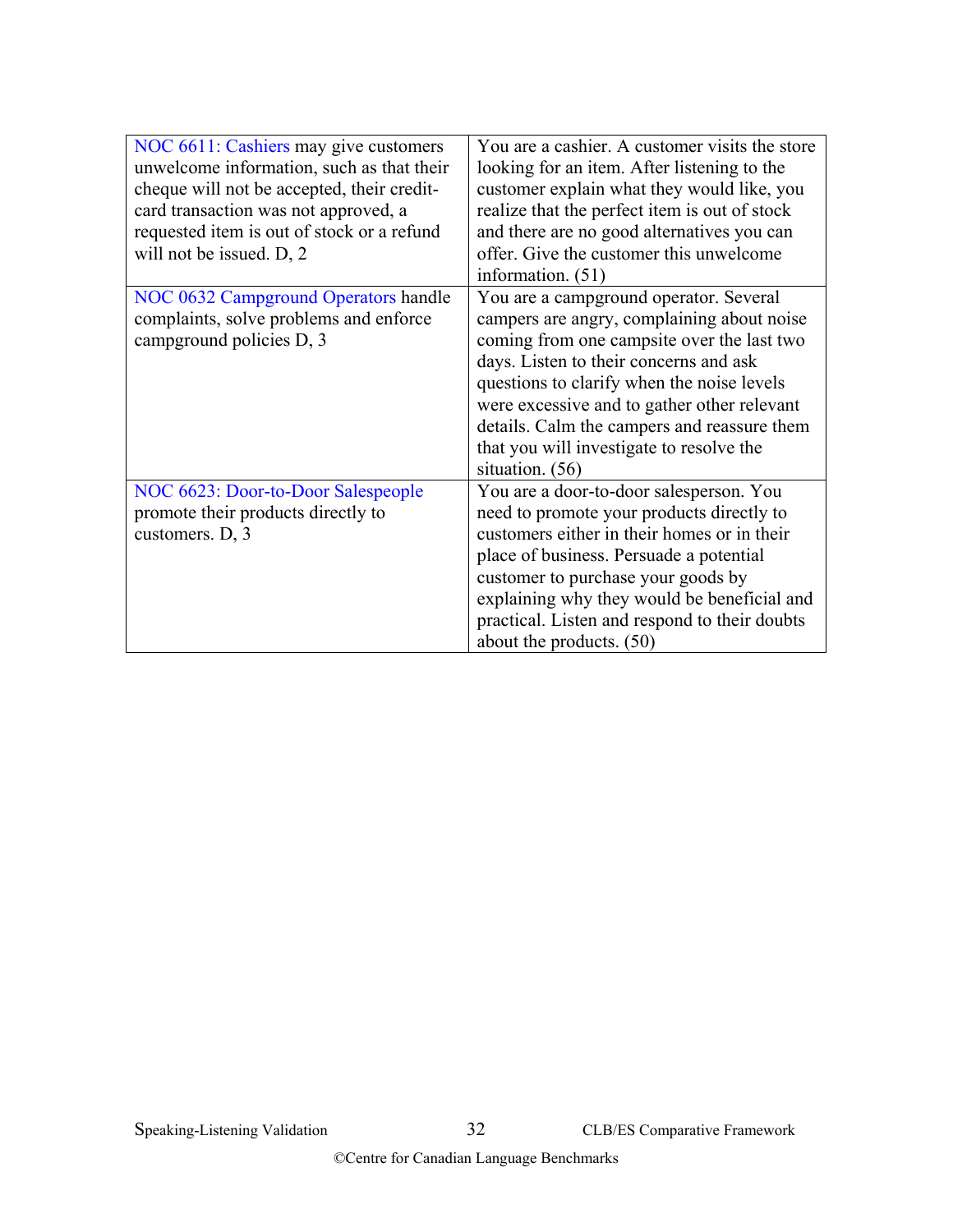## <span id="page-34-0"></span>**APPENDIX C: ES COMPLEXITY RATINGS FOR ORAL COMMUNICATION**

### **TASKS**

| Task ID | Level assigned by  | Level assigned by External             | Final Rating to be used |  |  |  |
|---------|--------------------|----------------------------------------|-------------------------|--|--|--|
|         | <b>Task Writer</b> | Rater                                  | for Validation          |  |  |  |
| #1      |                    |                                        |                         |  |  |  |
| #2      | 4                  | 4                                      | 4                       |  |  |  |
| #3      | 3                  | 3                                      | 3                       |  |  |  |
| #4      |                    | Removed and used as a calibration task |                         |  |  |  |
| #5      |                    |                                        |                         |  |  |  |
| #6      | 1                  |                                        |                         |  |  |  |
| #7      | $\overline{4}$     | 3 (with feedback on how to             | 4 (revised per external |  |  |  |
|         |                    | make it a level 4)                     | rater's feedback)       |  |  |  |
| #8      | 3                  |                                        |                         |  |  |  |
| #9      |                    | Removed and used as a calibration task |                         |  |  |  |
| #10     | $\overline{2}$     |                                        | 2                       |  |  |  |
| #11     |                    | Removed and used as a calibration task |                         |  |  |  |
| #12     |                    | Removed and used as a calibration task |                         |  |  |  |
| #13     | $\overline{4}$     | 4 (revised per external                |                         |  |  |  |
|         |                    | rater's feedback)                      |                         |  |  |  |
| #14     |                    |                                        |                         |  |  |  |
| #15     | 2                  |                                        |                         |  |  |  |
| #16     | 3                  | 3                                      | 3                       |  |  |  |
| #17     | $\overline{2}$     | 1 (with feedback on how to             | 2 (revised per external |  |  |  |
|         |                    | make it a level 2)                     | rater's feedback)       |  |  |  |
| #18     | 4                  | 3 (with feedback on how to             | 4 (revised per external |  |  |  |
|         |                    | make it a level 4)                     | rater's feedback)       |  |  |  |
| #19     | 2                  |                                        |                         |  |  |  |
| #20     | 1                  |                                        |                         |  |  |  |
| #21     | 4                  | 3 (with feedback on how to             | 4 (revised per external |  |  |  |
|         |                    | make it a level 4)                     | rater's feedback)       |  |  |  |
| #22     | 3                  |                                        |                         |  |  |  |
| #23     | 1                  |                                        |                         |  |  |  |
| #24     | 4                  | 3 (with feedback on how to             | 4 (revised per external |  |  |  |
|         |                    | make it a level 4)                     | rater's feedback)       |  |  |  |
| #25     | $\overline{2}$     | $\overline{2}$                         | 2                       |  |  |  |
| #26     | $\overline{2}$     | $\overline{2}$                         | 2                       |  |  |  |
| #27     | 1                  | 1                                      | 1                       |  |  |  |
| #28     | $\overline{3}$     | 3                                      | 3                       |  |  |  |
| #29     | 1                  |                                        |                         |  |  |  |

33

Speaking-Listening Validation 33 CLB/ES Comparative Framework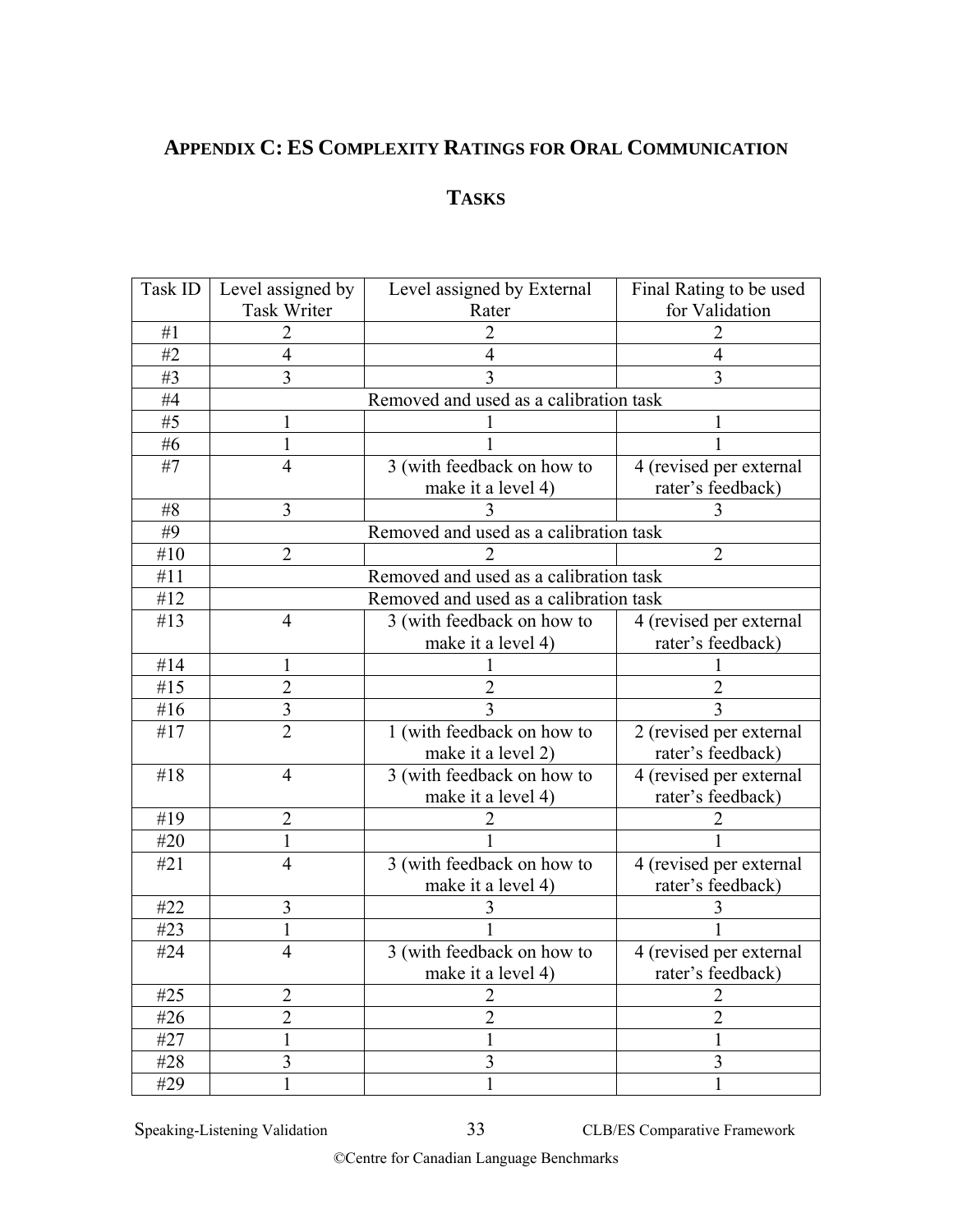| $\mathbf{112.0}$             |  |  |
|------------------------------|--|--|
| $11 \wedge 1$<br>$^+$<br>HJ. |  |  |
| $\overline{\phantom{a}}$     |  |  |

## Speaking-Listening Validation 34 CLB/ES Comparative Framework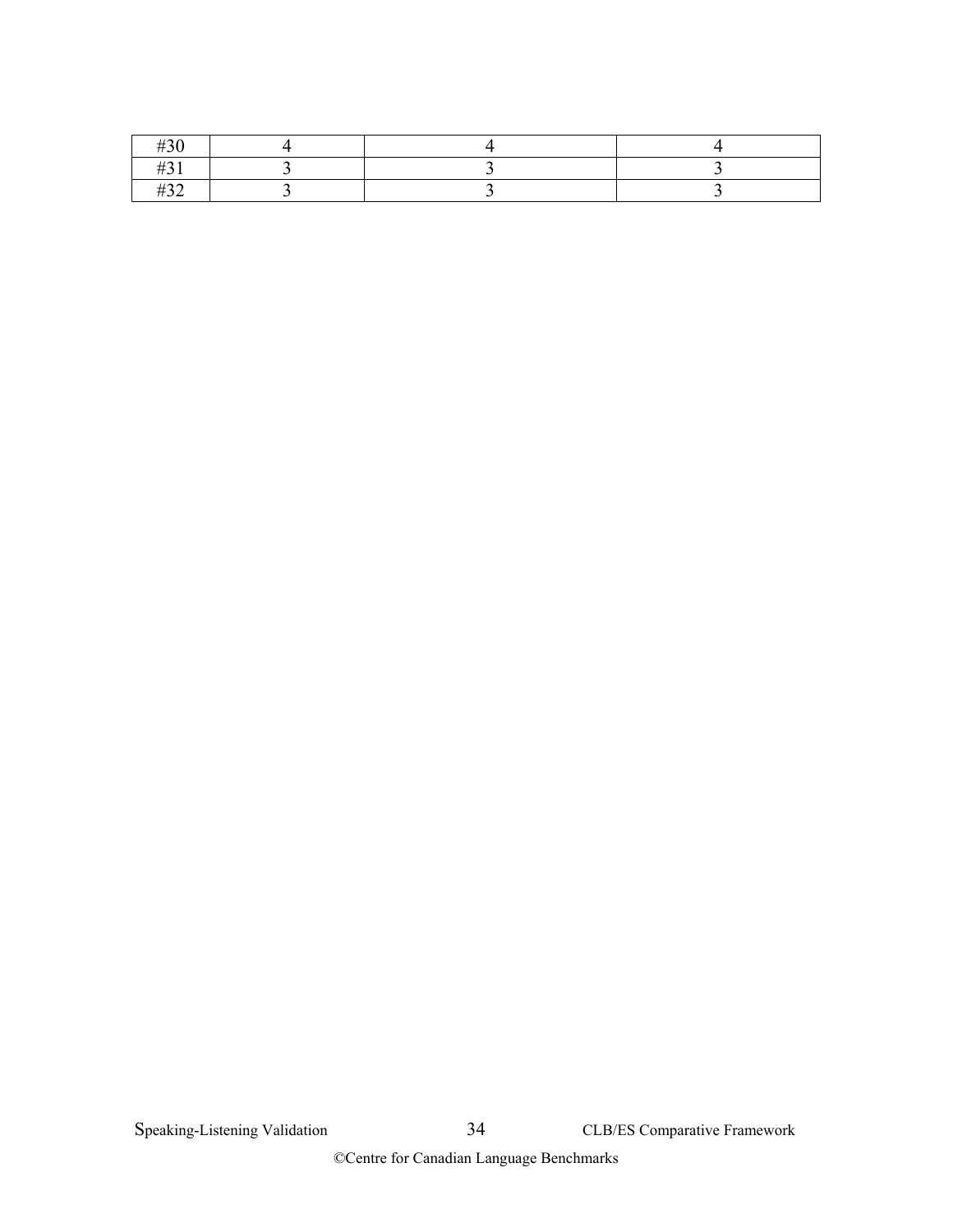## <span id="page-36-0"></span>**APPENDIX D: SAMPLE TASKS FOR CLB CALIBRATION**

- 4. You are an elementary school teacher whose duties include running after-school drama classes. As you lead the students through their warm-up exercises, you realize some children feel uncomfortable. Gently ask the children to share the reasons for their discomfort, and listen carefully to their feelings. Then, try to encourage and motivate them to get involved in the exercises. As you proceed, continue to adapt your approach and instructional methods to keep the children engaged.
- 9. You are a hatchery worker at a salmon fishery. You need to discuss today's fishfeeding schedule with your co-workers. Listen to your supervisor as she describes equipment problems which could affect the schedule. Listen to co-workers to learn their scheduling preferences and provide your own suggestions to reach a suitable schedule together.
- 11. You are a veterinarian. You have just examined and diagnosed a client's pet. You need to explain your findings to the client, translating medical terminology into laypersons' terms. Because of the severity of the case, your recommendation is euthanasia. Inform your client of the diagnosis and recommendation, listen to the response, and react in an empathic, sensitive and tactful manner.
- 12. You are an automotive service technician. You work in a mid-size garage. Today, you answer the phone and take messages from several co-workers who have the flu and are calling in sick. This makes your workload heavier than usual. Inform your supervisor that you will not be able to meet the demands of the current schedule. Listen to his response, and provide him with estimates of when each repair will be completed.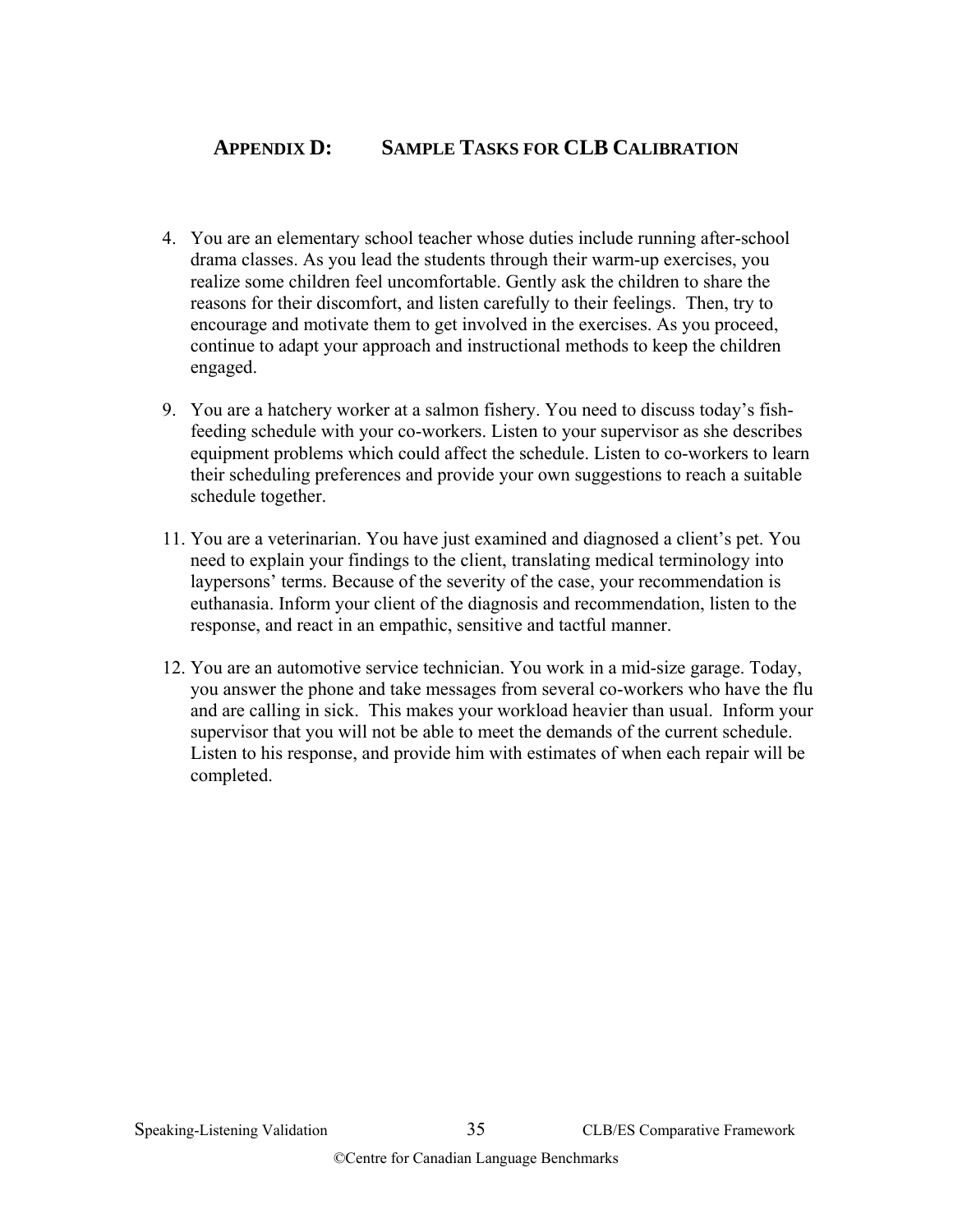### <span id="page-37-0"></span>**APPENDIX E: INSTRUCTIONS TO CLB EXPERT RATERS**

Thank you very much for agreeing to participate in this study on the validity of a Comparative Framework that has been designed to link Essential Skills (ES) to the competencies described in the Canadian Language Benchmarks (CLB). The purpose of this research is to examine the degree of agreement on expert ratings of Essential Skills Oral Communication tasks in reference to the communicative competencies described in the Canadian Language Benchmarks for Listening and Speaking.

In order to ensure the consistency of our results, it is important that all respondents approach the study in the same way. Please follow these instructions for each task in your package.

- 1) Read through the task.
- 2) Imagine that the task is to be performed in a workplace context by a worker whose first language is not English. The worker is employed in the described context and is required to perform the task as part of her or his job.
- 3) Assume the worker is competent in the job and understands the task requirements.
- 4) Assume the worker has all of the required information. For example, if a description of a person or incident is required, imagine that the worker knows this information.
- 5) Assume that the worker comprehends the instructions for the task. In other words, do not consider the reading complexity of the prompt or task description.
- 6) Look at the task with a focus on Listening, and ask yourself the following question:

What is the lowest CLB Listening benchmark at which a worker could successfully carry out this task?

- 7) Record the CLB Listening benchmark in the appropriate column of the rating grid.
- 8) Look at the task with a focus on Speaking, and ask yourself the following question: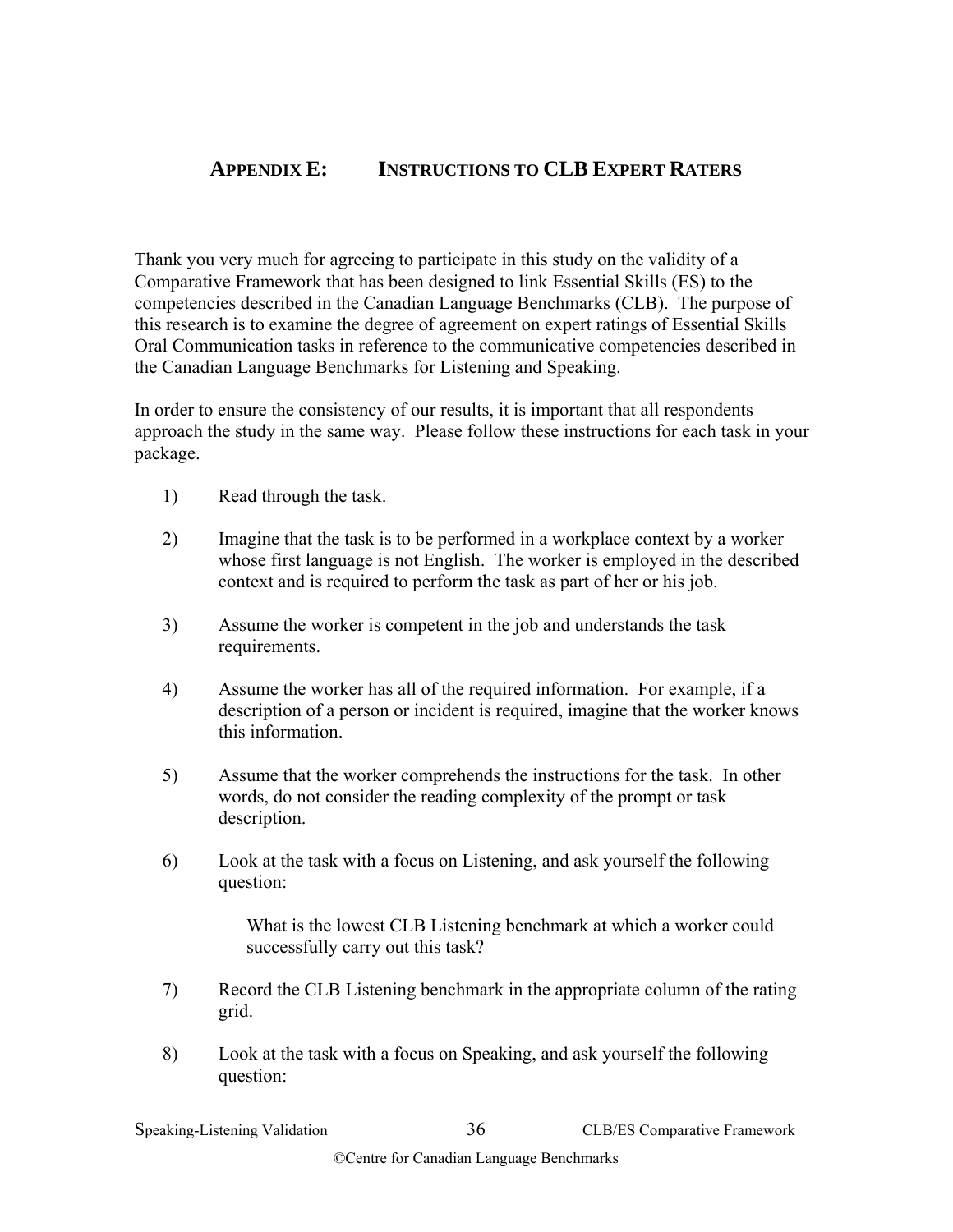What is the lowest CLB Speaking benchmark at which a worker could successfully carry out this task?

9) Record the CLB Speaking benchmark in the appropriate column of the rating grid.

When you have completed all of your ratings, please return your rating grids to Phil Nagy at pnagy@oise.utoronto.ca

Again, many thanks for your assistance with this research. Without the benefit of your expertise, this validation could not be completed.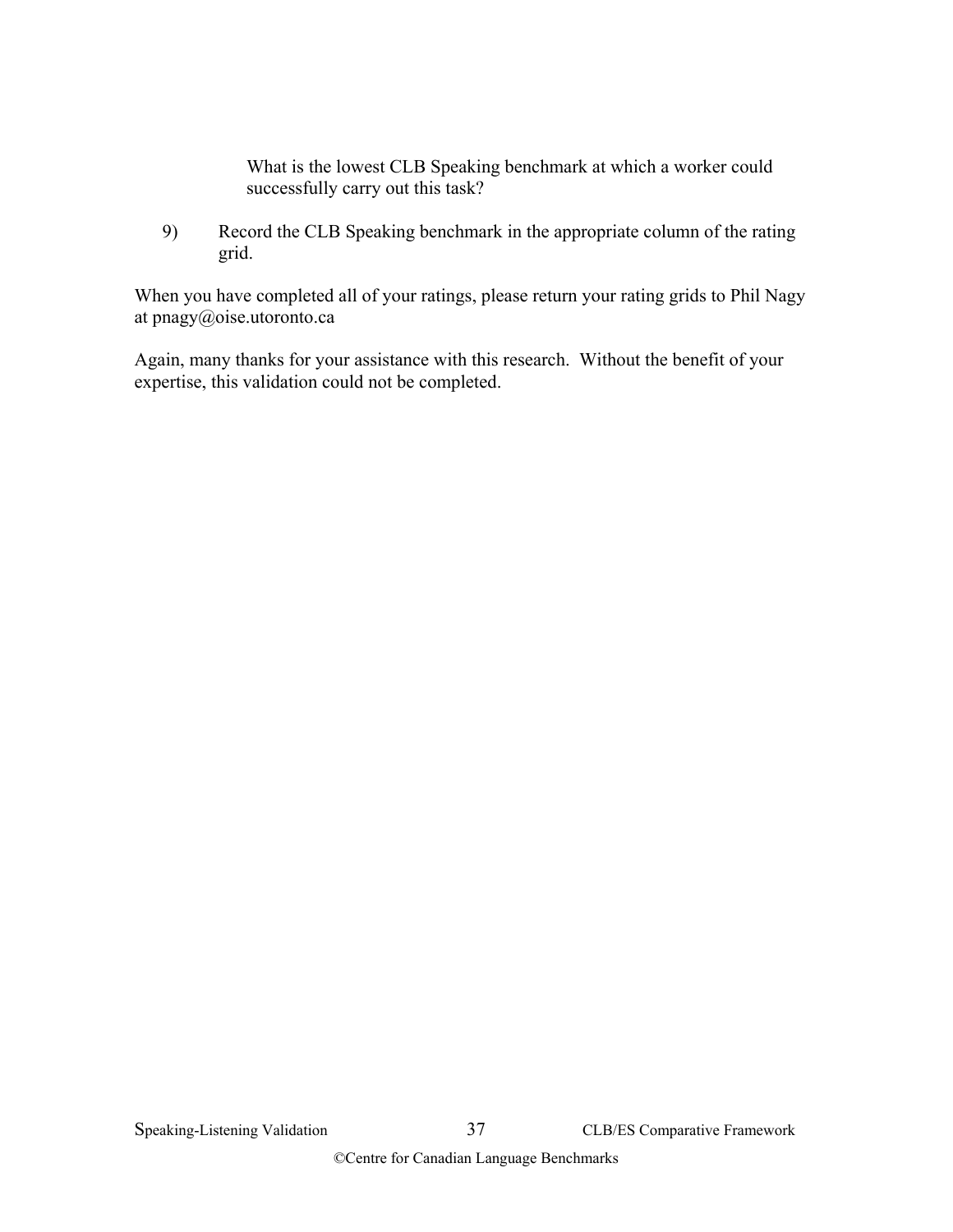## <span id="page-39-0"></span>**APPENDIX F: ORAL COMMUNICATION TASKS FOR CLB RATING**

- **1.** You are a forestry technician working for a conservation authority. A pickup truck you planned to use for a tree planting will not start. Phone the local garage to arrange for a repair. Describe the problem and discuss repair options, including costs and time requirements. Provide clear directions to the location, which is off main roadways.
- **2.** You are a registered nurse working in an emergency department. A walk-in patient with serious injuries has just been admitted, and her behaviour is violent. Follow the appropriate communication protocol to deal with this situation. Announce the code, call the police and try to keep the other patients calm. When police arrive, interact with them to ensure everyone's safety. Coordinate care for the walk-in patient.
- **3.** You are a door-to-door salesperson. You need to promote your products directly to customers either in their homes or in their places of business. Persuade a potential customer to purchase your goods by explaining why the products would be beneficial and practical. Listen and respond to the customer's questions, doubts and challenges about the products.
- **4.** removed for calibration
- **5.** You are an aircraft assembler. You are working on the assembly of an unfamiliar model and have some questions about the installation procedure. Ask a co-worker who has completed this assembly before to explain the procedure. Listen closely and ask for any clarifications you need so you do not have to ask again next time.
- **6.** You are a line cook at a busy restaurant. During the dinner rush, you have been assigned to prepare the salads. Normally the salad and dressing type are indicated on the order receipt; but on this order, the salad information is missing. Ask your coworker which salad and which dressing the customer would like, and listen carefully to the response.
- **7.** You are a radio operator. Part of your job is to communicate with boaters to get them out of dangerous situations. You receive a transmission from a distressed boater. Listen carefully for their location and determine what help they need. Communicate instructions authoritatively and calmly while soothing the captain who is in a state of panic.
- **8.** You are a construction estimator. During a project, you find errors in some of the drawings. These errors create the need for additional work to complete the project. Negotiate an adjustment to the terms of the agreement with your client to account for this error. Listen to the client's concerns to effectively negotiate new terms.

Speaking-Listening Validation 38 CLB/ES Comparative Framework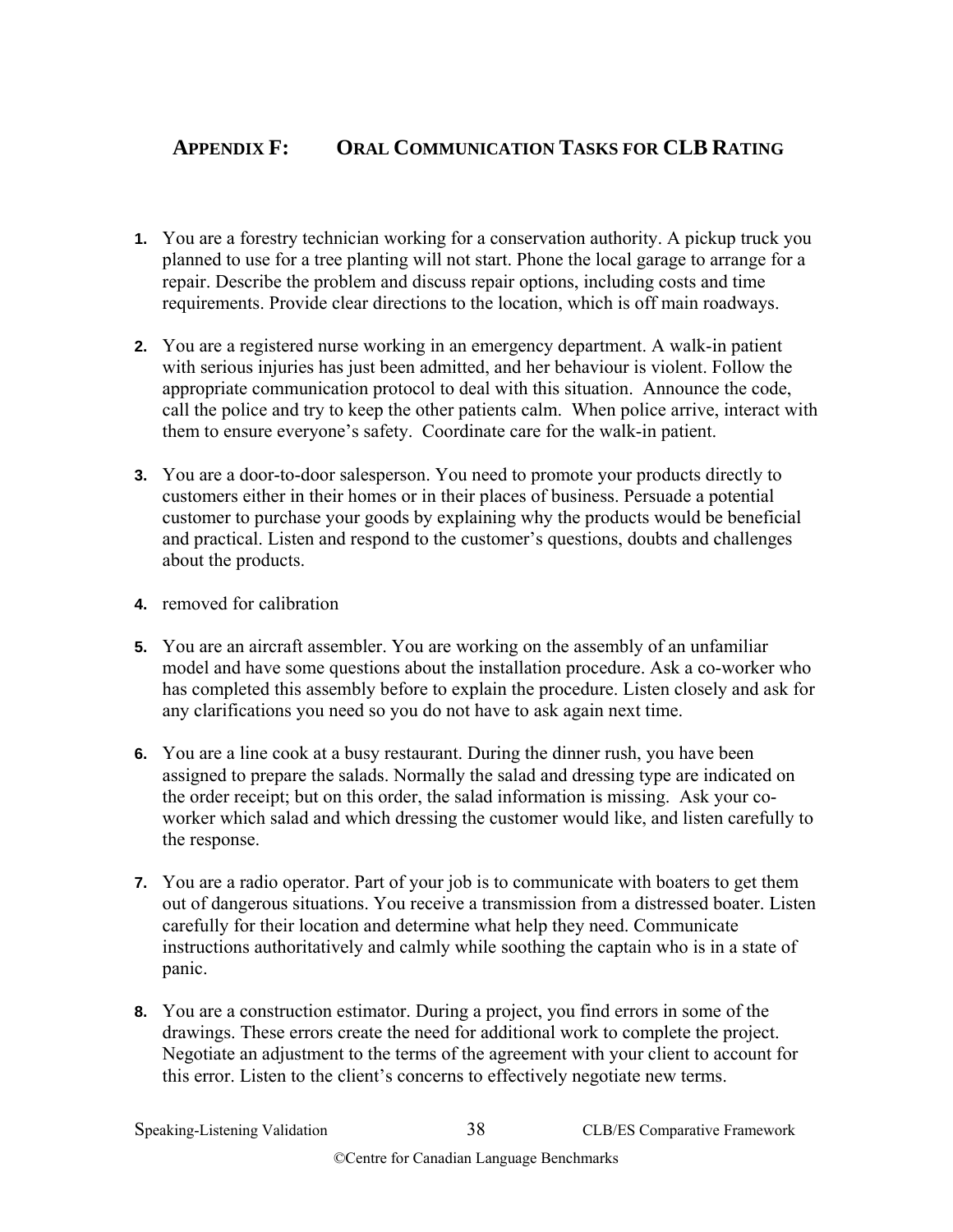- **9.** removed for calibration
- **10.** You are an elementary school teacher. One of your tasks is to help organize fundraising activities that involve students. For this event the school is working alongside a charity. Speak with the organizer at the charity and listen to her ideas and suggestions. Coordinate the details of this event together during your discussion.
- **11.** removed for calibration
- **12.** removed for calibration
- **13.** You are a midwife. You are leading a prenatal class with six clients and their partners. Some participants may be apprehensive about aspects of your practice. Instruct the 3 hour class, providing information on labour and delivery and addressing participants' questions and concerns. Adjust your language, content and style so clients whose first language is not English can understand you.
- **14.** You are a receptionist at a large printing company. In addition to answering the phone, your duties include welcoming visitors to the company. A visitor enters the reception area and states that she has an appointment. Greet her and ask the sorts of questions that will allow you to direct her appropriately.
- **15.** You are a landscape architect. You work as a member of a project team with junior landscape architects and draftspersons. Team members are meeting today to discuss a new project. Listen to team members' status updates on their work and provide your own brief update. Ask questions to clarify project details and timelines.
- **16.** You are an image consultant. Your job is to work with executive-level employees to improve their personal and business image. You have been invited to make a presentation on your services at a local business association luncheon. Give a 30 minute information session on your services. When the session is complete, listen to participants' questions and respond to them.
- **17.** You are a cashier. A customer enters the store requesting an item that he was told would be available that day. You realize that the item is still out of stock and there are no good alternatives you can offer. Give the customer this unwelcome information, apologizing for the error while conveying the importance of his business.
- **18.** You are a first-line supervisor in the seafood processing industry. You need to mediate a conflict among several experienced employees. Listen and ask questions to understand the nature of the conflict. Present an acceptable solution as the company cannot afford to lose any of the employees involved. In your facility differing cultural expectations and language barriers are complicating factors.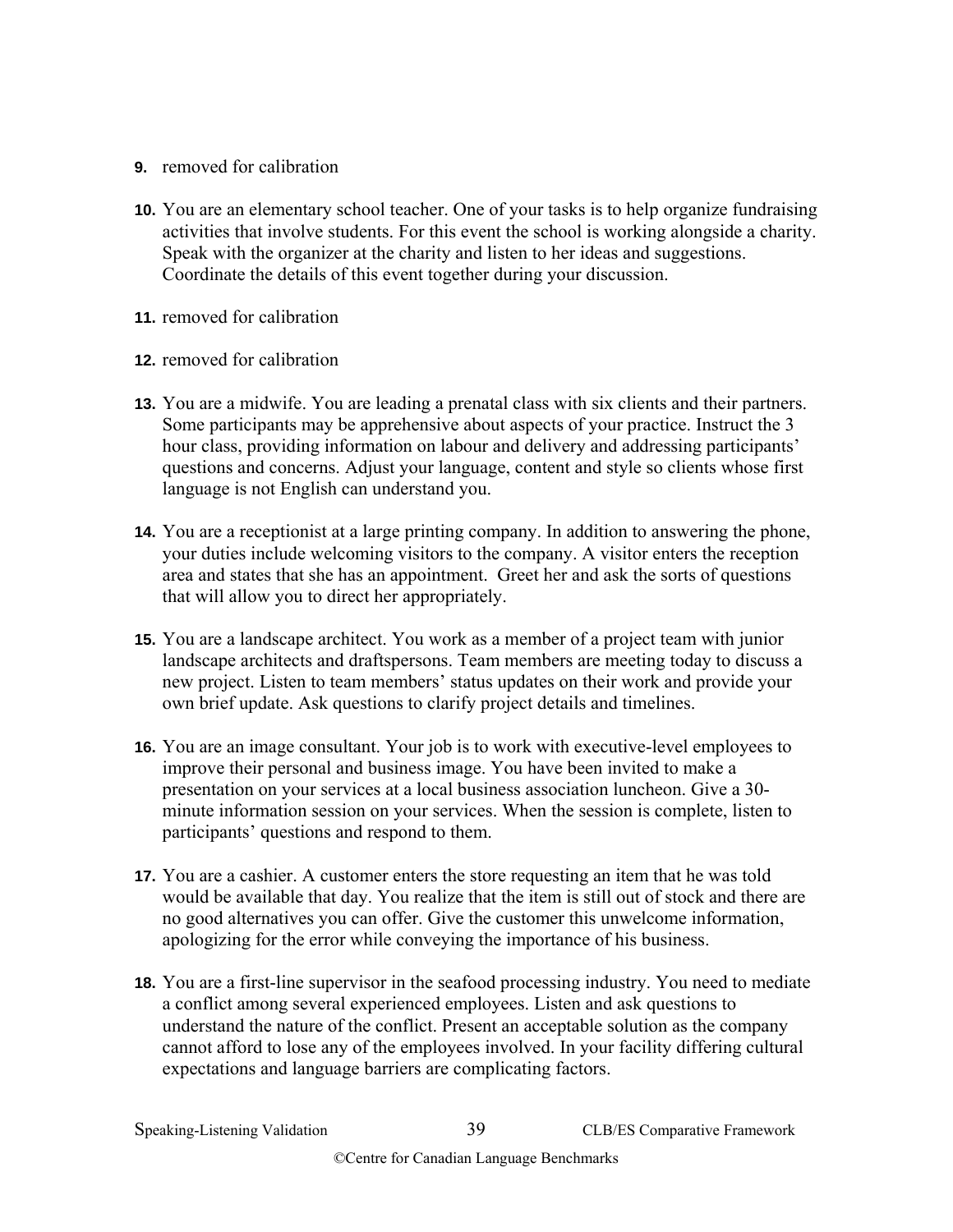- **19.** You are an assembler for a furniture manufacturer that produces metal and laminate desks for schools. In working with a new desk model, you have noticed that it takes longer than anticipated to assemble each desk. Make a recommendation to your supervisor for a way to reduce assembly time. Provide evidence that your suggestion will work and discuss options.
- **20.** You are a guest services attendant at a large hotel with extensive conference facilities. A group of conference delegates, guests of the hotel, ask you for directions to a local restaurant. They also request the hours of operation of several other local attractions. Listen to their questions and provide appropriate answers.
- **21.** You are a railway transport supervisor. Following railway accidents such as derailments and collisions you need to collect accounts to investigate, document and make recommendations. You are attending a derailment where numerous passengers have been injured. Question the train crew operators and witnesses to obtain the details while being sensitive to their emotional state.
- **22.** You are a by-law officer. You work for the municipal government and it is your job to enforce by-laws and regulations. You need to work with a complainant and the alleged by-law violator to negotiate an acceptable solution to a conflict about a by-law. Listen to their differing perspectives, and discuss their viewpoints to help reach a satisfactory solution.
- **23.** You are a chemical engineer. Part of your job is to source and select suppliers of raw materials you need. Speak to a supplier to obtain information about cost. Listen for the supplier's response, and request a specification sheet on the raw material to help you determine whether you might order the supplies from them.
- **24.** You are an aerospace engineer. Today you are leading a full-day problem-solving session with a large multi-disciplinary group of employees about a new technology that will require a significant company investment. Conduct the session; facilitate the synthesis of information and guide the group in developing recommendations. Your team building and management skills are evaluated on the success of these meetings.
- **25.** You are a transportation supervisor. At the start of each shift you have informal meetings with your drivers to share information about current events or changes that will affect their work. At today's meeting, listen as drivers provide information about accidents they have learned about. Provide information about road closures, special events and temporary changes to routes.
- **26.** You are an accounting clerk. Part of your job is to follow up on overdue accounts. Speak with a customer and listen to why she has not paid her overdue bill. After considering her response, answer her questions and discuss disagreements about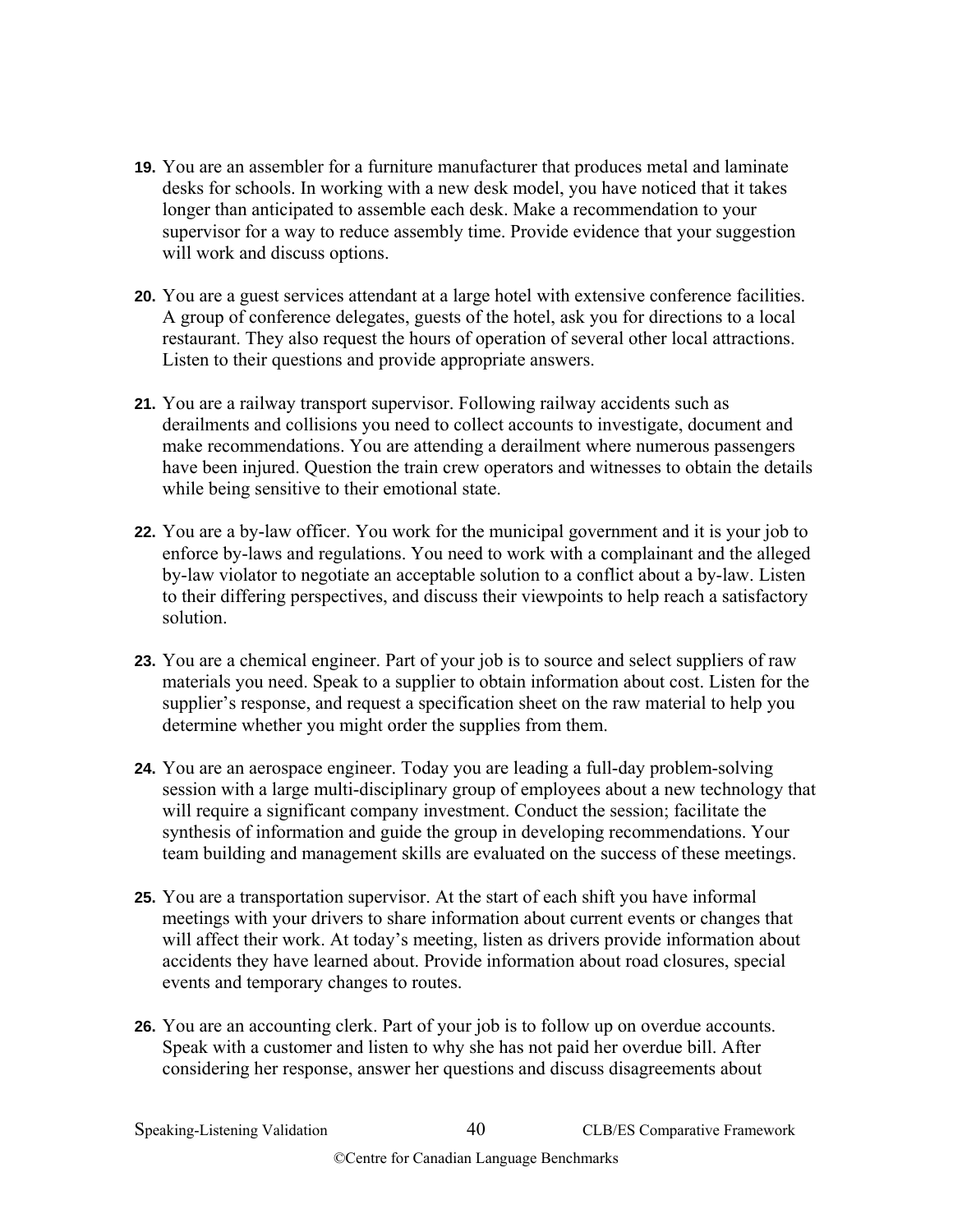accounts. Arrange payment terms that the client will be able to meet.

- **27.** You are a fisher. After returning from the day's fishing, you display your catch for potential buyers. Listen to a buyer's questions to provide information about the fish. Explain how to prepare the fish and answer general interest questions such as where and how you catch different species. The questions you answer are similar from one day to the next.
- **28.** You are a web developer. You are meeting with a client; project team members are also in attendance. Listen carefully as project staff provide detailed status reports of their work on the client's web site. Discuss design feature options and equipment requirements. You may need to advise the client on the best way to proceed.
- **29.** You are a chiropractor. You work in an office with an administrative assistant. This morning, as usual, you listen to the administrative assistant tell you about the day's schedule. As you listen, you realize she has booked a patient at a time when you will be out of the office. Ask her to rebook the appointment.
- **30.** You are a radiation technologist at a cancer treatment centre. You have been asked to present at a national healthcare conference. Conduct a 90-minute seminar to other health care providers outlining the results of a research project you have been involved with. Provide the audience with details on the research population, methodology and outcomes.
- **31.** You are a campground operator. Several campers are angry, complaining about noise coming from one campsite over the last two days. Listen to their concerns and ask questions to clarify when the noise levels were excessive and to gather other relevant details. Calm the campers and reassure them that you will investigate to resolve the situation.
- **32.** You are an occupational therapist who works as a member of a multidisciplinary team. You are participating in a team meeting, where you discuss patients' treatment plans. You have suggested a course of care which one member of the team disagrees with. Discuss reasons why your plan is sound, and try to come to an agreement about next steps.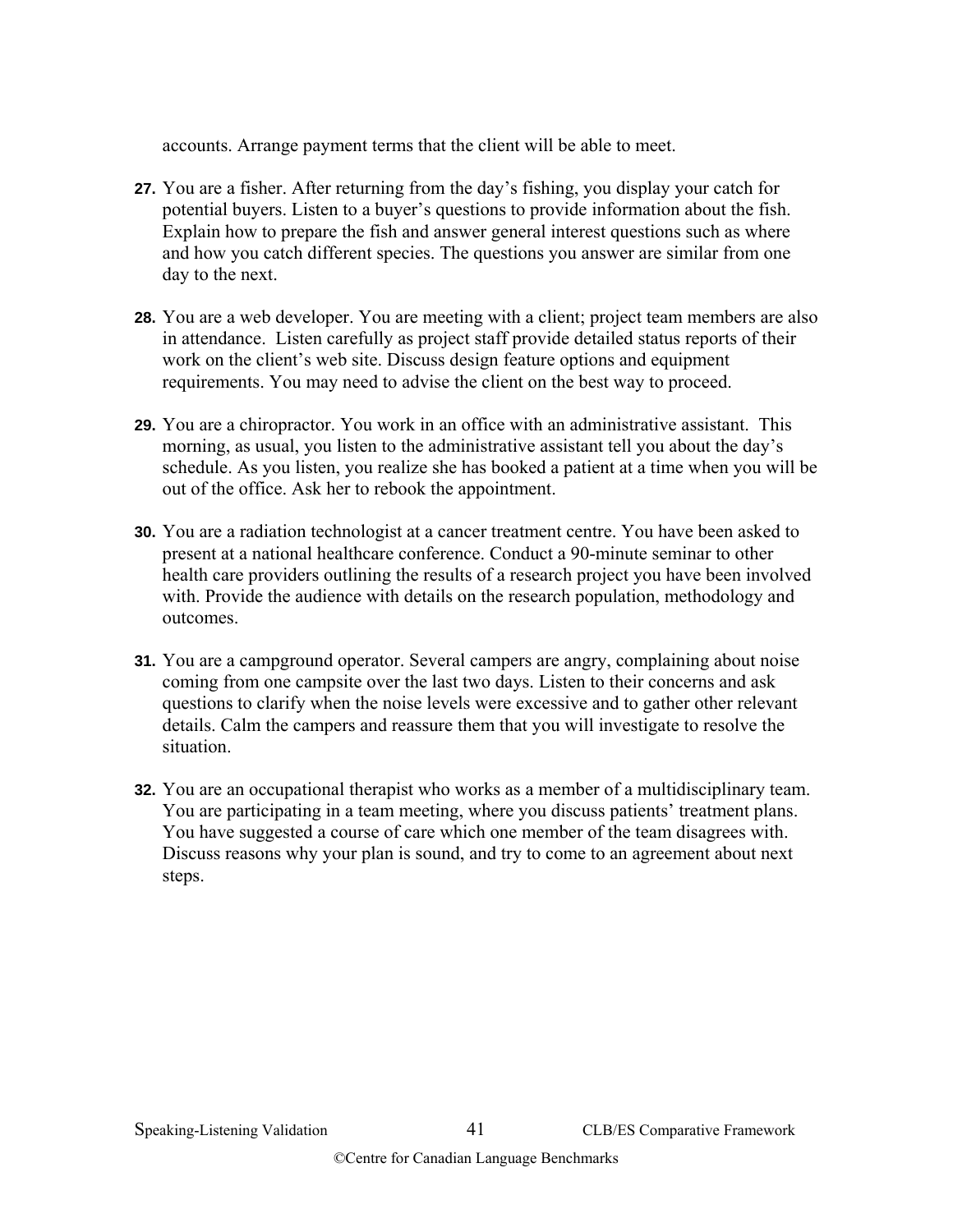### **APPENDIX G: CLB RATING GRID**

<span id="page-43-0"></span>

| <b>Task Identifier</b> | <b>CLB</b> Listening<br><b>Benchmark</b> | <b>CLB</b> Speaking<br><b>Benchmark</b> |  |  |  |  |  |
|------------------------|------------------------------------------|-----------------------------------------|--|--|--|--|--|
| #1                     |                                          |                                         |  |  |  |  |  |
| #2                     |                                          |                                         |  |  |  |  |  |
| #3                     |                                          |                                         |  |  |  |  |  |
| #5                     |                                          |                                         |  |  |  |  |  |
| #6                     |                                          |                                         |  |  |  |  |  |
| #7                     |                                          |                                         |  |  |  |  |  |
| #8                     |                                          |                                         |  |  |  |  |  |
| #10                    |                                          |                                         |  |  |  |  |  |
| #13                    |                                          |                                         |  |  |  |  |  |
| #14                    |                                          |                                         |  |  |  |  |  |
| #15                    |                                          |                                         |  |  |  |  |  |
| #16                    |                                          |                                         |  |  |  |  |  |
| #17                    |                                          |                                         |  |  |  |  |  |
| #18                    |                                          |                                         |  |  |  |  |  |
| #19                    |                                          |                                         |  |  |  |  |  |
| #20                    |                                          |                                         |  |  |  |  |  |
| #21                    |                                          |                                         |  |  |  |  |  |
| #22                    |                                          |                                         |  |  |  |  |  |
| #23                    |                                          |                                         |  |  |  |  |  |
| #24                    |                                          |                                         |  |  |  |  |  |
| #25                    |                                          |                                         |  |  |  |  |  |
| #26                    |                                          |                                         |  |  |  |  |  |
| #27                    |                                          |                                         |  |  |  |  |  |
| #28                    |                                          |                                         |  |  |  |  |  |
| #29                    |                                          |                                         |  |  |  |  |  |
| #30                    |                                          |                                         |  |  |  |  |  |
| #31                    |                                          |                                         |  |  |  |  |  |
| #32                    |                                          |                                         |  |  |  |  |  |

**Name of CLB expert who assigned these ratings:**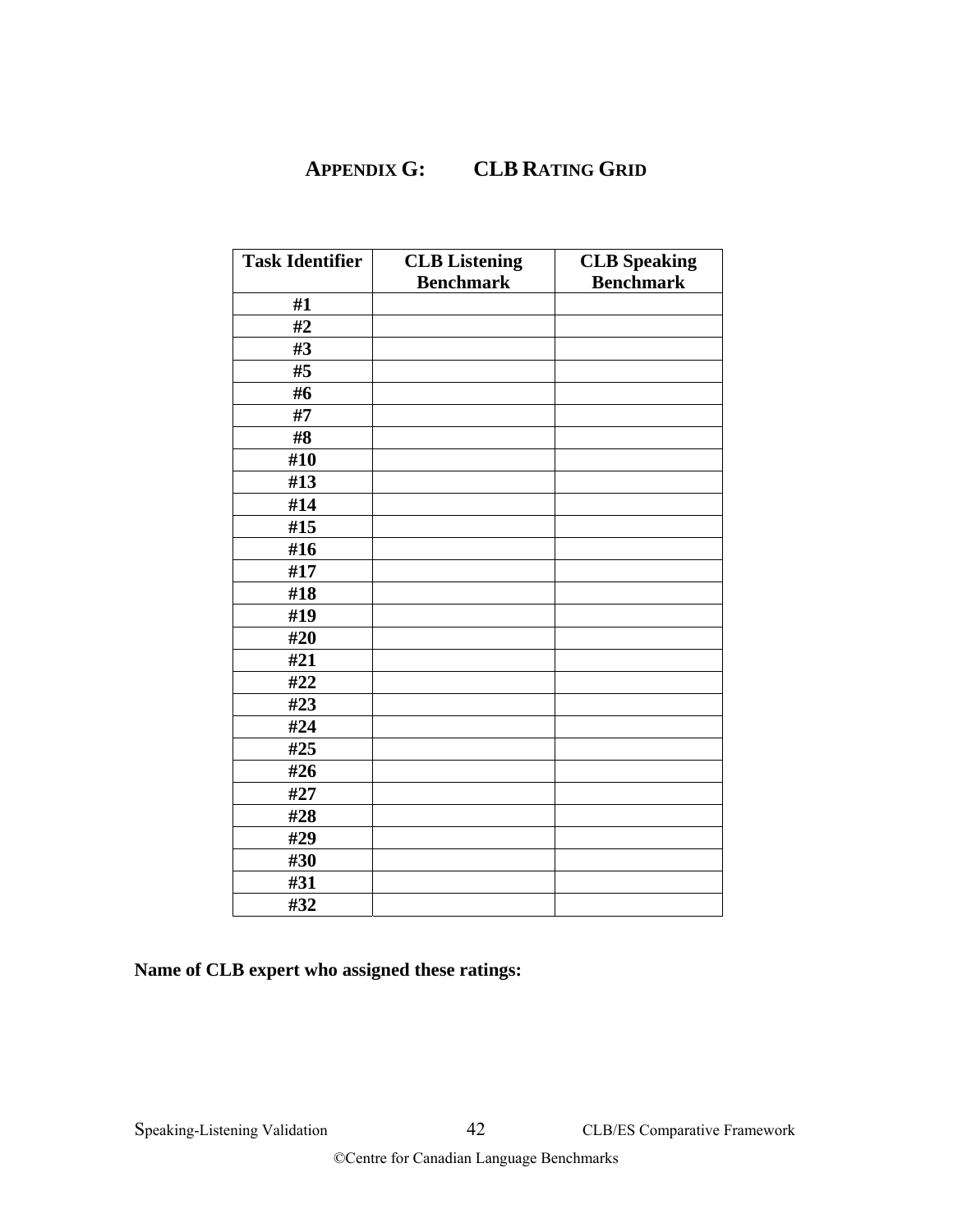| Rater $\rightarrow$     | $\mathbf{1}$   | $\overline{2}$ | $\overline{3}$ | $\overline{4}$ | 5              | 6              | $\overline{7}$ | 8              | 9              | 10             | 11             | 12             | 13             | 14             |
|-------------------------|----------------|----------------|----------------|----------------|----------------|----------------|----------------|----------------|----------------|----------------|----------------|----------------|----------------|----------------|
| Task Į                  |                |                |                |                |                |                |                |                |                |                |                |                |                |                |
| $\mathbf{1}$            | 8              | 8              | 6              | 8              | 10             | $\overline{7}$ | 5              | 5              | $\overline{7}$ | 8              | $\overline{7}$ | $\overline{7}$ | 5              | 8              |
| $\overline{2}$          | 9              | 10             | 8              | 10             | 10             | 9              | 9              | 9              | 10             | 9              | $\overline{7}$ | 9              | 9              | 6              |
| $\overline{\mathbf{3}}$ | 9              | 10             | 9              | 10             | 9              | $\overline{7}$ | 9              | 5              | 8              | $\overline{7}$ | $\overline{7}$ | 9              | $\overline{7}$ | 9              |
| $\overline{5}$          | $\overline{7}$ | 10             | 6              | 8              | 8              | 6              | 6              | $\overline{4}$ | 9              | 9              | 5              | 8              | 9              | 5              |
| 6                       | 5              | 5              | $\overline{4}$ | 6              | $\overline{4}$ | 5              | 3              | $\overline{4}$ | $\overline{4}$ | $\overline{4}$ | $\overline{2}$ | $\overline{4}$ | 5              | $\overline{3}$ |
| $\overline{7}$          | $\overline{9}$ | 10             | $\overline{7}$ | 10             | 10             | 10             | $\overline{8}$ | 11             | 9              | 10             | 9              | 10             | 8              | 10             |
| 8                       | 9              | 10             | 9              | 10             | 12             | 11             | 9              | 11             | 10             | 9              | 8              | 11             | 10             | 10             |
| 10                      | 8              | 8              | 9              | 8              | 9              | $\overline{7}$ | 9              | 5              | 10             | 9              | 8              | $\overline{7}$ | 8              | $\overline{7}$ |
| 13                      | 9              | 11             | 11             | 10             | 9              | 12             | 10             | 11             | 10             | 11             | 11             | 10             | 10             | 11             |
| 14                      | $\overline{7}$ | 6              | 5              | 8              | $\overline{7}$ | 6              | 6              | $\overline{4}$ | 5              | $\overline{5}$ | 8              | 5              | 6              | $\overline{7}$ |
| 15                      | 8              | 8              | 9              | 10             | 8              | $\overline{7}$ | 8              | 5              | 8              | 6              | $\overline{7}$ | $\overline{7}$ | 10             | $8\,$          |
| 16                      | 9              | 11             | 10             | 9              | 10             | 9              | 11             | 9              | 9              | 9              | 9              | 9              | 9              | 9              |
| 17                      | 6              | $\overline{7}$ | $\overline{7}$ | $\overline{6}$ | $\overline{7}$ | $\overline{5}$ | 6              | $\overline{6}$ | 6              | $\overline{4}$ | $\overline{7}$ | $\overline{7}$ | $\overline{7}$ | $\overline{8}$ |
| 18                      | 9              | 10             | 9              | 11             | 9              | 12             | 9              | 12             | 9              | 10             | 9              | 12             | 8              | 10             |
| 19                      | $\overline{7}$ | 7              | 6              | $\overline{7}$ | 6              | 8              | 6              | 6              | 6              | 5              | 6              | 9              | $\overline{7}$ | 8              |
| 20                      | $\overline{7}$ | 8              | 5              | $\overline{7}$ | 5              | 7              | $\overline{7}$ | $\overline{4}$ | 6              | $\overline{4}$ | $\overline{4}$ | $\overline{7}$ | $\overline{7}$ | 5              |
| 21                      | 9              | 11             | 9              | 10             | 11             | 12             | 10             | 5              | 9              | 11             | 9              | 11             | 10             | $\overline{8}$ |
| 22                      | $\overline{7}$ | 10             | 10             | 10             | 9              | 8              | 11             | 12             | 10             | 11             | 8              | 11             | $\overline{7}$ | 10             |
| 23                      | $\overline{7}$ | 8              | $\overline{7}$ | 6              | 8              | $\overline{7}$ | $\overline{7}$ | $\overline{4}$ | $\overline{7}$ | 5              | 6              | 8              | 9              | $\overline{7}$ |
| 24                      | 10             | 11             | 12             | 11             | 12             | 12             | 11             | 12             | 12             | 12             | 12             | 12             | 11             | 12             |
| 25                      | 8              | 9              | $\overline{7}$ | 6              | 6              | 8              | 8              | 5              | $\overline{7}$ | 6              | $\overline{7}$ | 8              | $\overline{7}$ | $\overline{7}$ |
| 26                      | $\overline{7}$ | 10             | 9              | 8              | 8              | 8              | 9              | $\overline{7}$ | 8              | $\overline{7}$ | 8              | 8              | $\tau$         | 9              |
| 27                      | 6              | 6              | 6              | 6              | $\overline{5}$ | 5              | $\overline{4}$ | 5              | 5              | $\overline{4}$ | 5              | 6              | 5              | $\overline{5}$ |
| 28                      | 9              | 9              | $8\,$          | 10             | 10             | 10             | 9              | $\overline{7}$ | 9              | $\overline{7}$ | 8              | 8              | 9              | 8              |
| 29                      | $\overline{7}$ | $\overline{7}$ | 5              | 6              | 5              | 5              | $\overline{5}$ | $\overline{4}$ | 5              | $\overline{3}$ | $\overline{4}$ | 6              | 5              | $\overline{4}$ |
| 30                      | 9              | 12             | 11             | 11             | 11             | 11             | 11             | 11             | 11             | 10             | 11             | 10             | 11             | 11             |
| 31                      | $\overline{7}$ | 8              | $\overline{7}$ | 10             | 8              | 9              | $\overline{7}$ | 6              | 8              | 8              | $\overline{7}$ | 8              | 6              | 8              |
| 32                      | 9              | 10             | 10             | 10             | 10             | 10             | 10             | 6              | 10             | 8              | 11             | 9              | 9              | 10             |

## <span id="page-44-0"></span>**APPENDIX H: SPEAKING RATINGS FOR ORAL COMMUNICATION TASKS**